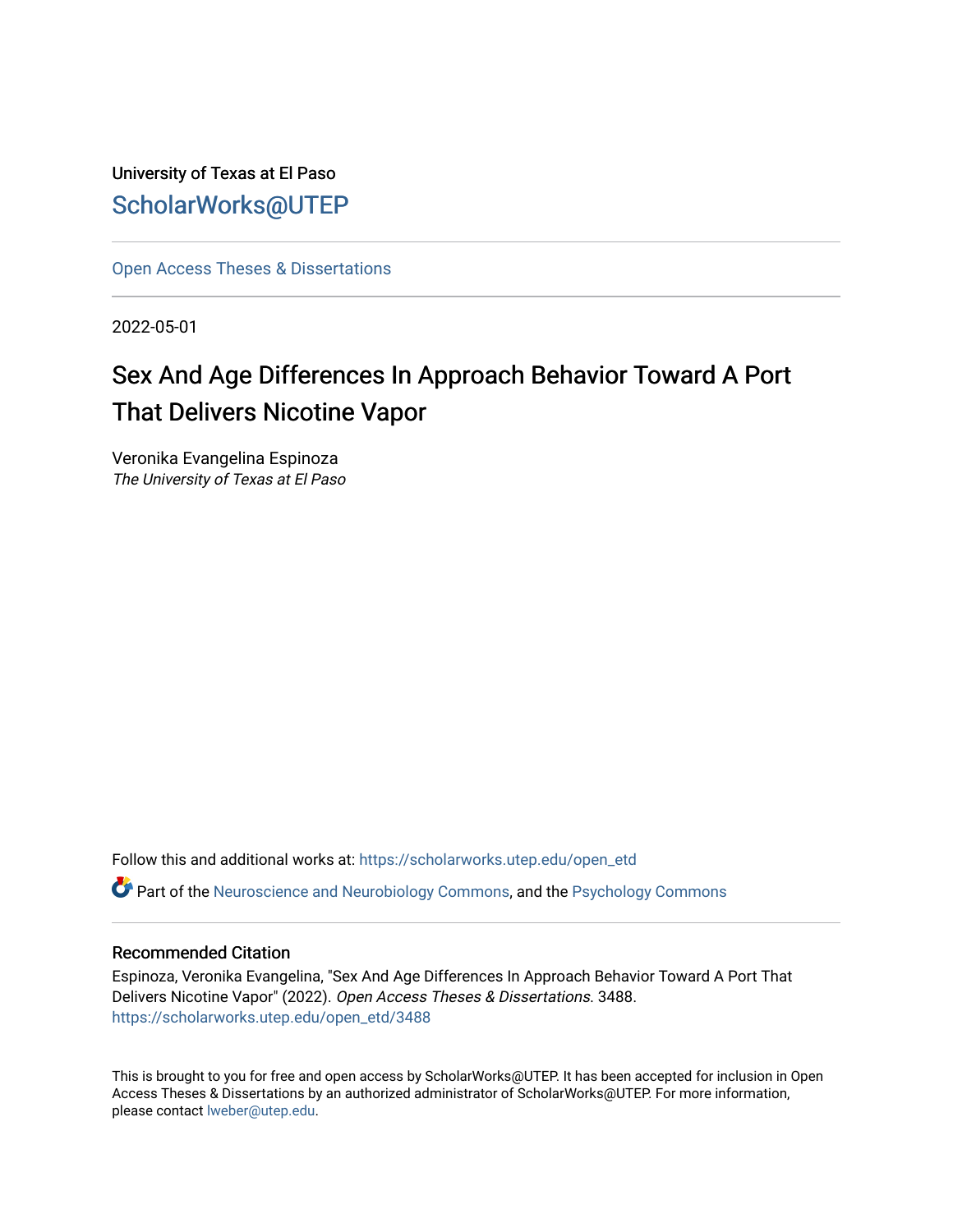# SEX AND AGE DIFFERENCES IN APPROACH BEHAVIOR TOWARD A PORT THAT DELIVERS NICOTINE VAPOR

# VERONIKA EVANGELINA ESPINOZA

Master's Program in Experimental Psychology

APPROVED:

Laura E. O'Dell, Ph.D., Chair

Ian A. Mendez, Ph.D.

Sergio D. Iñiguez, Ph.D.

Arshad M. Khan, Ph.D.

Stephen L. Crites, Jr., Ph.D.

Dean of the Graduate School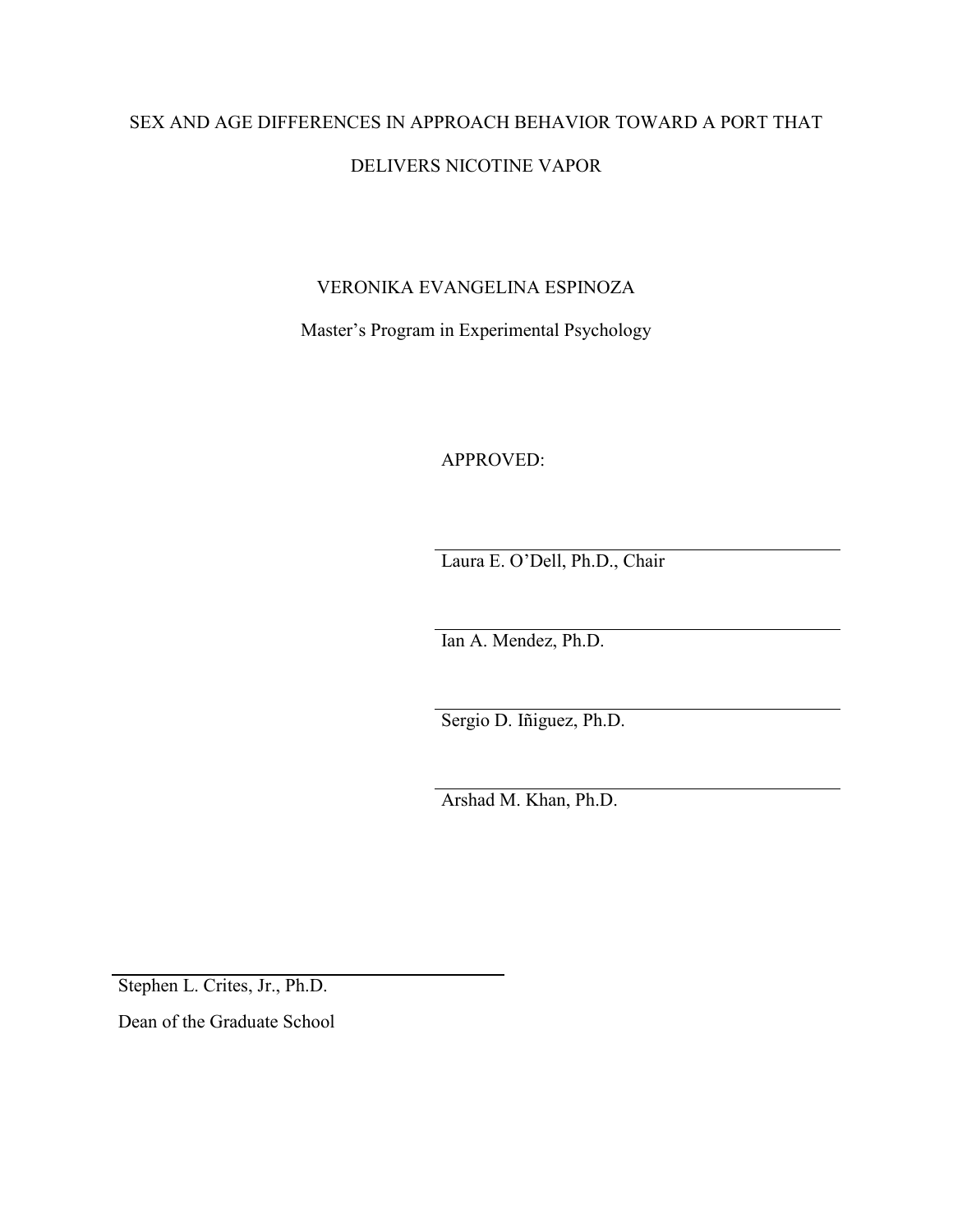Copyright ©

by

Veronika Evangelina Espinoza

2022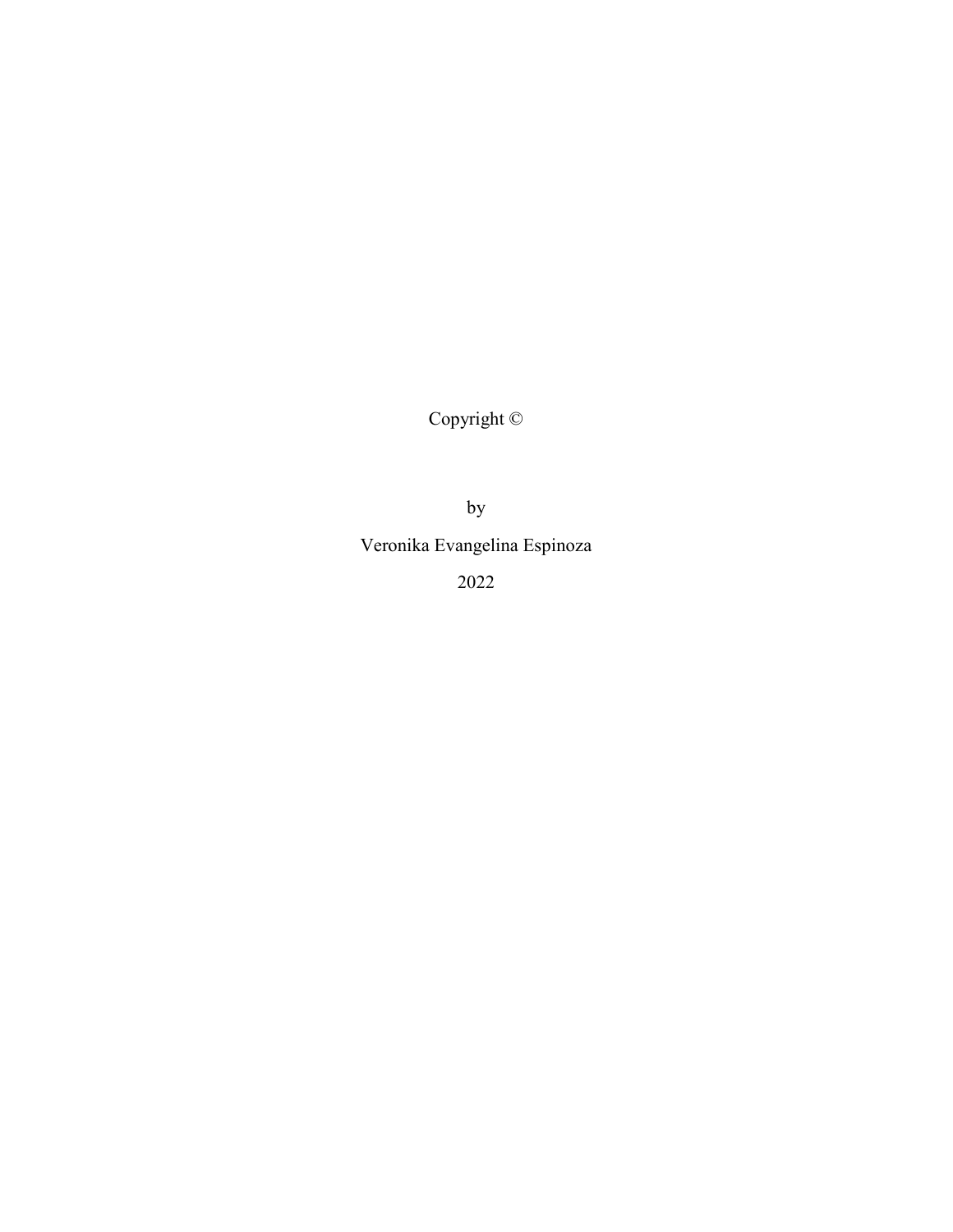# **Dedication**

Dedicated to my family: Caroline Mendoza, Alejandro Mendoza, and Gabrel Espinoza,

and my boyfriend, Rogelio Dorado.

Thank you for your never-ending love and support.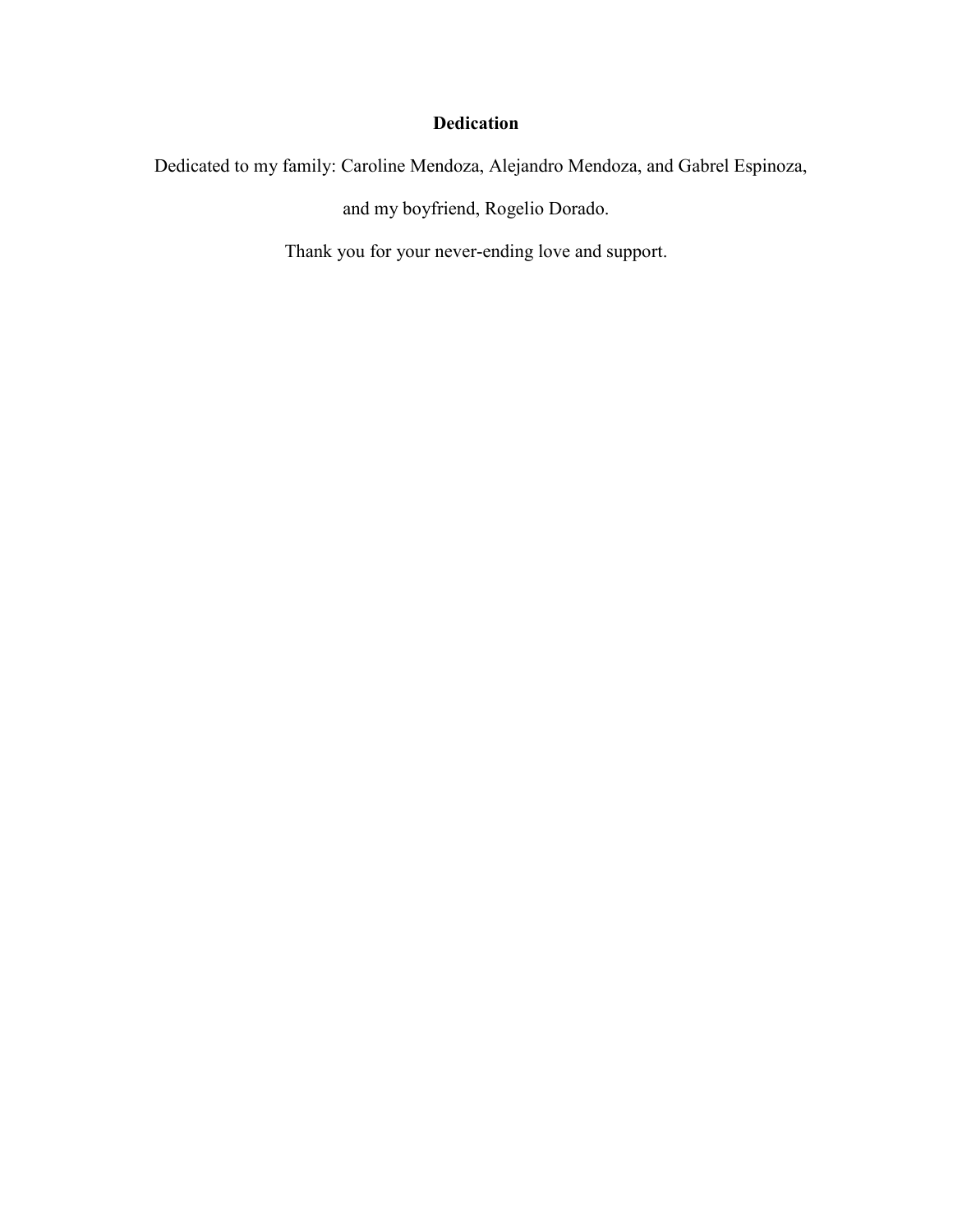# SEX AND AGE DIFFERENCES IN APPROACH BEHAVIOR TOWARD A PORT THAT

# DELIVERS NICOTINE VAPOR

by

# VERONIKA EVANGELINA ESPINOZA, B.S.

# THESIS

Presented to the Faculty of the Graduate School of

The University of Texas at El Paso

in Partial Fulfillment

of the Requirements

for the Degree of

# MASTER OF ARTS

Department of Psychology THE UNIVERSITY OF TEXAS AT EL PASO May 2022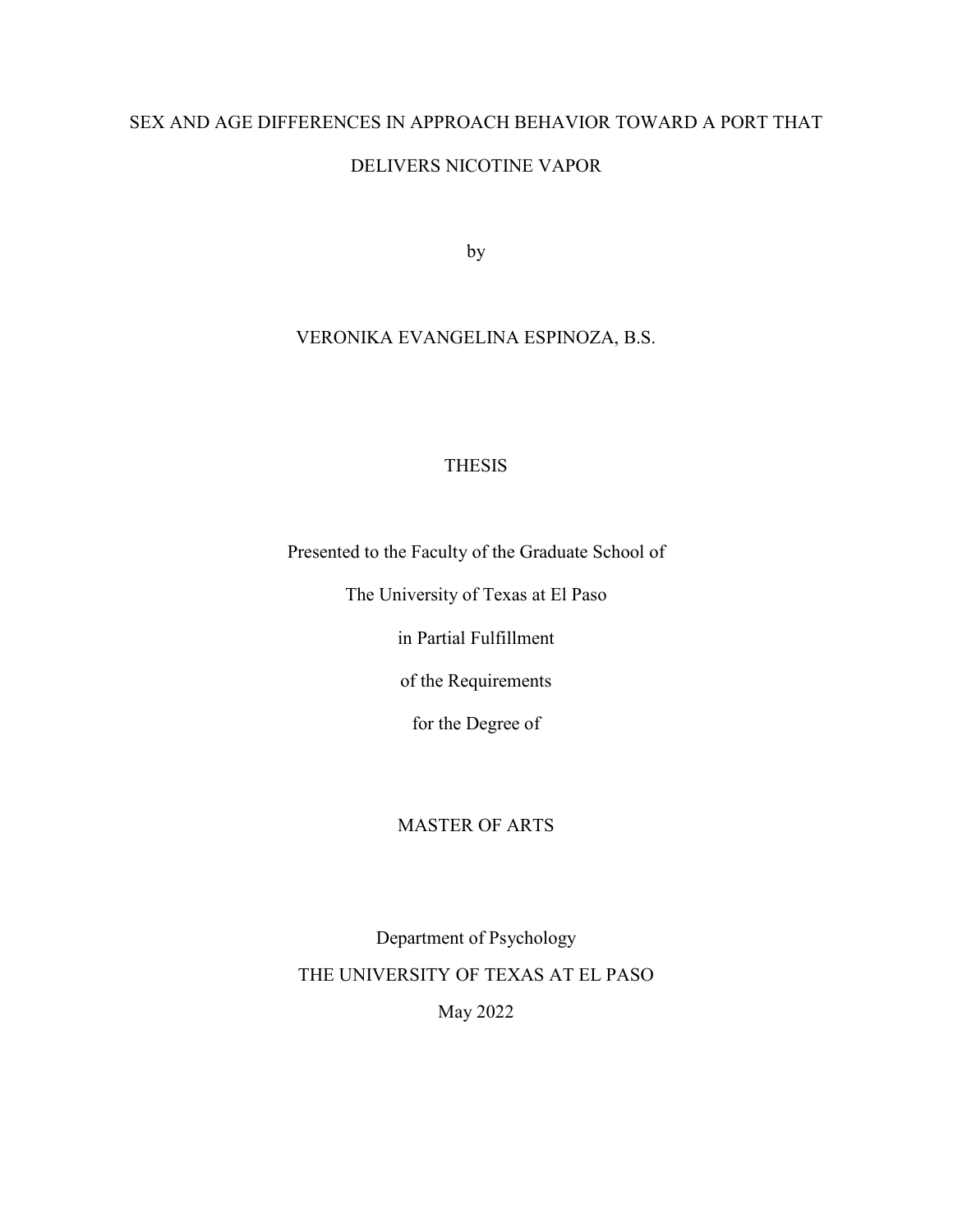# **Acknowledgements**

First and foremost, I would like to thank my mentor, Dr. Laura O'Dell for her patience, guidance, and never-ending support. She has not only made an impact on my budding career as a scientist but has really made an impact on my personal life as well. I will never forget the first time we met in person and how kind and welcoming you were. You not only opened up your laboratory and team to me, but also your home. Even though I was 700+ miles away from my own, you made me feel like El Paso and UTEP could be my second home. Graduate school has been tough, to say the least, but I am deeply grateful and fortunate to have such a genuine and caring soul on my side, and I could not thank you enough. I would also like to express my gratitude to Dr. Ian Mendez, who has been patient enough to let me use his laboratory equipment to continue pursuing my love for adolescent research as a graduate student. I also would like to thank my other committee members, Dr. Sergio Iñiguez and Dr. Arshad Khan for challenging me in my studies and encouraging me to think outside the box. To my family, thank you for your never-ending love and support. To my mother, who has been my own personal cheerleader since day one, I could never thank you enough for always pushing me to reach for the stars. Also, it has been a privilege to work alongside some of the coolest colleagues, Dr. Luis Carcoba, Dr. Bryan Cruz, Dr. Felix Matos, Dr. Kevin Uribe, Sebastian Ortegon, and Priscilla Giner. My deepest thanks must go to the best undergraduates a graduate student could ever have, Isabella Liano, Alec Rodela, and Paola Correa. Your friendship and hard work have never gone unnoticed and I do not think I could have done it without your help and continued support. Finally, to my loving and supportive boyfriend Rogelio Dorado, I do not think words can explain how much you have made an impact on my life. Your patience, encouragement, and commitment continue to push me to succeed every day. Your neverending love and support do not go unnoticed.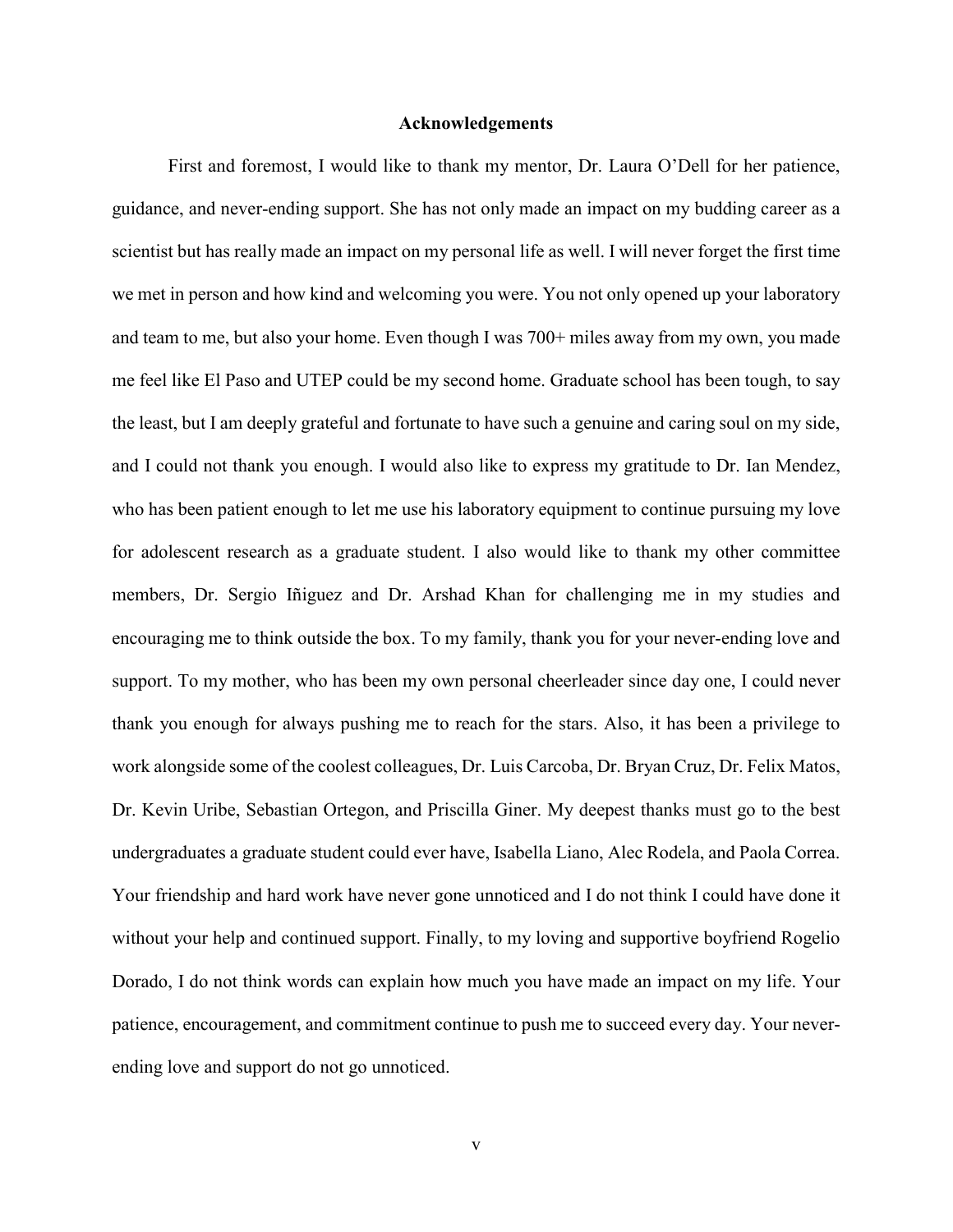## **Abstract**

The goal of our laboratory is to study the mechanisms that promote nicotine use, particularly in vulnerable populations such as adolescents and females. Thus, the purpose of this thesis was to characterize age and sex differences in the motivational/rewarding effects of nicotine (Aim 1) and withdrawal behavior (Aim 2). To more closely model human use patterns, the present study employed nicotine vapor methods involving passive exposure for 14 days in adolescent and adult female and male rats. Age and sex differences in approach behavior (nosepokes) were assessed in a port that delivered nicotine plumes on Day 1 and 14. Controls received ambient air. After the final session, rats received a nicotinic receptor antagonist to precipitate withdrawal. Then, physical signs, anxiety-like behavior, and plasma levels of cotinine (a nicotine metabolite) were assessed. Over time, females displayed a larger increase in approach behavior to the nicotine port than males, an effect that was larger in adolescents. Adolescents displayed more total physical signs of withdrawal and grooming behavior than adults, an effect that is likely related to high levels of nosepoke responses in adolescent rats. The analysis of individual signs revealed that there were no age or sex differences in the withdrawal-induced increases in teeth chatters. However, the withdrawal-induced increase in blinking behavior was higher in adult versus adolescent rats, regardless of sex. There were no group differences in anxiety-like behavior. Despite the lack of overall group differences, a correlational analysis in adolescent females revealed that nosepoke responses were positively correlated with the magnitude of anxiety-like behavior, but not physical signs of withdrawal. Adolescents gained more weight than adults regardless of treatment, and the weight gain was larger in male adolescents. Female adolescents also displayed the highest levels of cotinine than all other groups. These findings suggest that nicotine vapor produces greater motivational effects in adolescent females as compared to their adult and male counterparts.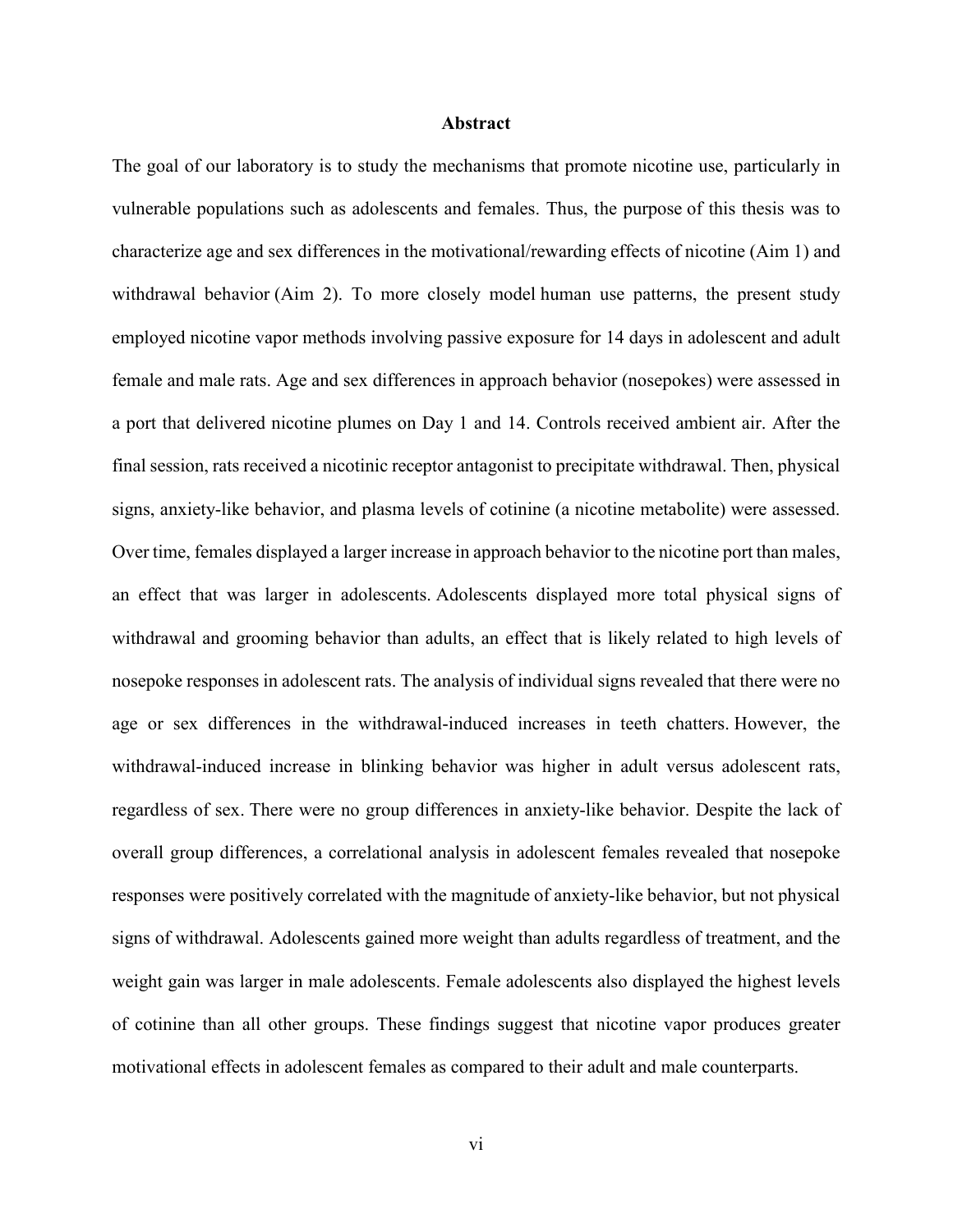| 1.2 Nicotine produces rewarding effects and withdrawal symptoms following chronic |
|-----------------------------------------------------------------------------------|
|                                                                                   |
|                                                                                   |
|                                                                                   |
|                                                                                   |
|                                                                                   |
|                                                                                   |
|                                                                                   |
|                                                                                   |
|                                                                                   |
|                                                                                   |
|                                                                                   |
|                                                                                   |
|                                                                                   |
|                                                                                   |

# **Table of Contents**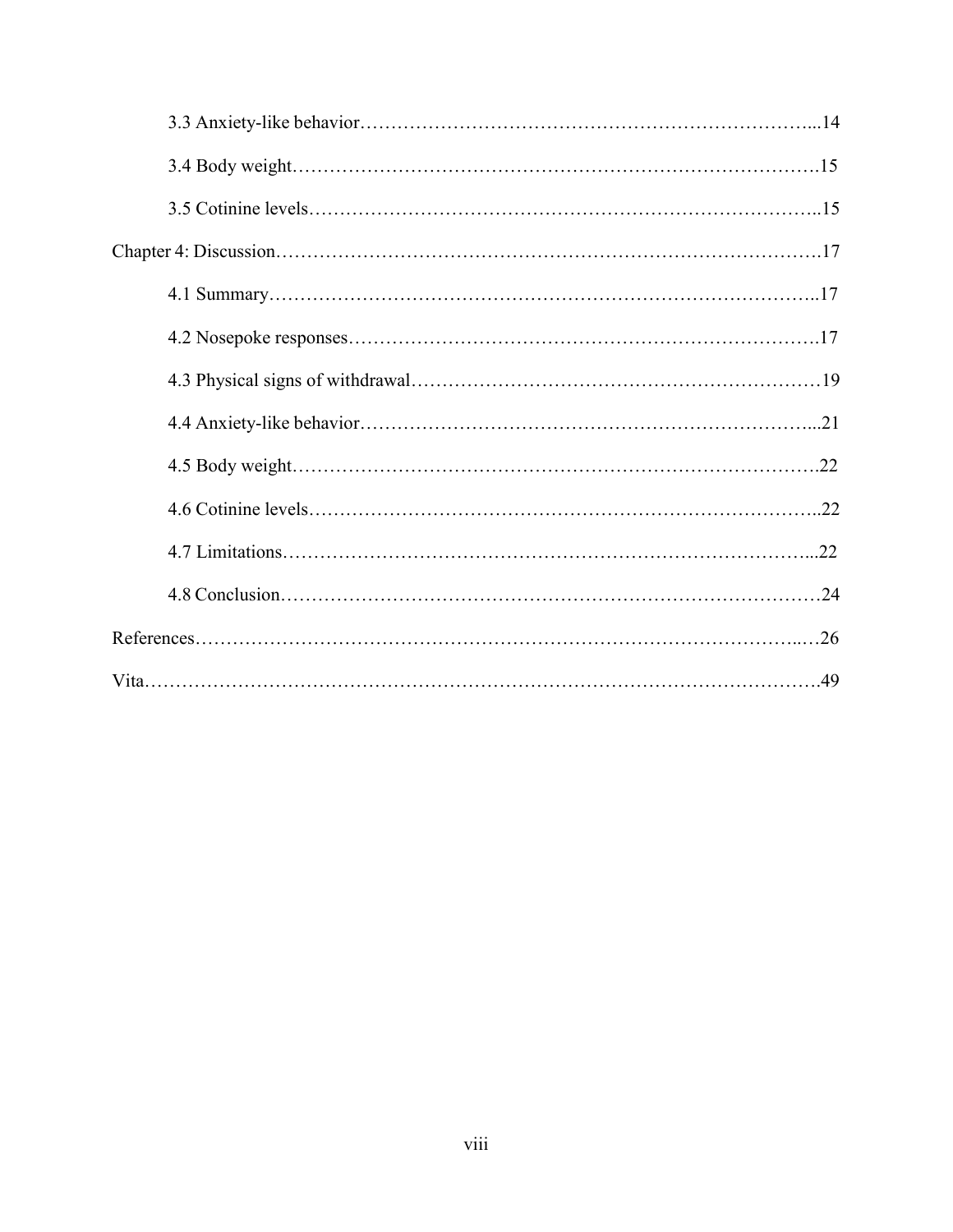# **List of Tables**

| Table |  |
|-------|--|
| Table |  |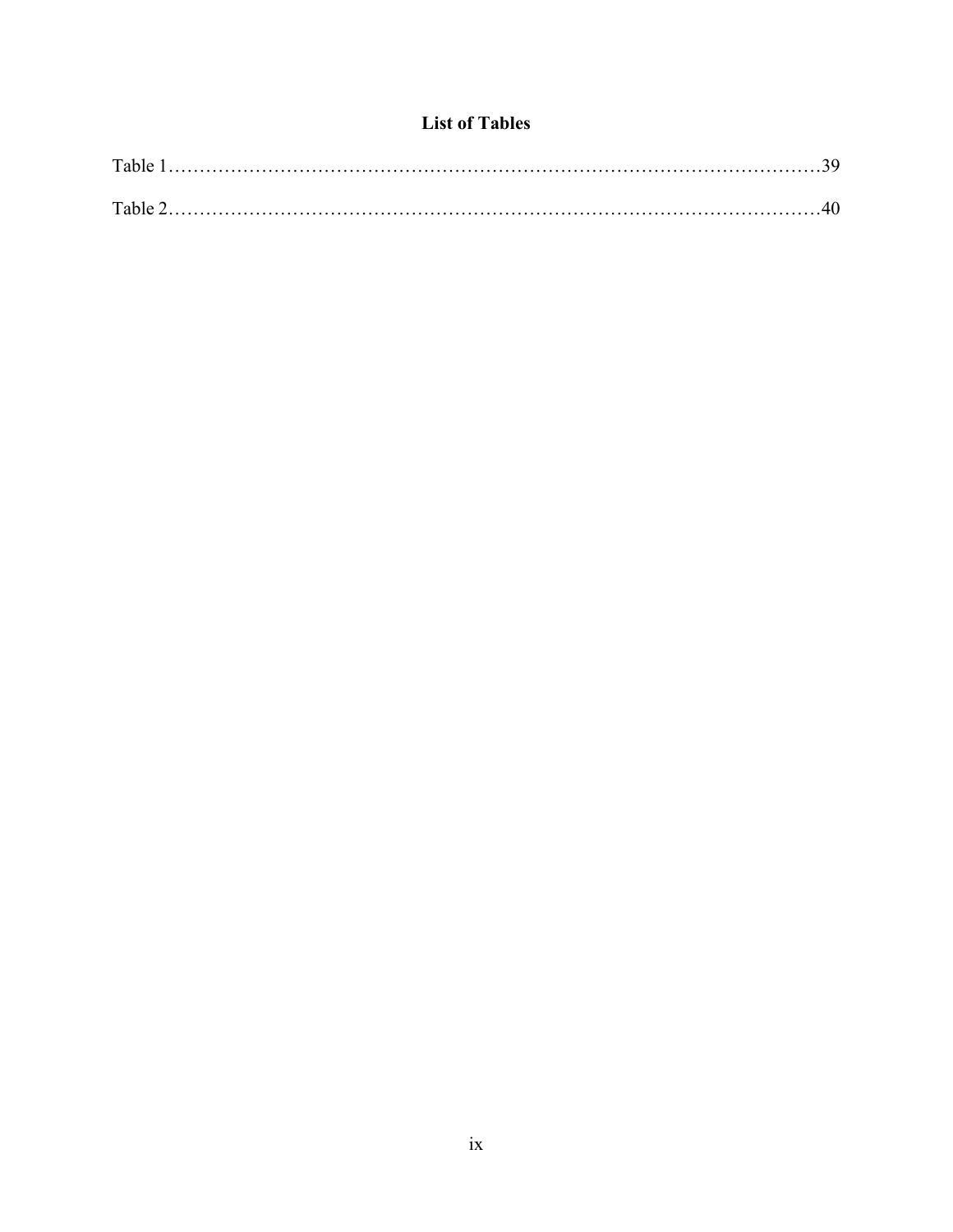# **List of Figures**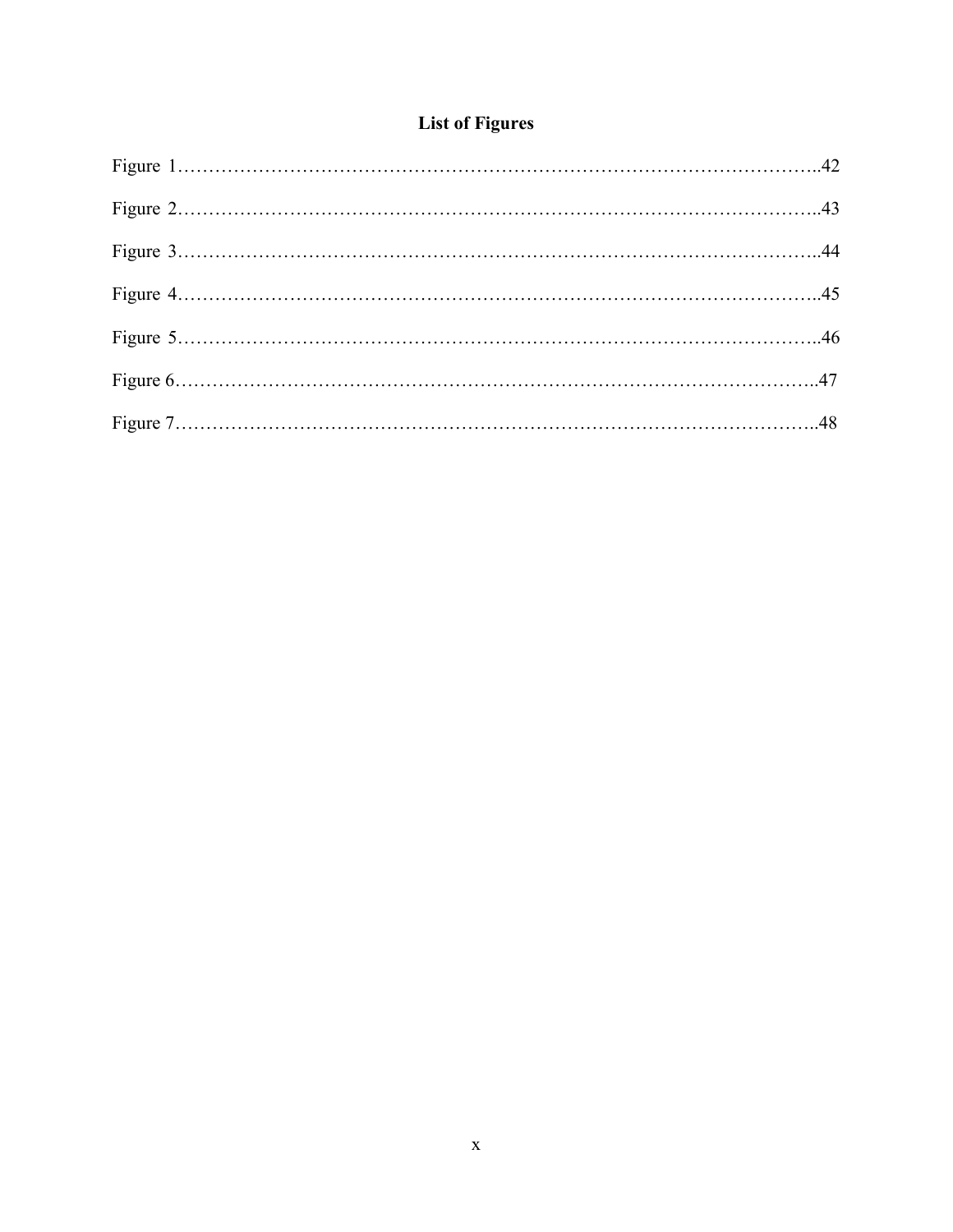#### **Chapter 1: Introduction**

### **1.1 Tobacco use as a public health issue**

According to the Centers for Disease Control (CDC) and the World Health Organization (WHO), tobacco use remains the leading cause of preventable death and disease in the United States. With approximately 1 billion smokers worldwide, more than 7 million deaths are caused by tobacco use each year (WHO, 2017). By 2030, it is predicted that if the pattern of smoking does not change, more than 8 million people a year will die from diseases related to tobacco use (WHO, 2011). Unfortunately, the rate at which a tobacco smoker develops a disease is quite high. More than 16 million people in the United States are living with a disease caused by smoking, including heart disease, cardiovascular disease, and lung cancer (Department of Health and Human Services, 2014). Also, it was estimated that the annual cost of cigarette smoking in the United States exceeded \$225 billion dollars a year in direct medical care for adults (Xu et al., 2015). Although there are 4,800 chemicals in tobacco products, nicotine is the main psychoactive reinforcing compound that motivates smoking behavior (Balfour, 2004). Despite the collection of negative health consequences associated with smoking, a greater understanding is warranted to examine how other factors may contribute to tobacco use that remain problematic. Thus, there is a strong dire need to examine the underlying mechanisms that promote tobacco use in vulnerable populations.

# **1.2 Nicotine produces rewarding effects and withdrawal symptoms following chronic exposure**

Much work has established that tobacco use is largely motivated by the presence of nicotine, which produces dependence in humans and rodent models (Balfour, 2004; Pogocki et al., 2007; Pontieri et al., 1996; U.S. Department of Health and Human Services, 2014). Current theories suggest that tobacco use is motivated by both the positive and negative reinforcement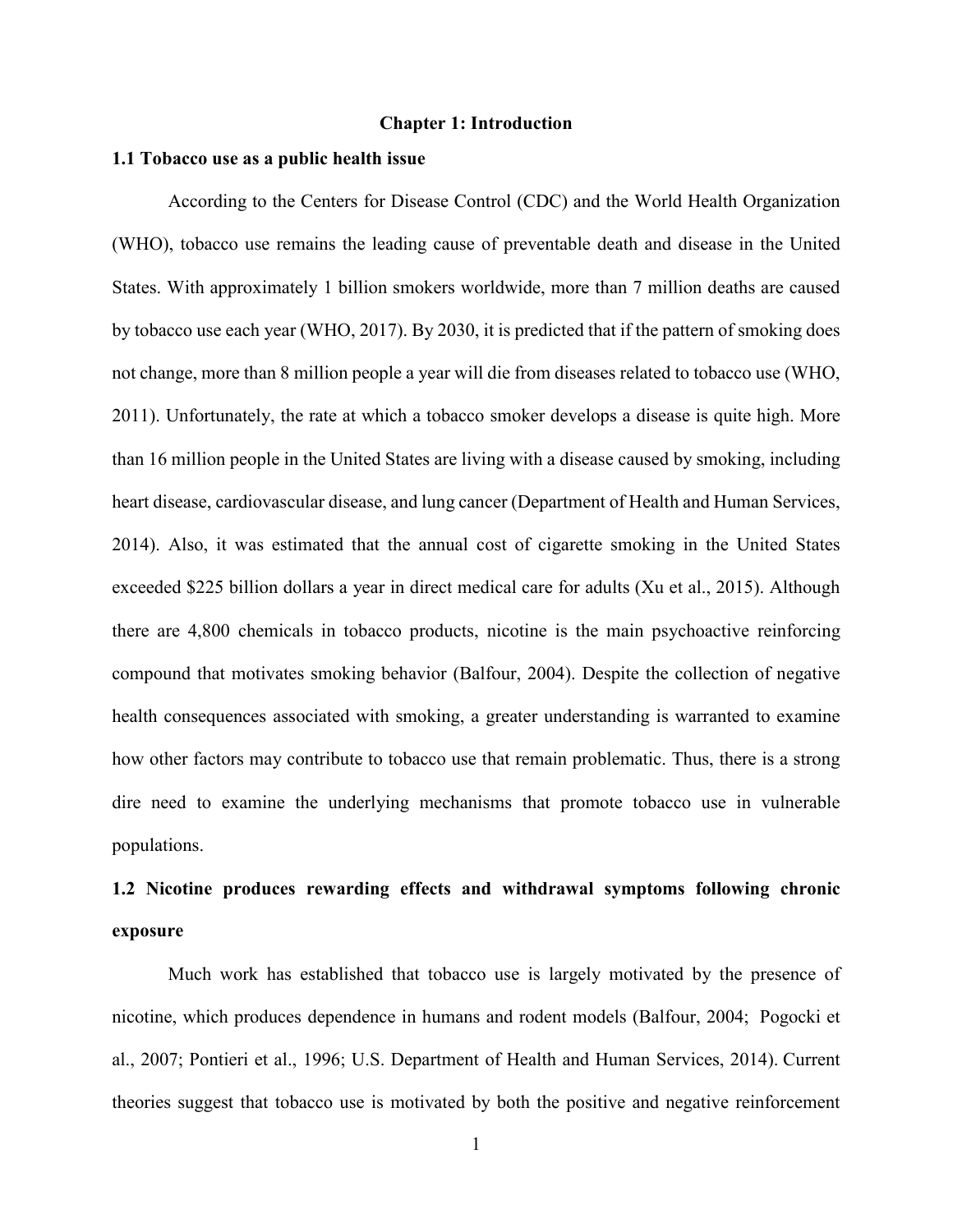effects of nicotine (George and Koob, 2017). When nicotine is consumed, it produces acute pleasurable/euphoric effects as well as relaxation, enhanced attentional processes, and motor activation (Benowitz, 1996; Heishman et al., 2010; Hukkanen et al., 2005; Kaye et al., 2014; Le Foll and Goldberg, 2009; Pomerleau & Pomerleau, 1992). Indeed, the recent rise in the use of electronic cigarettes (e-cigarettes) suggests that nicotine produces strong motivational effects (Drope et al., 2017; Yoong et al., 2019). When nicotine is consumed chronically, a withdrawal syndrome emerges during abstinence. The withdrawal syndrome consists of physical symptoms as well as negative affective states that include nausea, headaches, sleep disturbances, irritability, depression, anxiety, and difficult concentrating (Hatsukami et al., 1989; Heishma et al., 2004; Hogle et al., 2006; Hughes et al., 1992; Hughes, 2007; Pauly, 2008; Perkins et al., 2009; Shiffman et al., 2005). The abstinence syndrome plays a major role in continued nicotine use and relapse behavior to avoid negative symptoms that emerge during withdrawal (Baker et al., 2004; Battista et al., 2008; Hughes, 2007, O'Dell & Torres, 2014; Piper et al., 2011). Given the importance of nicotine reward and withdrawal to driving nicotine use, the present work compared age and sex differences in approach behavior (Aim 1) and withdrawal severity (Aim 2) following chronic nicotine exposure.

#### **1.3 E-cigarette use in vulnerable populations**

In 2007, e-cigarettes were introduced as a smoking cessation tool that delivers nicotine to alleviate withdrawal symptoms during abstinence. Unfortunately, there has been an epidemic rise in recreational e-cigarette use and an increase in dual use with traditional cigarettes (King et al., 2015; Pepper & Brewer, 2014). There is also growing concern that e-cigarettes provide a "gateway" for greater vulnerability to nicotine use, particularly in adolescents and females. Indeed, adolescents who use e-cigarettes are up to four times more likely to smoke combustible cigarettes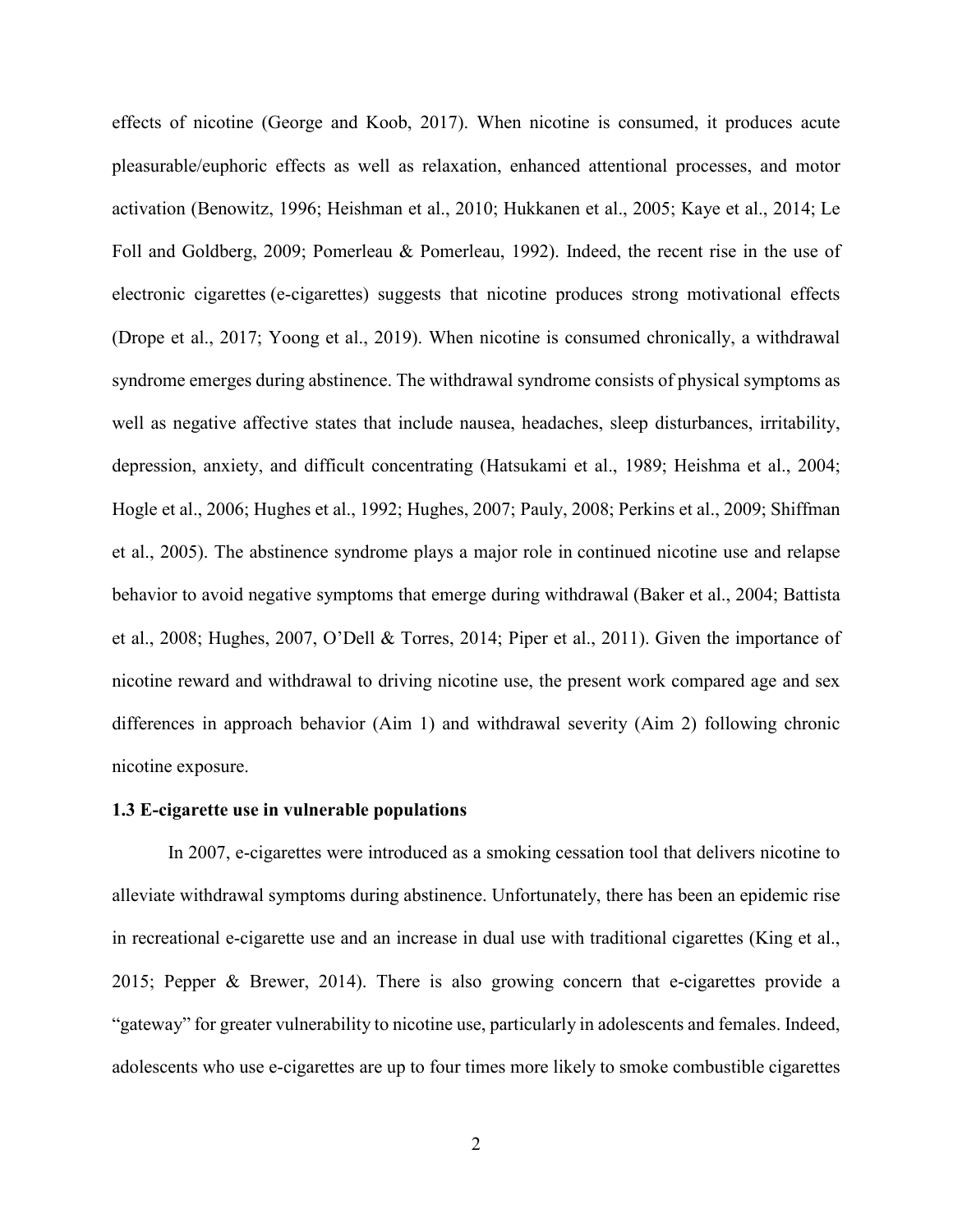regularly as adults, a relationship that is stronger in females versus males (Chen et al., 2017). With regard to sex differences, women use two-fold higher concentrations of nicotine and display greater symptoms of nicotine dependence than men (Pang et al., 2020). Another report found that women attribute their e-cigarette use to stress reduction and alleviation of withdrawal, whereas men attribute their use to pleasurable effects (Pineiro et al., 2016). Women who smoke are also more likely to have tried e-cigarettes than men (Zhu et al., 2013). This is concerning because women are more susceptible than men to the long-term consequences of smoking, which include reproductive problems, pulmonary disease, and cancer (Kong & Krishnan-Sarin, 2017). Women also face greater challenges than men when attempting to quit smoking. During abstinence, women display greater anxiety, depression, craving, and higher levels of the stress biomarker cortisol than men (Perkins et al., 2000). Existing cessation strategies attempt to reduce withdrawal symptoms via nicotine replacement therapy or administration of partial nicotinic acetylcholine receptor (nAChR) agonists. Unfortunately, these interventions are less effective in women versus men (Bottorff et al., 2012; Cepeda-Benito et al., 2004). Preclinical studies are needed to provide a deeper understanding of underlying mechanisms that promote age and sex differences in nicotine use, particularly with rodent models that more closely model nicotine use patterns in humans.

#### **1.4 Pre-clinical studies that lay the foundation for this thesis**

Rodent models have provided an important research tool for evaluating the factors that promote nicotine use (FDA, 2012). Previous work has studied the behavioral and neurochemical effects of nicotine in rodents following intravenous (IV) or oral self-administration, passive subcutaneous (SC) or intraperitoneal (IP) injections, and surgical implantation of an osmotic pump that delivers nicotine continuously (Matta et al., 2007; O'Dell & Khroyan, 2009). Most of the prior work has studied withdrawal in rodents by implanting a subcutaneous pump that delivers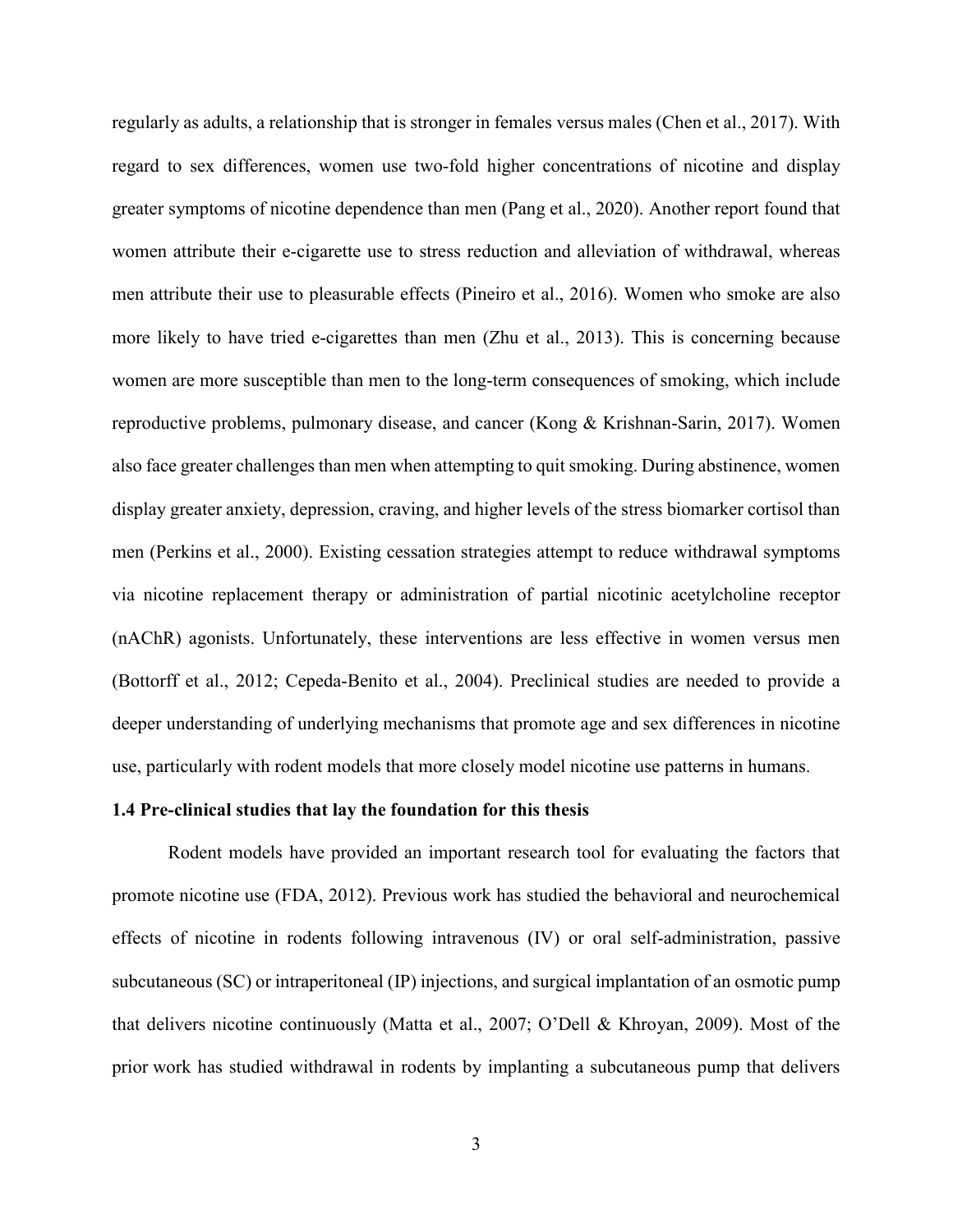nicotine and then removing the pump or administering a nicotinic acetylcholine receptor antagonist (such as mecamylamine) to precipitate withdrawal. The pump model is limited regarding surgical interventions, the larger size of the pump in adolescent versus adult and female versus male rats, and continuous delivery of nicotine that does not mimic the repeated abstinence periods in human use patterns. Given these limitations, recent efforts have focused on developing nicotine inhalation methods to more closely model emerging nicotine use trends in clinical populations (discussed in Miliano et al., 2020). Emerging work has established that inhalation methods induce nicotine dependence in rats (George et al., 2010; Gilpin et al., 2014; Javadi-Paydar et al., 2019; Kallupi et al., 2019; Montanari et al., 2020) and mice (Lefever et al., 2017; Ponzoni et al., 2015). This work has revealed that chronic nicotine vapor exposure produces dependence in rats, as demonstrated by the emergence of physical signs during withdrawal from 7-14 days of passive exposure to nicotine vapor in rats (George et al., 2010; Gilpin et al., 2014; Javadi-Paydar et al., 2019; Kallupi et al., 2019; Montanari et al., 2020). Prior work using nicotine vapor methods in rats has utilized male adult rodents, leaving remaining questions regarding age and sex differences produced by chronic exposure to nicotine vapor. To address this issue, the present study assessed nosepoke responses in a port that delivered nicotine plumes in a passive vapor inhalation system. Following nicotine vapor exposure, age and sex differences in physical signs and anxiety-like behavior were compared following precipitated withdrawal. Group differences in weight gain and plasma levels of cotinine (a nicotine metabolite) were also assessed on the final day of the vapor regimen.

## **1.5 Aims**

Age and sex differences in the behavioral effects of nicotine reward and withdrawal have not been explored. Thus, this Master's thesis project characterized age and sex differences in the motivational/rewarding effects of nicotine (Aim 1) and withdrawal symptoms (Aim 2) produced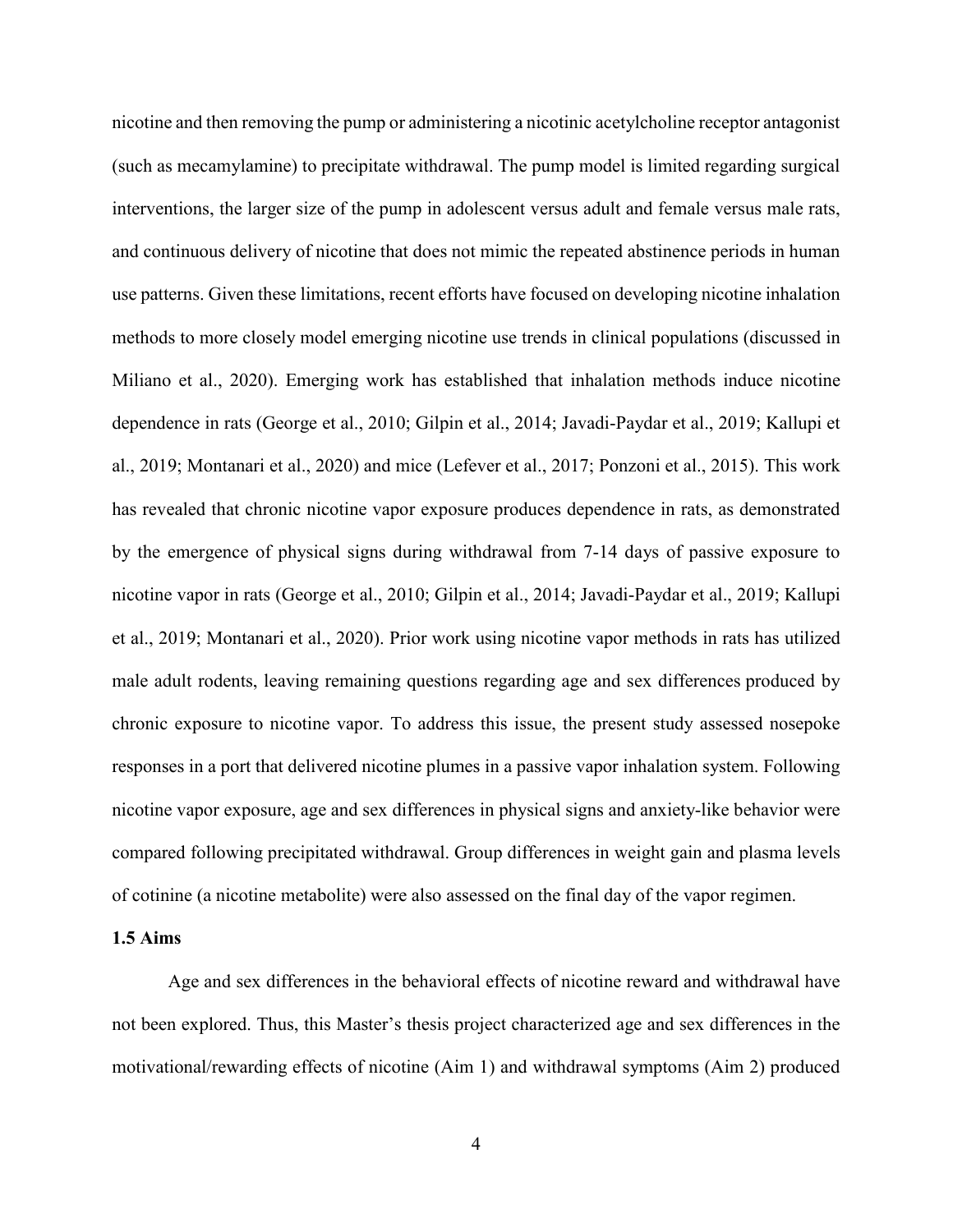by chronic nicotine vapor exposure in female and male adolescent and adult rats. The motivational effects of nicotine were assessed by measuring approach behavior to a port that delivers nicotine plumes in a passive electronic nicotine vapor inhalation system. Following chronic nicotine exposure, withdrawal-induced group differences were then assessed in physical signs, anxiety-like behavior, and serum levels of cotinine. Withdrawal was studied following administration of mecamylamine, a non-selective nicotinic receptor antagonist. This was done to elicit a discrete time point of withdrawal that has been shown in our laboratory to produce sex differences (O'Dell & Torres, 2014).

# **1.6 Hypotheses and rationale**

For Aim 1, we *hypothesized* that adolescent female rats would experience a more heightened rewarding effect of nicotine vapor, as measured as greater approach behavior to the port that delivers nicotine in adolescent females as compared to their adult counterparts. The *rationale* for our hypothesis is based on previous evidence showing that female adolescent rats display a greater magnitude of place preference produced by nicotine as compared to adolescent males (Torres et al., 2008; Torres et al., 2009). Self-administration studies focused on age differences in females have also found two-fold higher levels of nicotine intake (Levin et al., 2003) and faster acquisition of nicotine self-administration (Chen et al., 2007) in adolescent female versus adult female rats.

For Aim 2, we *hypothesized* that adult rats would display greater physical signs of withdrawal and serum cotinine levels as compared to their adolescent counterparts. The *rationale* for our hypothesis is based on previous evidence from our laboratory showing that adult rats display greater physical signs of withdrawal and serum cotinine levels produced by nicotine as compared to adolescent rats (O'Dell, 2009; Torres et al., 2013). Additionally, we *hypothesized*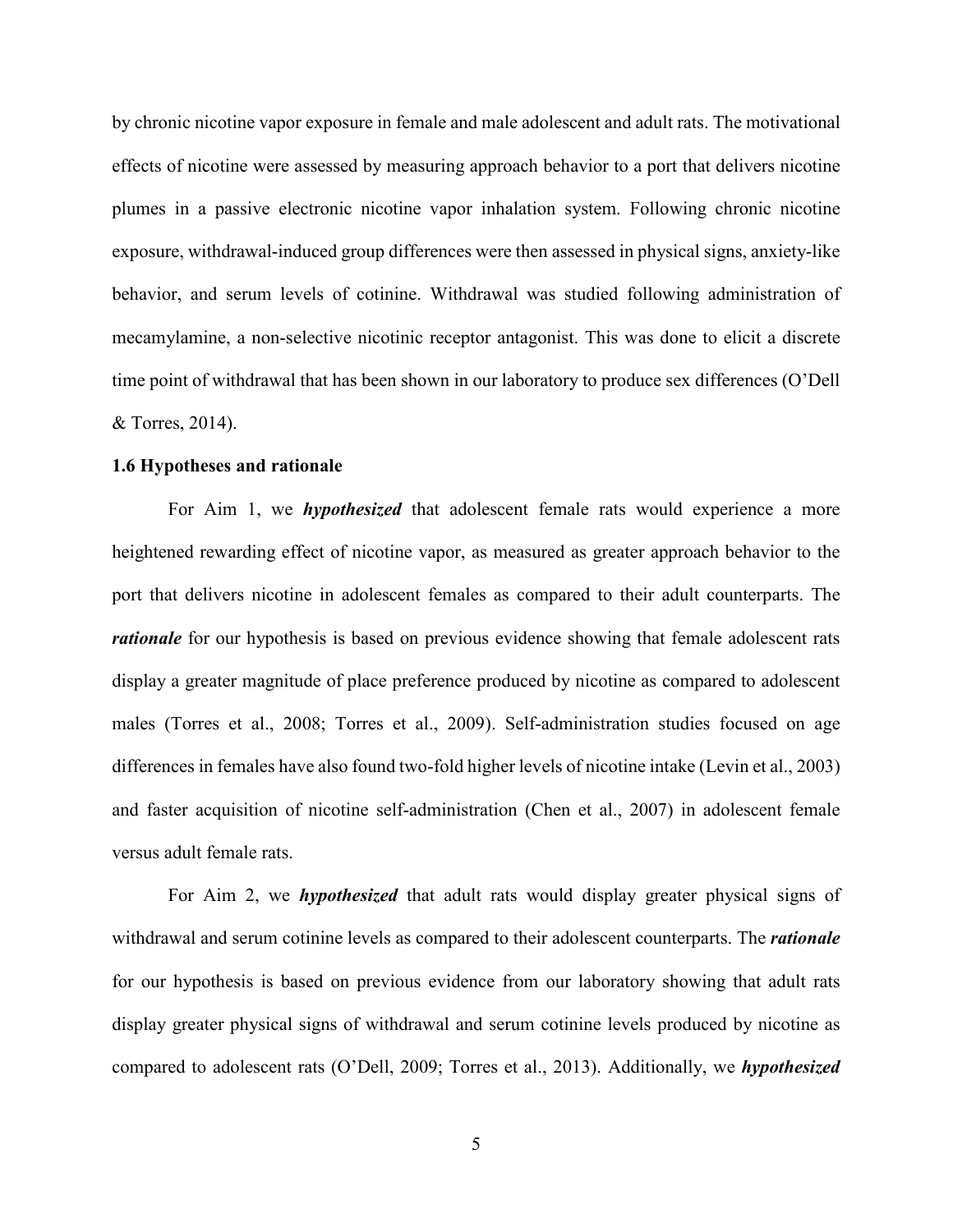that adult females would experience greater withdrawal-induced anxiety-like behavior as compared to their adult male counterparts. The *rationale* for our hypothesis is based on previous work showing that female adult rats display greater anxiety-like behavior than adult males (Torres et al., 2013). Subsequent studies revealed that ovariectomized adult female rats displayed less anxiety-like behavior and corticosterone levels relative to intact females (Flores et al., 2020). Together, this work suggests that the heightened withdrawal severity in adult females is modulated by the presence of ovarian hormones. Thus, we *hypothesized* that adolescent females would display less withdrawal severity given that their ovarian hormones are not yet developed.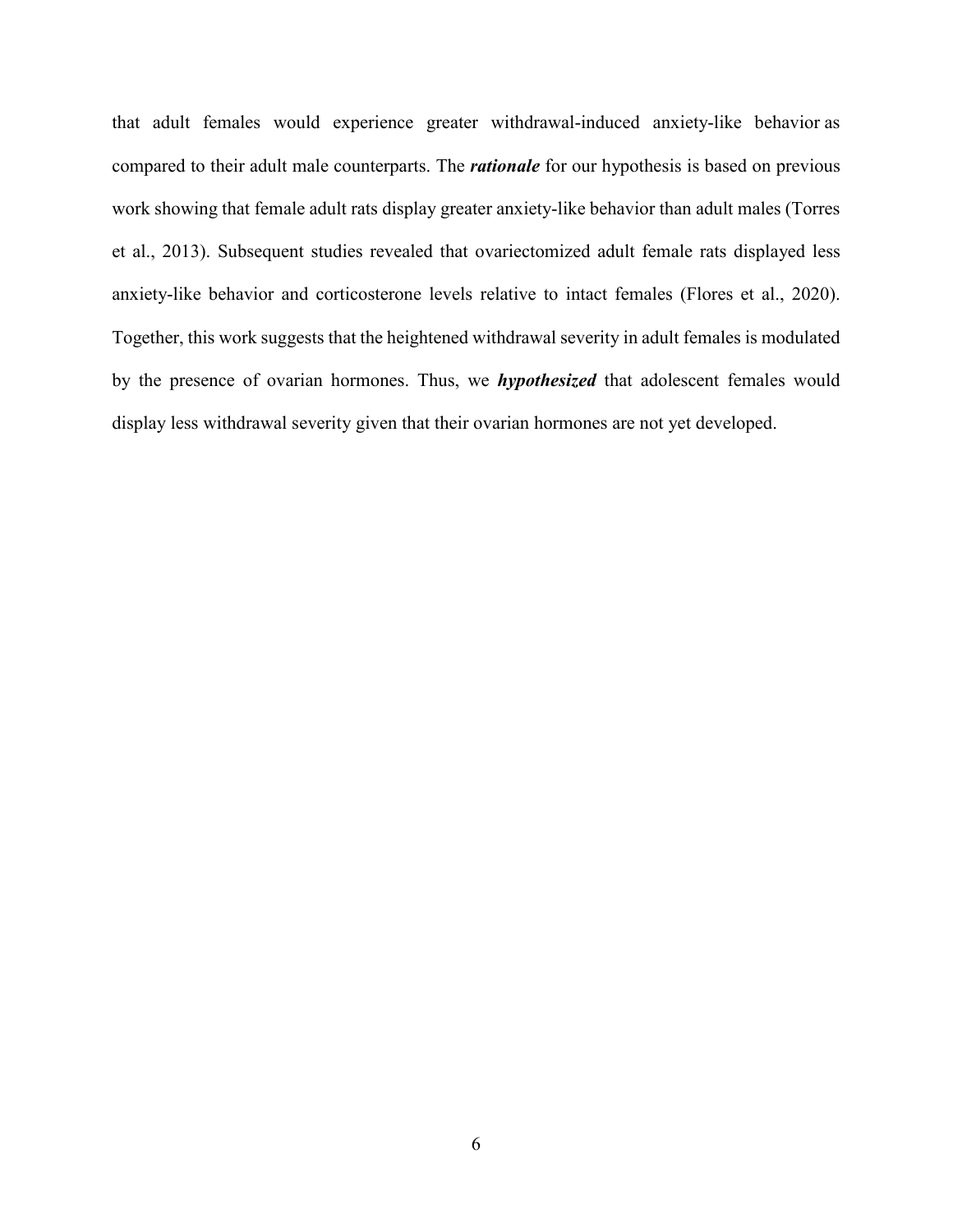# **Chapter 2: Methods**

# **2.1 Subjects**

Adult female ( $n=6$  nicotine and  $n=6$  control), adult male ( $n=6$  nicotine and  $n=6$  control), adolescent female (n=6 nicotine and n=6 control), and adolescent male (n=6 nicotine and  $n=6$ control) rats were used. The rats were bred in house from an outbred stock of Wistar rats (Envigo, Inc., Indianapolis, IN). On postnatal day (PND) 21, the rat pups were weaned and pair-housed with a same-sex litter mate for the remainder of the study. The rats were housed in a humidity- and temperature- controlled (22°C) vivarium on a reverse 12-hour light/dark cycle (lights off between 8:00 a.m. and 8:00 p.m.) with access to water and food *ad libitum*. All procedures were approved by the UTEP Institutional Animal Care and Use Committee in compliance with the Guide for the Care and Use of Animals (National Research Council, 2010).

# **2.2 Experimental procedures**



The inset depicts our vapor exposure regimen and test procedures. Before the start of the study, the rats were handled for at least 5 minutes each day in the vivarium for 5 days. The exposure procedures utilized a Benchtop Passive E-Vape Inhalation system from La Jolla Alcohol Research Inc. (La Jolla, CA). Separate pairs of rats were exposed to either nicotine (12 mg/mL) or ambient air (controls) for 90 minutes each day for 14 consecutive days. The pairs of rats were derived from the same group condition (i.e., a female adolescent with another female adolescent) and they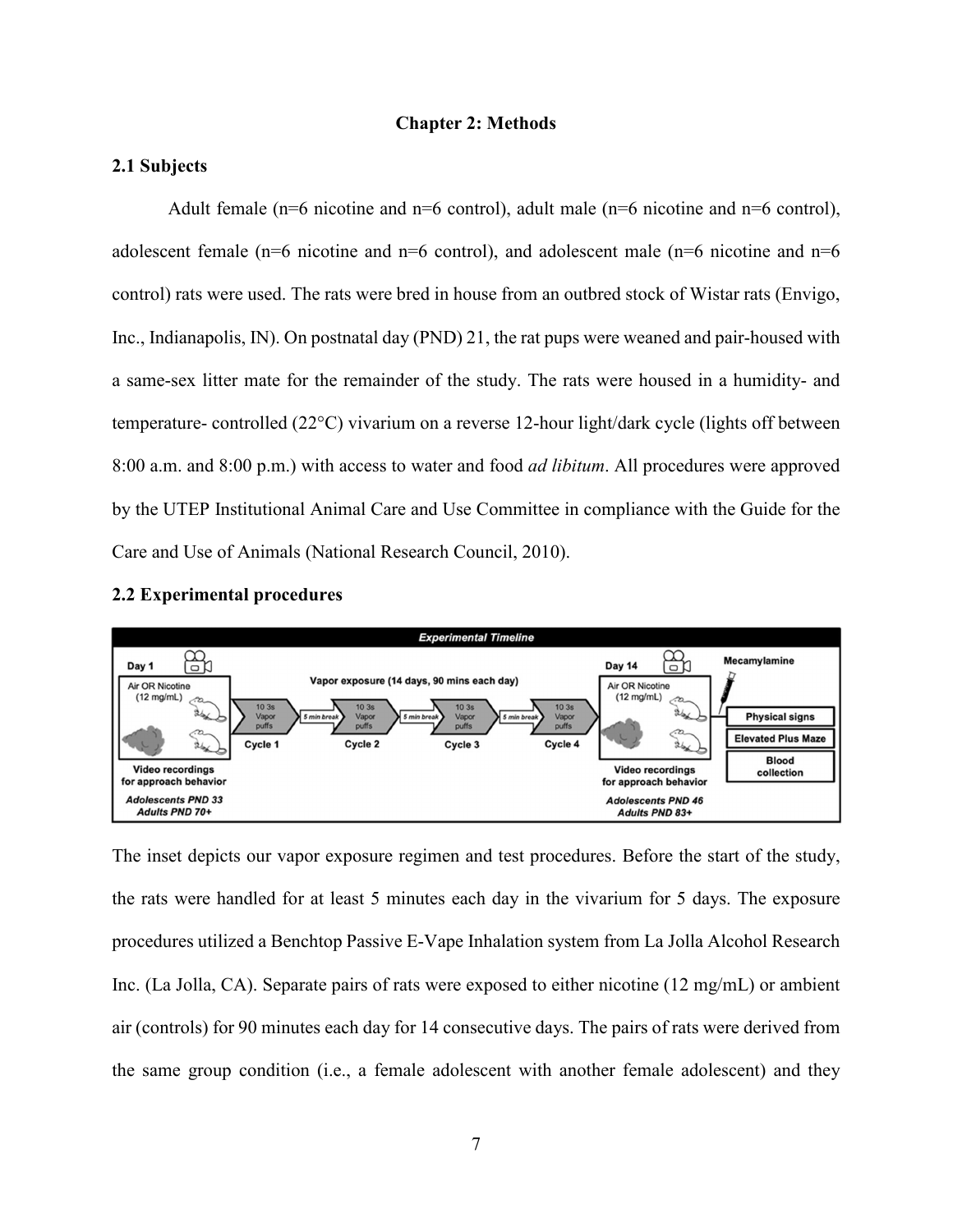remained with the same partner throughout the exposure procedure. Our decision to use ambient air for the control condition was based on previous studies from our laboratory showing that PG/VG elicits behavioral effects, such as changes in riskiness, that could impact our assessments of approach behavior (Giner et al., 2022). Other laboratories have also used ambient air as a control condition in nicotine vapor studies in rats (Gilpin et al., 2014).

Each day, the rats were exposed to 90-minute sessions consisting of four cycles, with 5 minute inter-cycle intervals. For each cycle, nicotine e-liquid was heated to 400°F for a 3-second puff delivery, occurring every 2 minutes and 10 times per cycle, for a total of 40 puff deliveries per day. Each cycle duration was 18 minutes and 30 seconds. We used flavorless e-liquids containing nicotine in its freebase form in 50/50 vegetable glycerin/propylene glycol (PG/VG) vehicle.

The rationale for our procedures was based largely on prior studies in our laboratory and others using nicotine vapor in rats (Flores et al., 2022; George et al., 2010; Gilpin et al., 2014; Javadi-Paydar et al., 2019; Kallupi et al., 2019; Montanari et al., 2019; Smith et al., 2020). Our eliquid concentration of nicotine (12 mg/mL) is a moderate concentration that falls within a range of e-liquid concentrations preferred by human e-cigarette users (Etter, 2016; Flouris et al., 2013). Our flavorless e-liquids are purchased in bulk from a commercial vendor (Vapor Vapes Inc, Sand City, CA) that is a popular choice among e-cigarette users. While these liquids provide a better model of human e-cigarette use, it is acknowledged that they may vary in dose and contain contaminants.

The 14-day exposure procedure was done in adolescent rats between PND 33-46 and adult rats between PND 70-88. Two cage mates were exposed in the same chamber throughout the exposure procedure. The exposure system consisted of four sealed chambers (interior dimension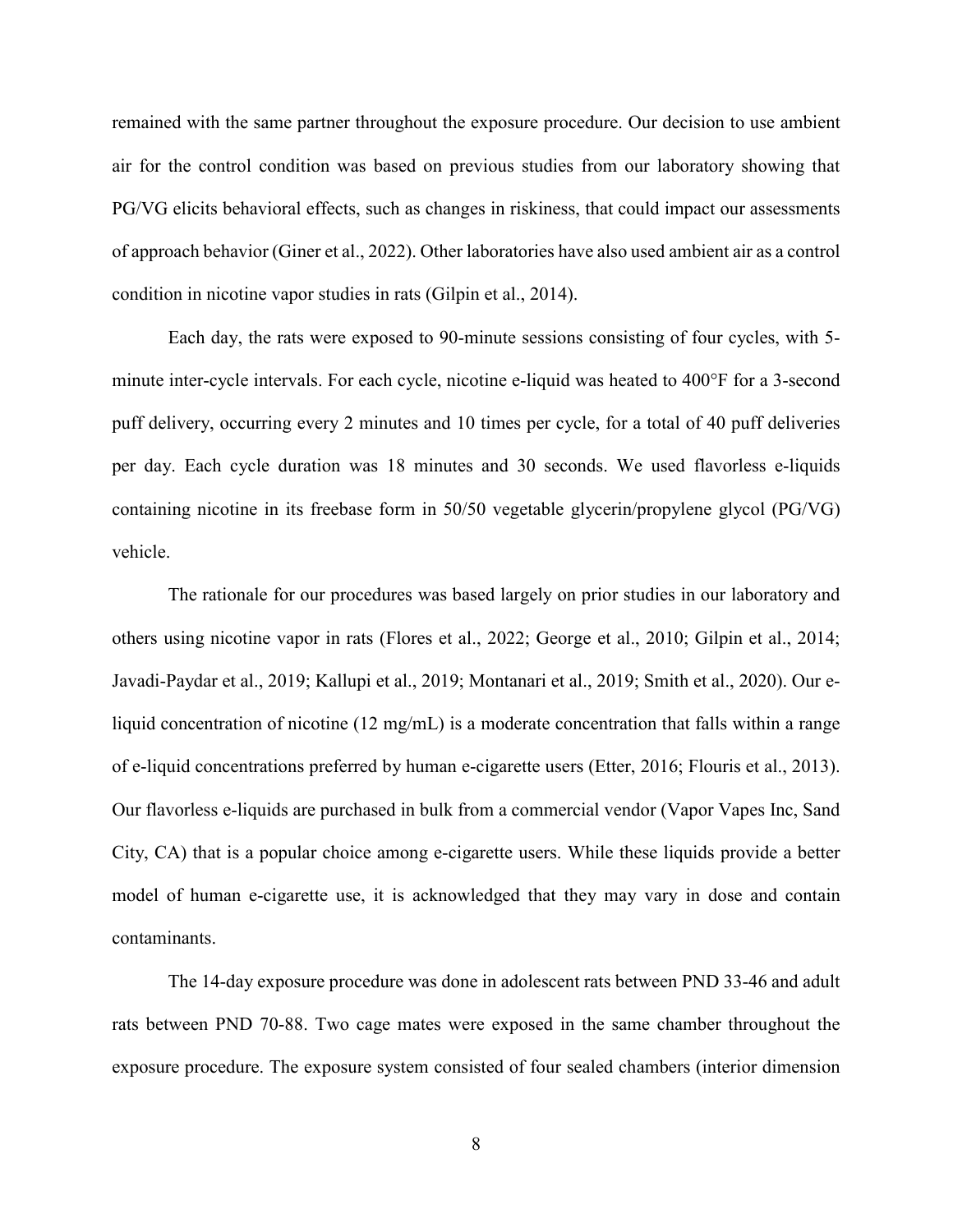of 14.5" L x 10.5" W x 9.0" H), each with two valve ports. One valve port was connected to a small vacuum that controlled the airflow in the chamber at 0.6 L per minute. The vacuum outlet was connected to a Whatman HEPA filter (Millipore Sigma, Darmstadt, Germany) and onto a house exhaust that safely removed the nicotine from the chambers and outside the testing room. The other valve port was connected via PVC tubing to a modified 4.9-volt TFV4 minitank (Smok Inc, Shenzhen, China) where the nicotine was heated. The minitanks were also linked to a control box that allowed for controlled heating of nicotine e-cigarette liquid (e-liquid). To minimize contamination, the chambers were carefully cleaned after every exposure session, and separate PVC tubing and minitanks were used for air controls and nicotine vapor groups.

# **2.3 Behavioral testing**

During the exposure regimen, nosepokes in the vapor plume delivery port were recorded on Day 1 and 14. The frequency of port contacts (nosepokes) served as an index of approach behavior that was directed at the port where the nicotine plumes were delivered into the chamber. Nosepoke responses were manually scored by an observer that was blind to the rats' treatment condition. The videos were scored two separate times manually to capture nosepoke responses for each individual rat of the pairings. In our figures, individual data points are color matched to allow for comparisons in each pair of rats. We did not observe any interference of nosepoking behavior when assessing rat pairs. More animals are needed to confirm this assertion given that there were only three pairs of rats per group in the present dataset.

At the end of the final vapor exposure session on Day 14, the rats were placed into a clear Plexiglas® cage and moved to a dedicated test room that was well lit. Following a 10-minute acclimation period, the rats received a subcutaneous injection of mecamylamine (3.0 mg/kg) to precipitate nicotine withdrawal. This dose of mecamylamine elicits physical signs of withdrawal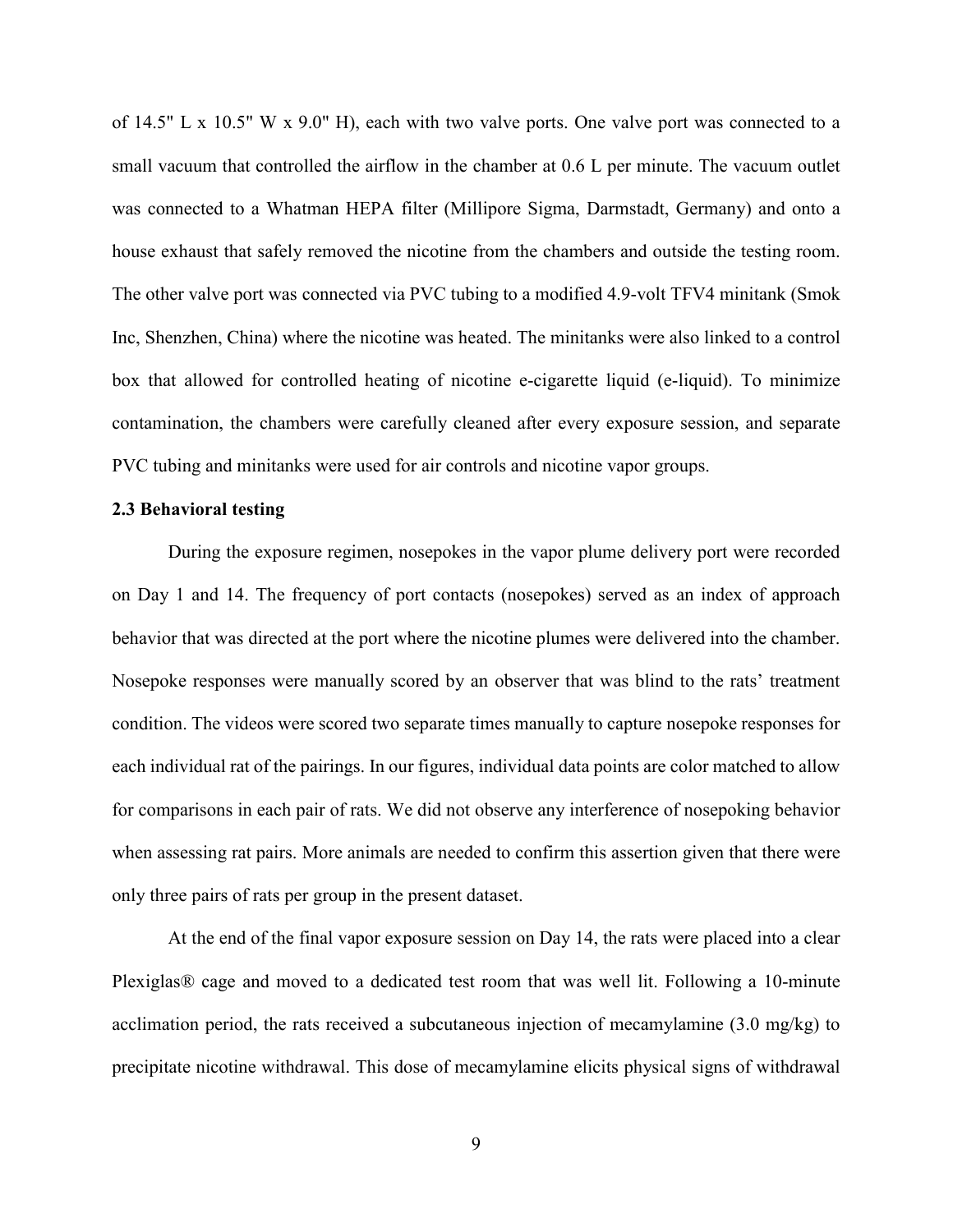in nicotine-dependent female and male Wistar rats (Torres et al., 2015). Ten minutes later, the physical signs of withdrawal were assessed for an additional 10 minutes. The observed signs included blinks, writhes, body shakes, teeth chatters, gasps, grooming, licks, and ptosis. Each sign was operationally defined in **Table 1** with a description of the regulatory systems believed to modulate each behavior. Multiple successive counts of any sign required a distinct pause between episodes. Ptosis was counted once per minute.

Following our assessments of physical signs, anxiety-like behavior was assessed using elevated plus maze (EPM) procedures. The rats were transported to another dimly lit room and acclimated for 5 minutes. The EPM apparatus consisted of 4 arms (2 closed and 2 open) elevated to a height of 50 cm above the ground. The apparatus was illuminated by a red light suspended from the ceiling. At the beginning of the test, the rats were placed in the center of the EPM facing the open arm. Time spent in the center area and the open versus closed arms was record for 5 minutes. Anxiety-like behavior was operationally defined as an increase in time spent in the closed arms relative to controls. All behavioral measures were assessed by an observer that was unaware of the rats' treatment condition.

# **2.4 Cotinine levels assessment**

Immediately after behavioral testing, the rats were sacrificed, and blood was collected. Nicotine metabolism was assessed indirectly by comparing cotinine (a nicotine metabolite) levels across experimental conditions. The blood was centrifuged for 15 minutes at 5000 x g at 4°C. Serum was extracted and stored in 100  $\mu$ L aliquots at -80 $\degree$ C. The serum cotinine levels were analyzed using commercially available 96-well plate ELISA kits (OraSure Technologies, Inc., Bethlehem, PA). Standard curves were used to estimate plasma cotinine levels using a Spectra Maxplus spectrophotometer (Molecular Devices Inc, Sunnyvale, CA).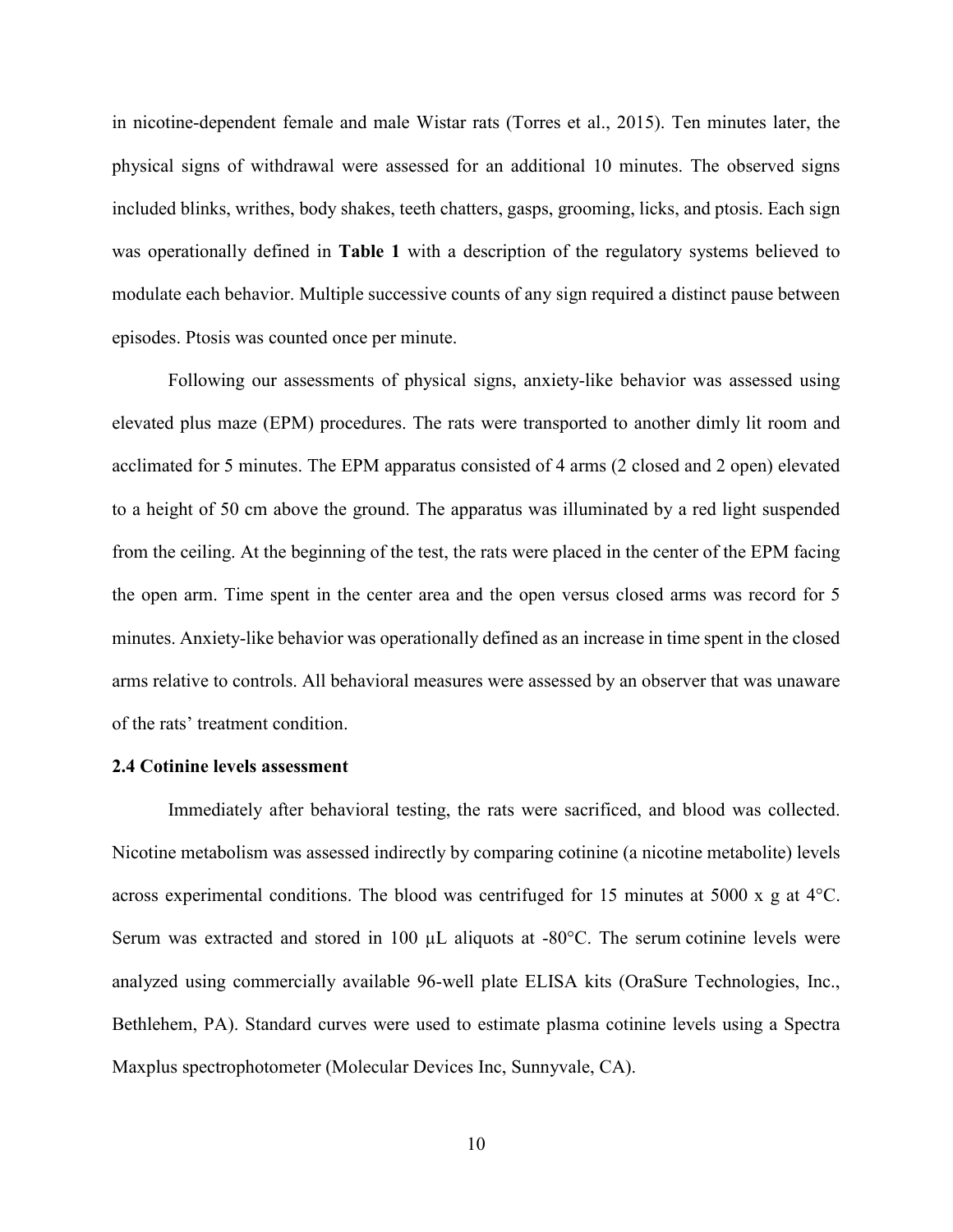# **2.5 Statistics**

The dependent variables included, nosepoke responses, weight gain, cotinine levels, time spent in the closed arms of the EPM, and physical signs of withdrawal. The nosepoke data and changes in weight were expressed as a percent change from Day 1 to assess time-dependent effects across treatment groups. Multivariate analysis of variance (ANOVA) was used with sex (female versus male), age (adolescent versus adult), and treatment (control versus nicotine) as betweensubject factors. For the nosepoke data, time was included in the ANOVA as a within subject factor (Day 1 versus 14). Where appropriate, significant interaction effects were further analyzed using post-hoc comparisons (Fisher's LSD test, *p*<0.05). A Bonferroni correction factor was employed to reduce error inflation with multiple comparisons. The relationship between approach behavior and cotinine levels was assessed using a Pearson correlation coefficient analysis. Data were analyzed using IBM SPSS Statistics for Windows, version 27 (IBM Corp., Armonk, NY). **Table 2** depicts all the statistical analyses. All significant interaction effects were depicted, and only main effects were shown where interaction effects were not discovered.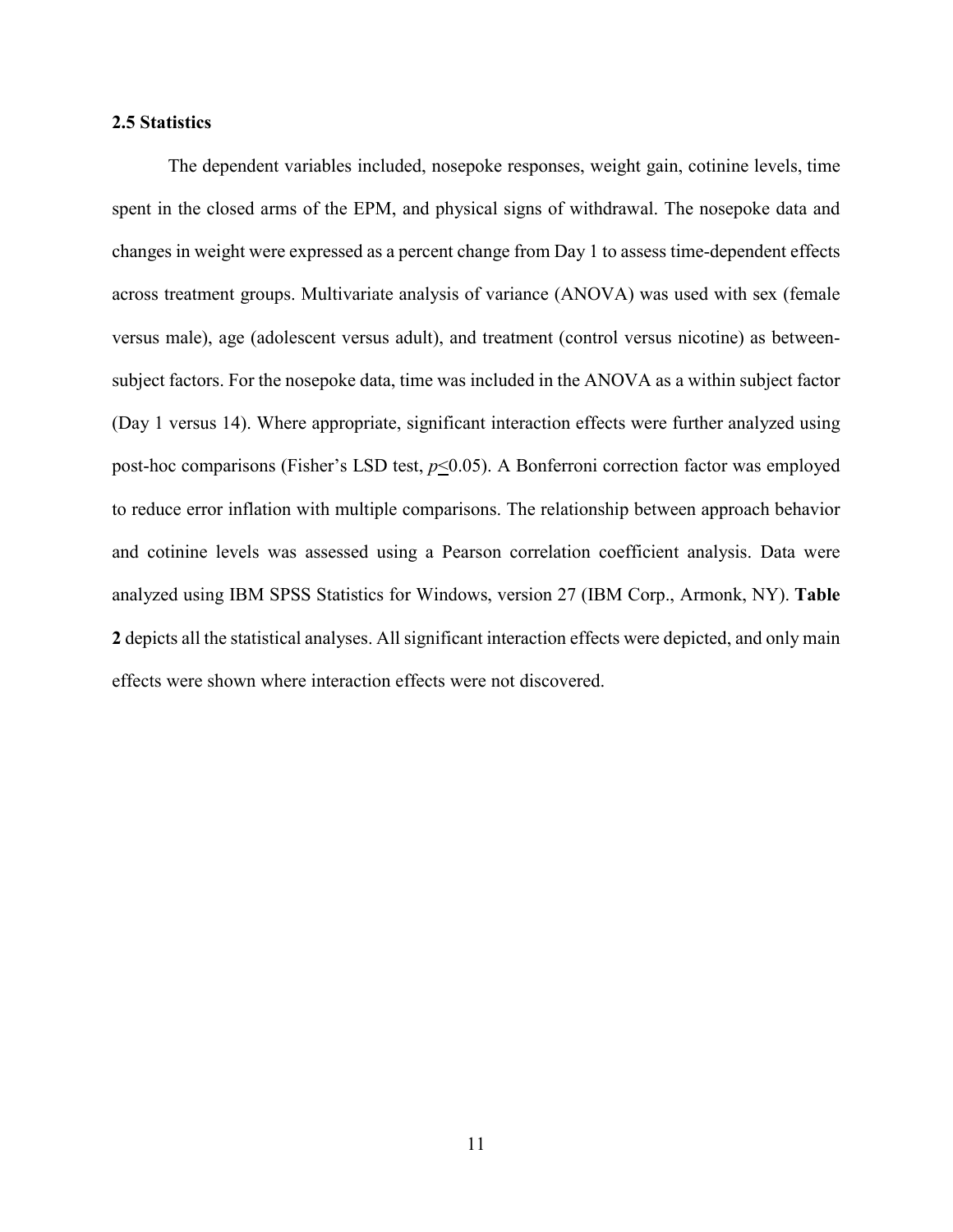# **Chapter 3: Results**

# **3.1 Nosepoke responses**

**Figure 1** displays nosepokes in control (white bars) and nicotine vapor (grey bars) groups on Day 1 and 14 of the exposure regimen. Overall, the data show that female rats displayed an increase in approach behavior toward a port that delivered nicotine, and this effect was larger in adolescents. The analysis of Day 1 revealed that all rats that received nicotine vapor displayed fewer nosepoke responses than controls (main effect of treatment: *F*(1,40)=13.08; \**p*=0.001). Also, adolescent rats displayed more nosepoke responses than adults (main effect of age:  $F_{(1,40)}=8.74$ ;  $\mathcal{P}_p$ =0.005). The analysis of Day 14 revealed significant interactions between sex and treatment  $(F_{(1,40)}=12.61; p=0.001)$ , sex and age  $(F_{(1,40)}=17.80; p=0.001)$ , and treatment and age  $(F_{(1,40)}=5.61; p=0.001)$ *p*=0.02). Post-hoc analyses of these interaction effects revealed that female adolescent controls displayed more nosepoke responses than adult female controls (@*p*<0.05) and adolescent male controls ( $\sqrt{p} \leq 0.05$ ). Female adolescent rats that were exposed to nicotine displayed more nosepoke responses than adolescent female controls ( $p<0.05$ ) and their adult female ( $\mathcal{P}<0.05$ ) and adolescent male ( $\sqrt{p}$ <20.05) counterparts. Female adult controls displayed more nosepoke responses than adult male controls ( $\sqrt{p}$ <0.05). Female adults that were exposed to nicotine displayed more nosepoke responses than adult female controls  $(*p<0.05)$  and their adult male counterparts  $(\frac{b}{20.05})$ . Male adolescent controls displayed more nosepoke responses than adult male controls  $\frac{(\mathcal{O}_p<0.05)}{(\mathcal{O}_p<0.05)}$ . Male adolescents that were exposed to nicotine displayed more nosepoke responses than adolescent male controls (\* $p$ <0.05) and their adult male counterparts ( $\mathcal{P}$ / $\leq$ 0.05). Male adult rats that were exposed to nicotine displayed more nosepoke responses than adult male controls  $(*p<0.05).$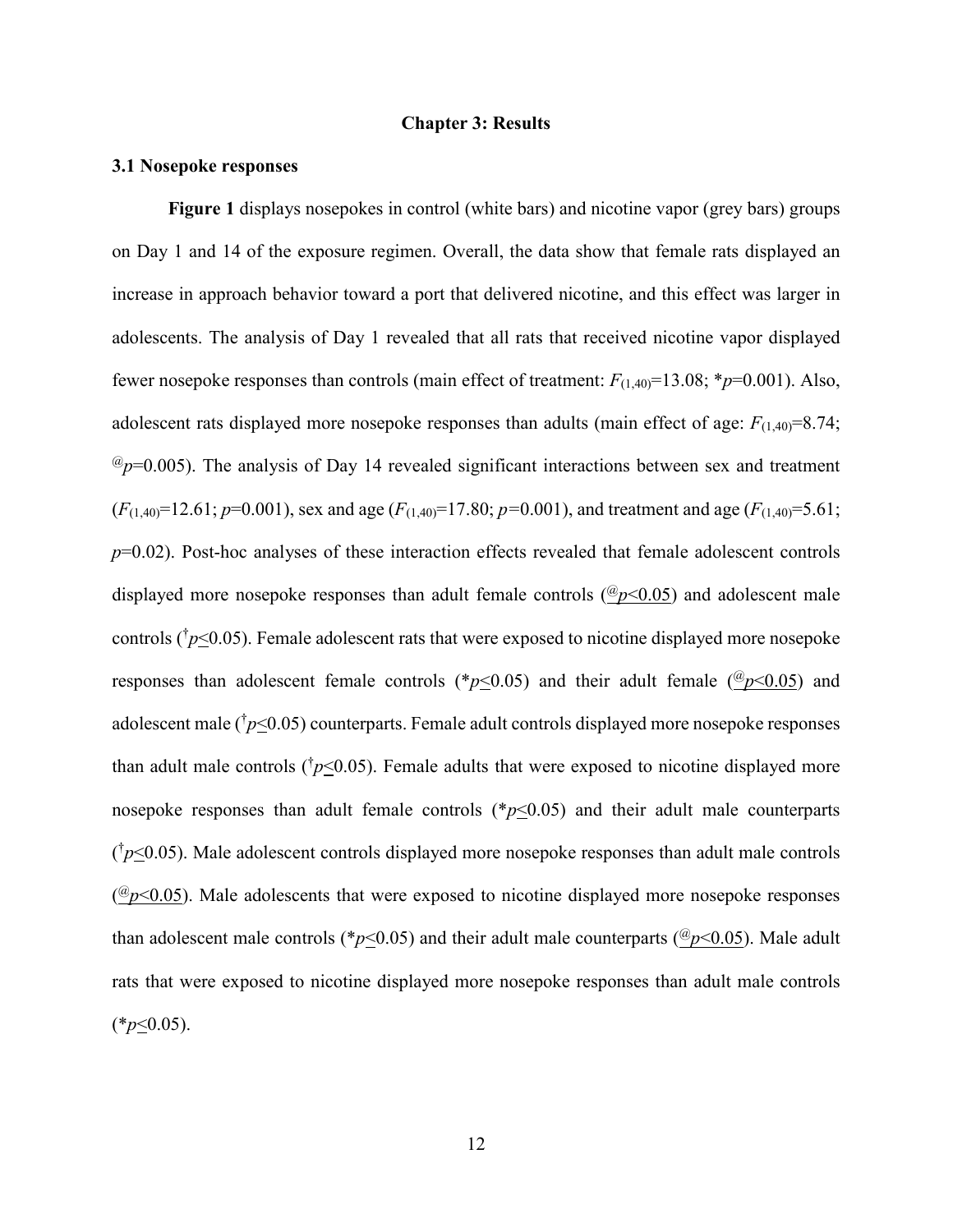**Figure 2** displays nosepoke responses in control (white bars) and nicotine vapor (grey bars) groups on Day 14 expressed as % change from Day 1. Overall, the data show that across time, female rats display a larger increase in approach behavior, and this effect was larger in adolescents. The analysis of adolescents revealed a significant interaction between sex, treatment, and time  $(F_{(1,40)}=8.68; p=.005)$ . The post-hoc analyses revealed that adolescent females exposed to nicotine vapor displayed a greater increase in nosepokes over time than female controls (\**p*<0.05). Also, female adolescents that were exposed to nicotine displayed more nosepoke responses on Day 14 as compared to Day 1 ( $\frac{4}{7}$  p 
ightarrow 0.05). On Day 14, female adolescent rats that were exposed to nicotine also displayed more nosepoke responses than adolescent female controls (\**p*<0.05) and their adolescent male counterparts ( $\bar{p}$ <0.05). Female adults that were exposed to nicotine displayed more nosepoke responses on Day 14 as compared to Day 1 ( $\#p \leq 0.05$ ). On Day 14, female adults that were exposed to nicotine also displayed more nosepoke responses than adult female controls (\* $p \le 0.05$ ) and their adult male counterparts ( $\frac{p}{0.05}$ ). Male adults that were exposed to nicotine displayed more nosepoke responses than adult male controls (\**p*<0.05).

# **3.2 Physical signs**

**Figure 3** displays physical signs of withdrawal in control (white bars) and nicotine vapor (grey bars) groups on Day 14 of the exposure regiment. Overall, the data shows that adolescent rats display more physical signs of withdrawal than adults. An analysis of the sum total of all physical signs revealed a significant interaction between treatment and age ( $F_{(1,40)}=9.24$ ; p=0.004). Post hoc analyses revealed that adolescents exposed to nicotine vapor displayed more physical signs than adults ( $\mathcal{O}(2p<0.05)$ ). Separate ANOVAs were also conducted for individual physical signs that are the most objective behavioral measures of withdrawal. An analysis of teeth chatters revealed a significant main effect of treatment  $(F_{(1,40)}=13.08; p=0.001)$ , with all rats that received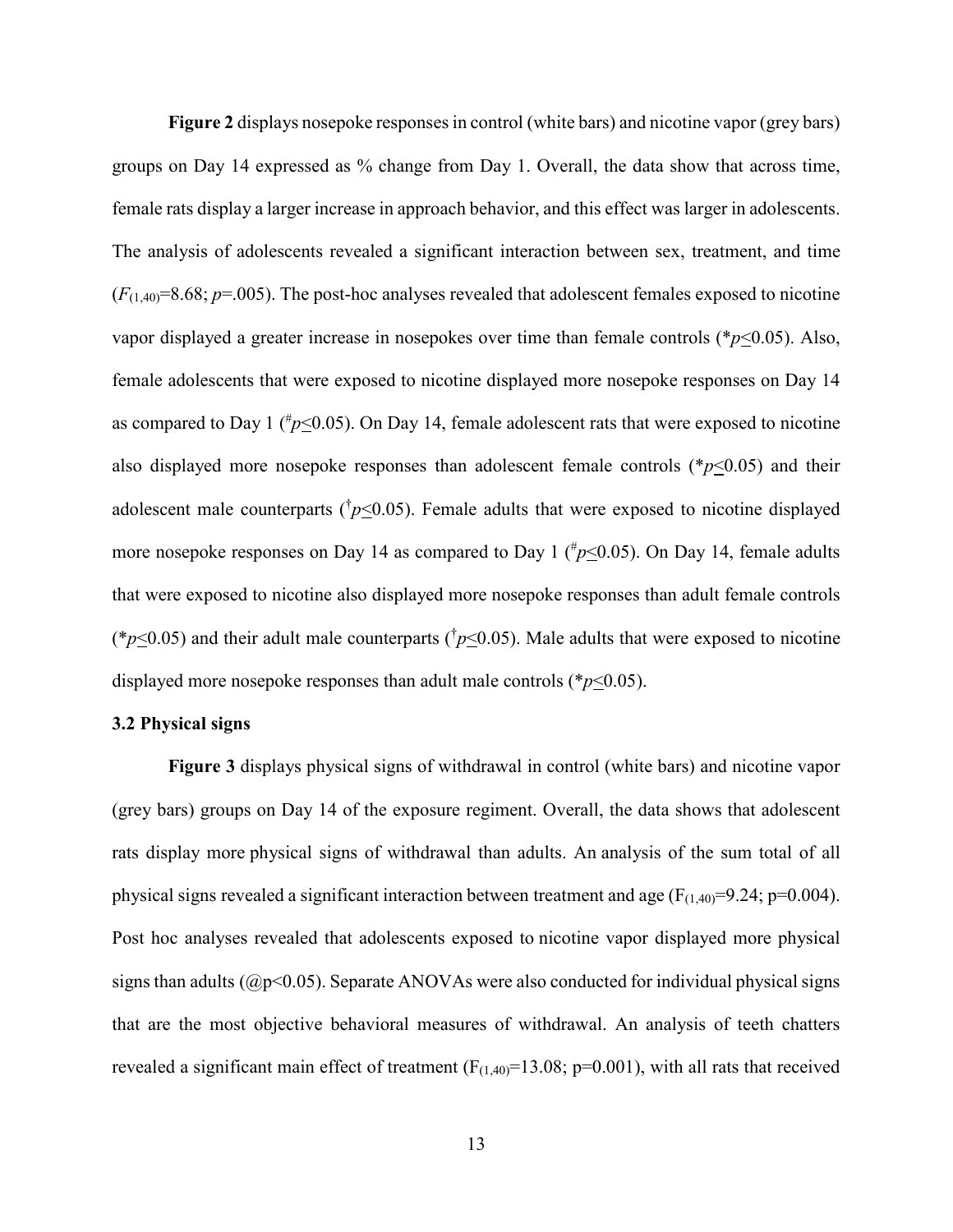nicotine vapor displaying an increase in teeth chatters relative to controls. A separate analysis of blinks revealed a significant main effect of treatment ( $F_{(1,40)}$ =103.87; p=0.001), with all rats that were exposed to nicotine vapor displaying an increase in blinks relative to controls. There was also a main effect of age  $(F_{(1,40)}=9.64; p=0.01)$ , with adolescents displaying less blinks than adults regardless of sex or treatment condition. A separate analysis of grooming revealed a significant interaction between treatment and age  $(F_{(1,40)}=24.68; p=0.001)$ . Post hoc analyses revealed that all rats that were exposed to nicotine vapor displayed more grooming behavior as compared to controls ( $*$  p<0.05). Also, the adolescent rats that were exposed to nicotine vapor displayed more grooming behavior than adults  $(Qp<0.05)$ .

# **3.3 Anxiety-like behavior**

**Figure 4** displays anxiety-like behavior in control (white bars) and nicotine vapor (grey bars) groups on Day 14 expressed as % time spent in the closed arms of the EPM. Overall, the data shows that adolescent and adult rats did not display anxiety-like behavior. An analysis of % time spent in the closed arms revealed no interaction between sex, treatment, and age  $(F_{(1,40)}=0.05;$ p=0.819). Also, an analysis of % time spent in the closed arms revealed no interaction between treatment and sex (F<sub>(1,40)</sub>=0.001; p=0.98), treatment and age (F<sub>(1,40)</sub>=1.06; p=0.31), and sex and age  $(F<sub>(1,40)</sub>=0.25; p=0.62)$ . Lastly, an analysis revealed no main effect of treatment  $(F<sub>(1,40)</sub>=3.20;$ p=0.08), sex (F<sub>(1,40</sub>)=3.07; p=0.09), or age (F<sub>(1,40</sub>)=0.14; p=0.71). We note that there was a strong trend for treatment and sex, and this analysis would likely have reached statistical significance with more animals in each group.

Although there were no overall group differences in anxiety-like behavior, we wanted to examine the relationship between withdrawal severity and the magnitude of anxiety-like behavior. **Figure 5** displays our correlational analyses between approach behavior and withdrawal-induced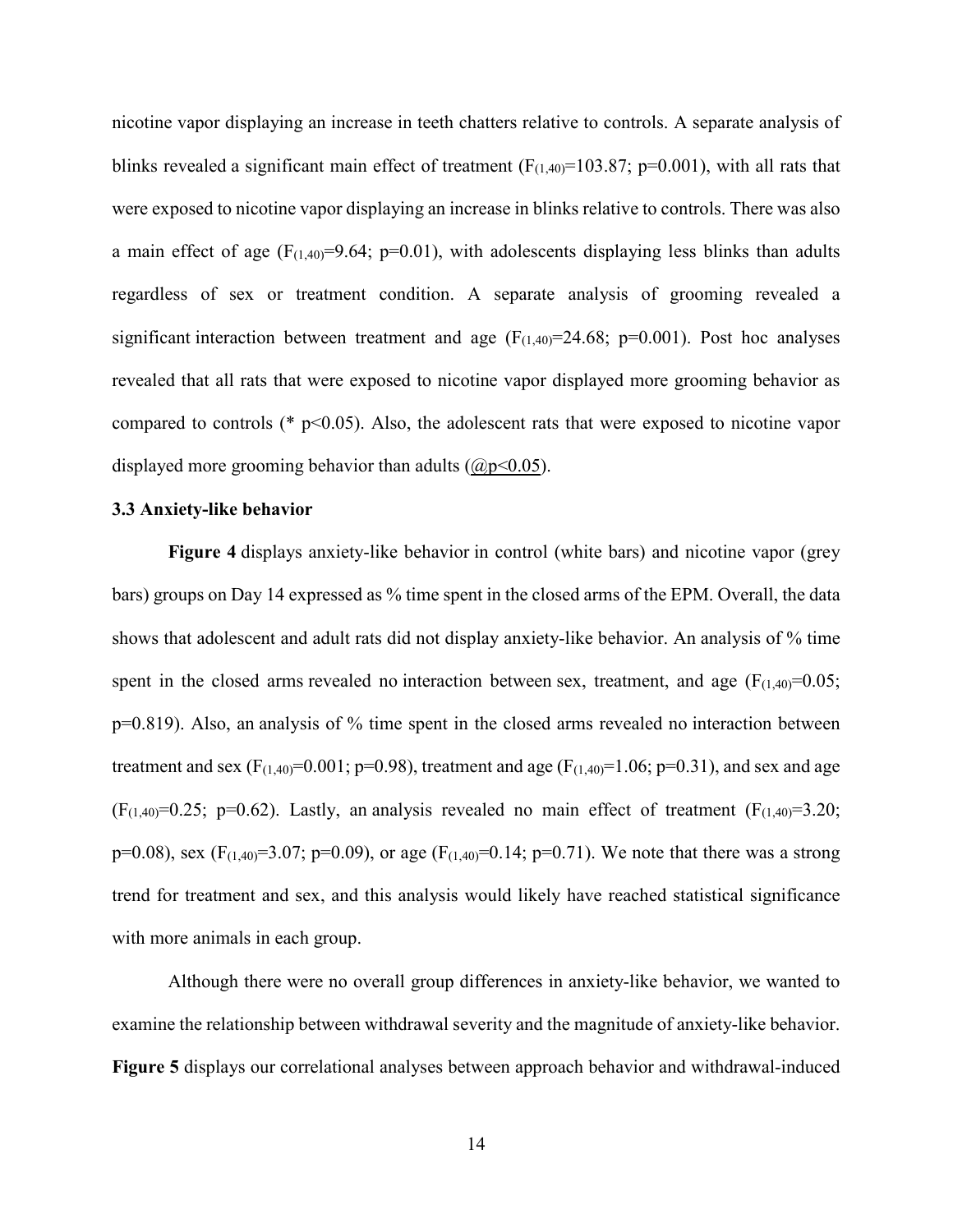changes in physical signs (top panel) and anxiety-like behavior (bottom panel) in control (open circles with dotted lines) and nicotine vapor (closed circles with solid lines) groups on Day 14. Overall, the results revealed that approach behavior was positively correlated with withdrawalinduced increases in anxiety-like behavior. Specifically, in adolescent females that were exposed to nicotine vapor, nosepoke responses were positively correlated with % time spent in closed arms  $(r=0.80, *p=0.05)$ . The nosepoke responses in the nicotine-treated group were not correlated with physical signs of withdrawal.

# **3.4 Body weight**

**Figure 6** displays changes in body weight in control (white bars) and nicotine vapor (grey bars) groups on Day 14 expressed as % change from Day 1. Overall, the data show that adolescents gain more weight than adults, and the magnitude of weight gain was greater in males. The analysis of adolescent rats revealed a significant interaction between sex and time  $(F_{(1,40)}=6.63; p=0.001)$ . Post-hoc analyses revealed that all adolescent rats gained weight across time  $\binom{\#p\leq 0.05}{m}$ , an effect that was larger in males ( $\sqrt{p} \leq 0.05$ ). The analysis of adult rats revealed a main effect of time  $(F_{(1,40)}=5.77; p=0.02)$ , with all adult rats gaining some weight across time ( $\#p\leq 0.05$ ). Lastly, there was a larger increase in weight gain in adolescent versus adult rats regardless of their treatment condition ( ${}^{(0)}p<0.05$ ).

### **3.5 Cotinine levels**

**Figure 7** displays cotinine levels in control (white bars) and nicotine vapor (grey bars) groups on Day 14. Overall, the data reveal that adolescent females that were exposed to nicotine vapor displayed the largest increase in cotinine levels at the end of the final exposure session. The overall analysis revealed a significant interaction between sex, age, and treatment  $(F_{(1,40)}=8.94;$ *p*=0.005). All rats that were exposed to nicotine vapor displayed an increase in cotinine levels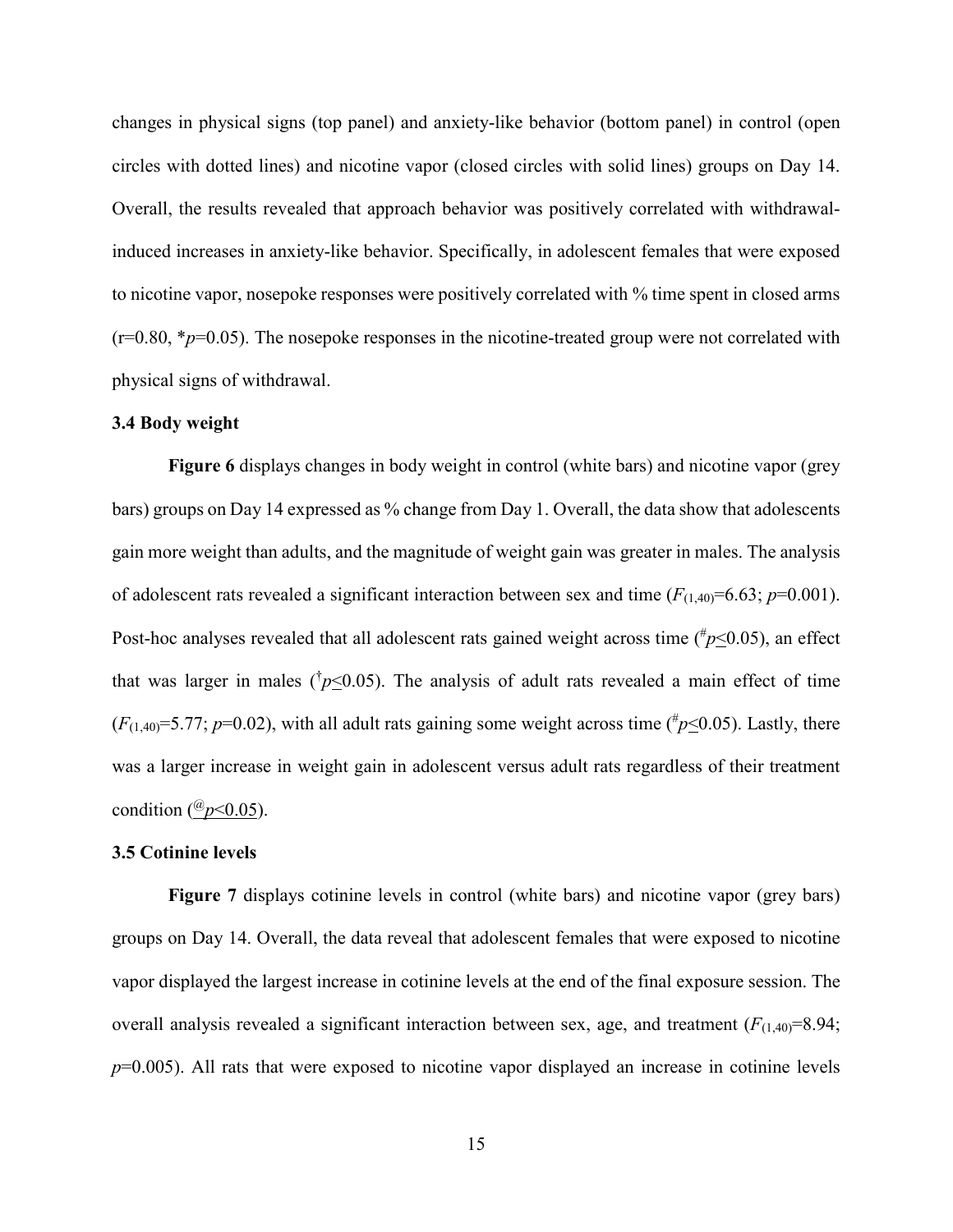relative to their respective control group ( $p \leq 0.05$ ). Adolescent females that were exposed to nicotine vapor displayed higher cotinine levels than adult females (@*p*<0.05) and adolescent males  $(p \le 0.05)$ .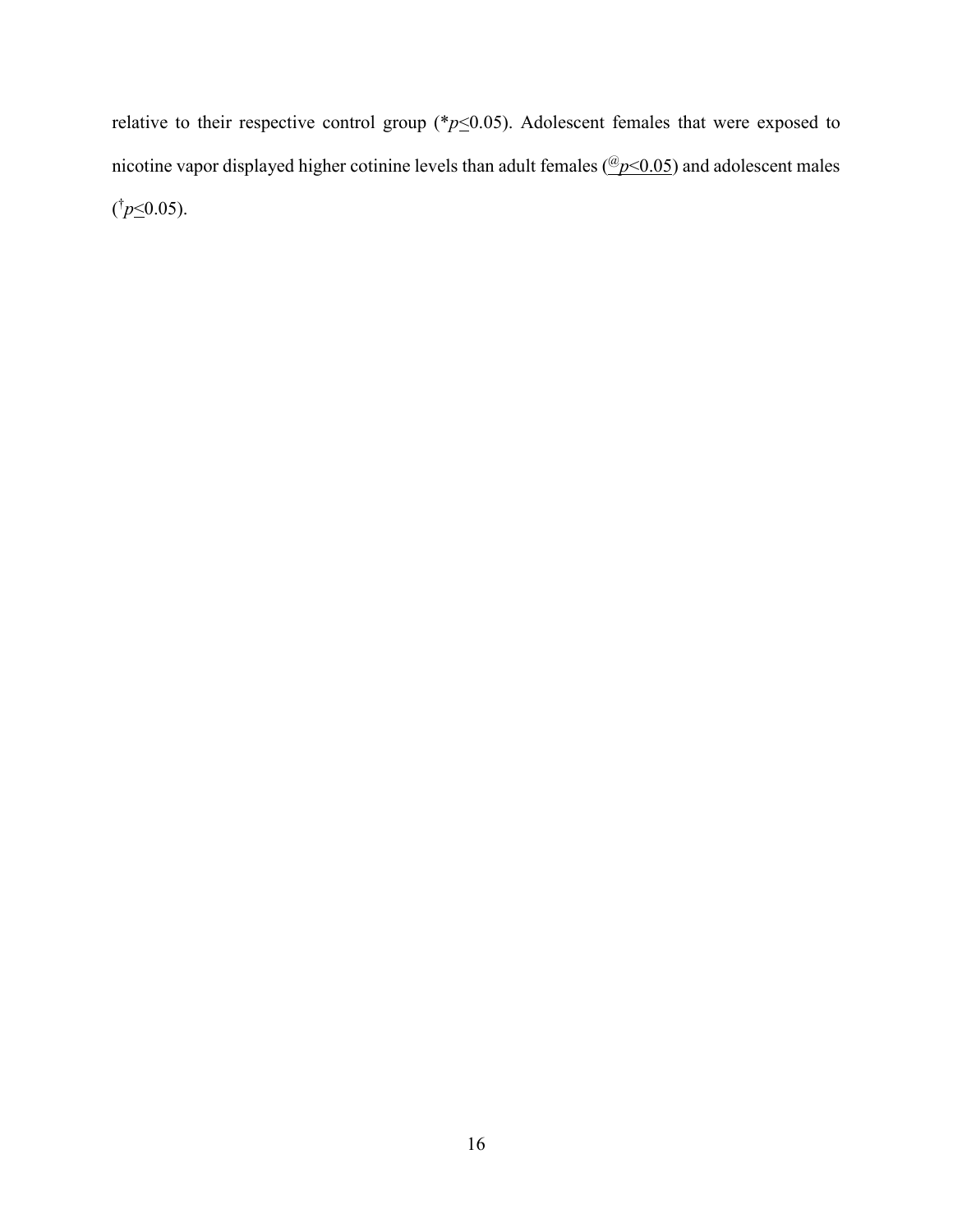## **Chapter 4: Discussion**

## **4.1 Summary**

In summary, our major finding was that female rats displayed greater approach behavior to a port that delivered nicotine vapor as compared to males, and this effect was larger in adolescents. Following precipitated nicotine withdrawal, both female and male adolescent rats displayed a larger increase in all physical signs combined relative to adults. An analysis of the individual signs revealed that withdrawal-induced increases in teeth chatters were similar across age and sex. Blinking behavior was higher in adults versus adolescent rats regardless of sex. There was no significant difference in the magnitude of anxiety-like behavior across all treatment groups during withdrawal. However, a correlational analysis revealed that in adolescent females, approach behavior was positively correlated with the magnitude of anxiety-like behavior, but not physical signs of withdrawal. Over time, adolescent rats gained more weight than adults, and this effect was larger in adolescent males regardless of their treatment condition. Not surprisingly, female adolescents that exhibited the largest amount of nosepoke responses in the port that delivered nicotine also displayed the highest levels of the nicotine metabolite, cotinine.

## **4.2 Nosepoke responses**

A major finding of the present report was that across time adolescent female rats displayed the largest increase in approach behavior toward the delivery site of the nicotine vapor plumes. The time-dependent increase in the magnitude of nosepoke responses is believed to reflect greater nicotine reward-seeking behavior in adolescent females. This interpretation of our nosepoke data is consistent with previous work comparing age and sex differences in the rewarding effects of nicotine. For example, the magnitude of place preference produced by nicotine is larger in female adolescent rats as compared to their male counterparts (Torres et al., 2008; Torres et al., 2009).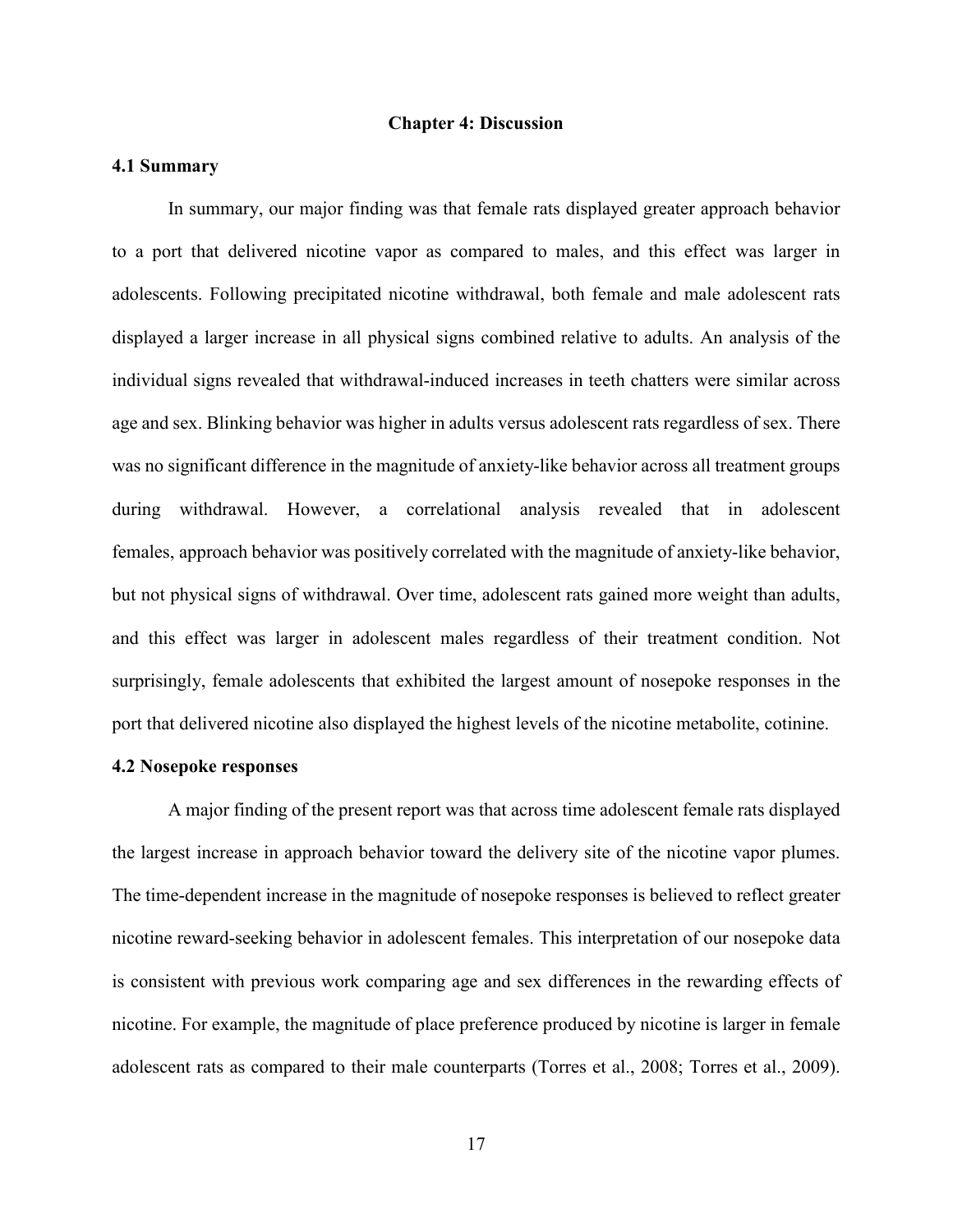Another report using intravenous self-administration procedures revealed that female adolescent rats display two-fold higher levels of nicotine intake relative to female adults (Levin et al., 2007). Adolescent female rats also acquire nicotine self-administration more rapidly and maintain higher levels of nicotine intake than adults (Chen et al., 2007). In a meta-analysis that included all of the existing nicotine self-administration studies in rats, the major conclusion was that the magnitude of nicotine intake is larger in female versus male rats, and the effect size was larger in adolescents (Flores et al., 2019). Thus, the present study supports prior work demonstrating that the reinforcing effects of nicotine are greater in adolescent rats, particularly female adolescents.

The present study extends prior work by showing that the motivational effects of nicotine vapor are stronger in females during the adolescent period of development. Prior reports have compared nicotine vapor self-administration in rodents. One report in adult male mice found that reliable nicotine vapor self-administration required the addition of menthol or flavorants (Cooper et al., 2021). Another report showed stable nicotine vapor self-administration in adult female and male rats, albeit with low discrimination between the active and inactive lever (Smith et al., 2020). Indeed, another report comparing sex differences found that the discriminative stimulus effects of nicotine vapor were lower in females versus males (Lefever et al., 2019). A recent report also revealed that adolescent male rats displayed larger shifts in preference behavior than adult males using a shorter puff duration than was used in the present study (Frie et al., 2020). Another study found that adolescent female mice escalated their consumption of a flavored nicotine solution as compared to male adolescent male mice (Patten et al., 2021). Together with existing work, the present findings suggest that the discriminative stimulus and reinforcing effects of nicotine are enhanced in adolescent female rats. It is noted that adolescent female controls displayed higher nosepoke responses for the port that delivered ambient air. In prior work with self-administration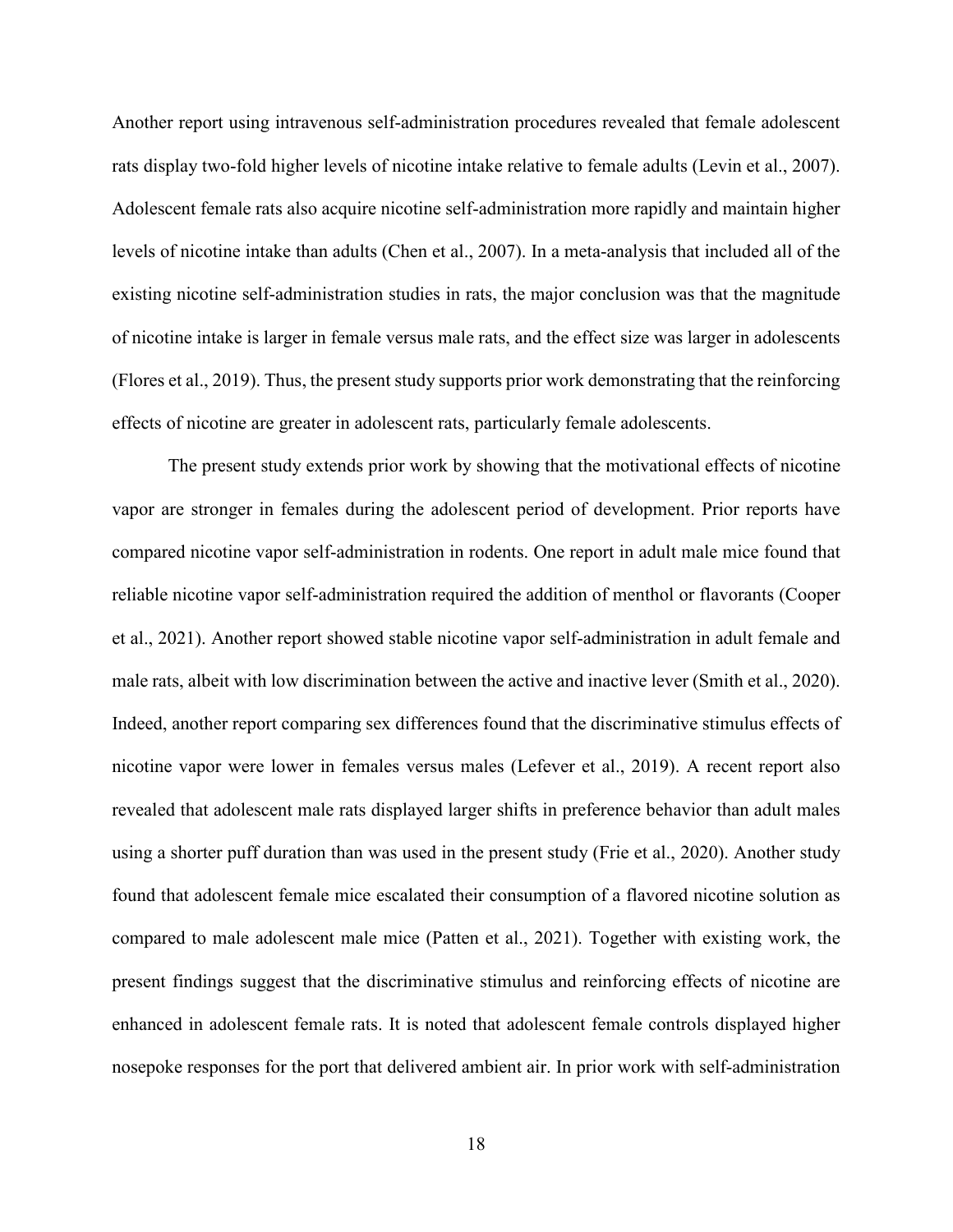procedures, we have noted that adolescent rats display higher responding on an inactive lever as compared to adults (Natividad et al., 2013). Thus, in the present study the nosepoke responses in the air port are believed to reflect hyperactivity in young animals. Importantly, our effects appear to be specific to nicotine given that adolescents displayed higher nosepoke responses for the port that delivered nicotine as compared to air controls, suggesting that our effects were motivated by the rewarding effects of nicotine.

# **4.3 Physical signs of withdrawal**

The present study also revealed that there were no sex differences in the physical signs of withdrawal, consistent with previous work in our laboratory using nicotine pump exposure (Correa et al., 2019; Flores et al., 2020; Torres et al., 2013). Our findings are also consistent with another laboratory using similar experimental conditions (Hamilton et al., 2009). The latter report also found that male rats display greater physical signs of withdrawal than females in a dimly lit test room, suggesting that sex differences in physical signs may emerge under certain lighting conditions. A comparison across age groups revealed that adolescents displayed more total physical signs of withdrawal than adults, an effect that is likely related to high levels of nosepoke responses in adolescent rats. Indeed, prior work revealed that the magnitude of precipitated withdrawal signs was positively correlated with the amount of nicotine that was intravenously selfadministered (O'Dell et al., 2006) or passively delivered via vapor exposure (George et al., 2010).

Our assessment of physical signs also included an analysis of individual behaviors. The individual signs are shown in **Table 1** with the definition of each behavior and the putative system that modulates these behaviors. The analysis of individual signs revealed that there were no age or sex differences in the withdrawal-induced increases in teeth chatters. The pattern of age and sex differences in grooming behavior was similar to our findings with our analysis of the sum total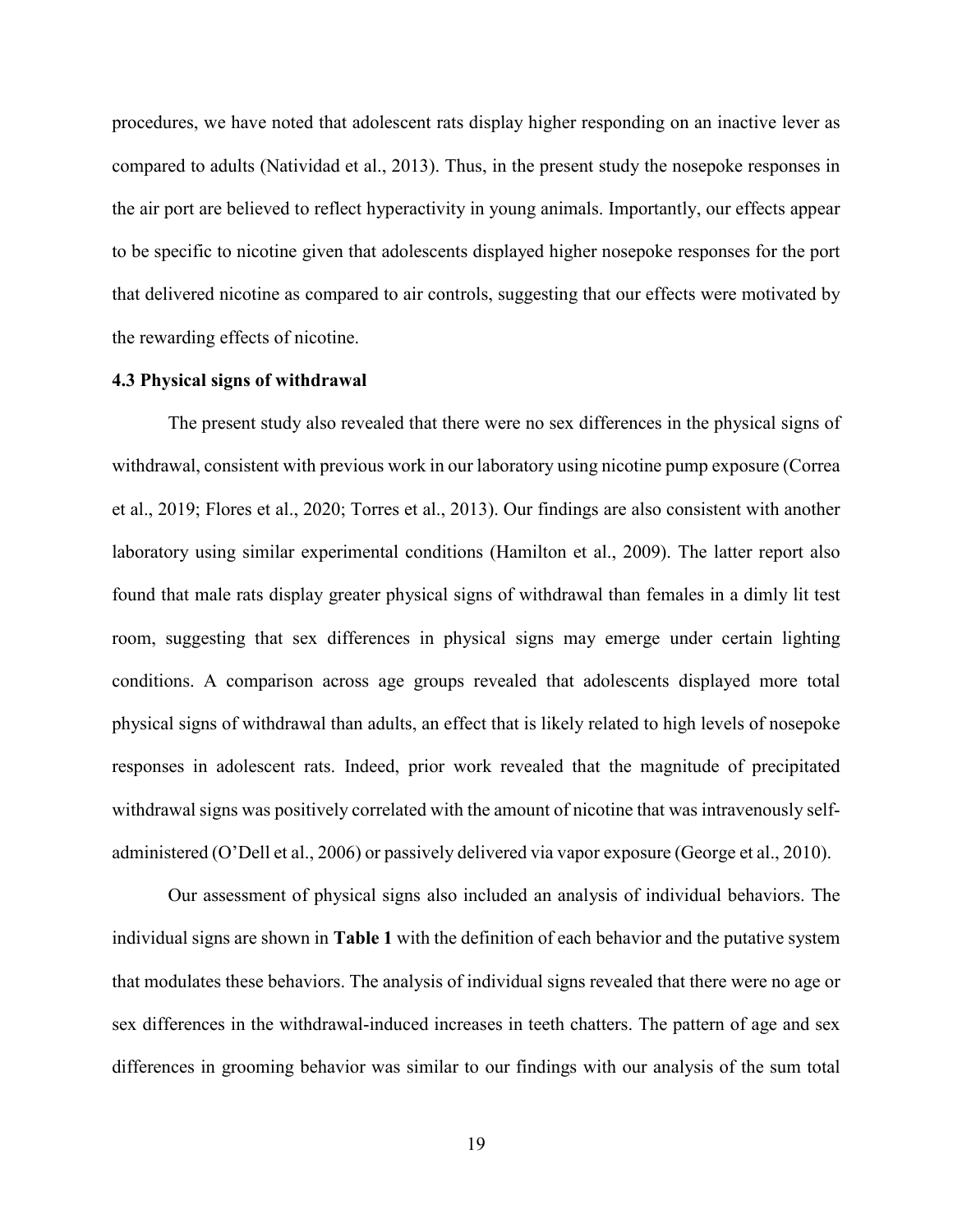physical signs. However, the withdrawal-induced increase in blinking behavior was higher in adult versus adolescent rats, regardless of sex. These results suggest that age and sex differences in the individual behavioral signs of withdrawal can vary from conclusions that are based on total physical signs of withdrawal. The possibility exists that the individual signs reflect a different manifestation of the withdrawal syndrome. In fact, a recent report utilized fiber photometry in the interpeduncular nucleus (IPN) to provide a rapid and time-locked assessment of the behavioral effects of nicotine withdrawal with neural activity in this region (Avelar and George, 2022). Their goal was to compare neural activity in the IPN and collected various behaviors associated with the expression of negative emotional states or coping behaviors, such as grooming. They observed that the IPN GABA neuron activity ramped up before a grooming/scratching episode and rebounded after the grooming episode. They interpreted their data to suggest that these withdrawalrelated behaviors emerge as a coping mechanism to reduce the increase in IPN GABA neurons activity that is caused by an increase in anxiety-like behavior during withdrawal. Another report assessed the effects of mecamylamine on neural activity in IPN GABAergic neurons with various behavioral measures in nicotine-dependent mice (Klenowski et al., 2021). They found that somatic symptoms including grooming and scratching reduced IPN GABAergic activity during withdrawal. In the elevated plus maze, used to measure anxiety-like behavior, they found that IPN GABAergic neuron activity was increased in the IPN during open- versus closed-arm exploration during withdrawal. Taken together, the existing literature suggests that GABAergic transmission in the IPN, which is enriched in nicotinic receptors, controls the emotional, physical, and motivational aspects of nicotine withdrawal. Future work is needed to better understand how each individual behavior varies across age and sex during withdrawal. Moreover, future work is needed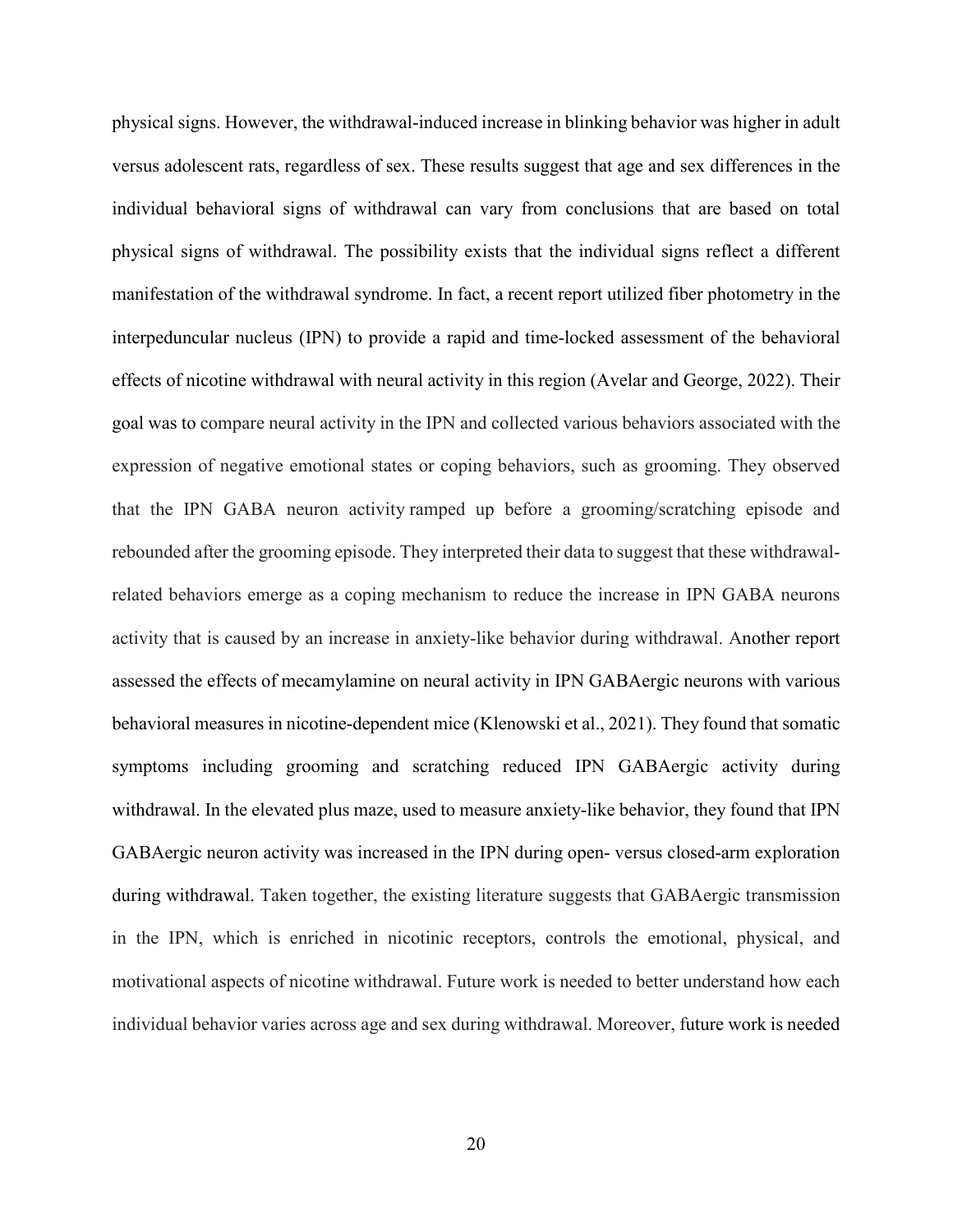to determine whether the different physical signs of withdrawal are modulated via distinct brain mechanisms.

### **4.4 Anxiety-like behavior**

The present study revealed that there were no age and sex differences in anxiety-like behavior. These findings were not consistent with previous work in our laboratory showing that adult females and adolescent males spent more time on the closed arms of the elevated plus maze during nicotine withdrawal as compared to males (Torres et al., 2013). One possible explanation for this discrepancy with our prior work is that the saline controls in the present study displayed more time in the closed arms, suggesting that the present cohort of animals were more stressed than animals in the Torres et al paper. A major goal of this report was to provide insight into the role of nicotine dependence in motivating approach behavior in female and male rats from different age groups. To address this issue, we conducted a correlational analysis between nosepoke responses and the magnitude of withdrawal severity (physical signs of withdrawal and anxietylike behavior). Our analysis revealed that in female adolescent rats, the magnitude of approach behavior following nicotine vapor exposure was closely associated with the expression of anxietylike behavior during withdrawal. Interestingly, there was no correlation between approach behavior and physical signs of withdrawal. These findings suggest that adolescent females may be more motivated to seek nicotine following repeated exposure to alleviate negative affective states produced by withdrawal. Prior work in our laboratory has found that withdrawal severity is lower in adolescent versus adult rats that received nicotine via osmotic minipumps (see O'Dell, 2009). Thus, the possibility exists that age differences in withdrawal may vary in procedures involving passive and continuous delivery of nicotine as compared to procedures involving volitional intake of inhaled nicotine vapor.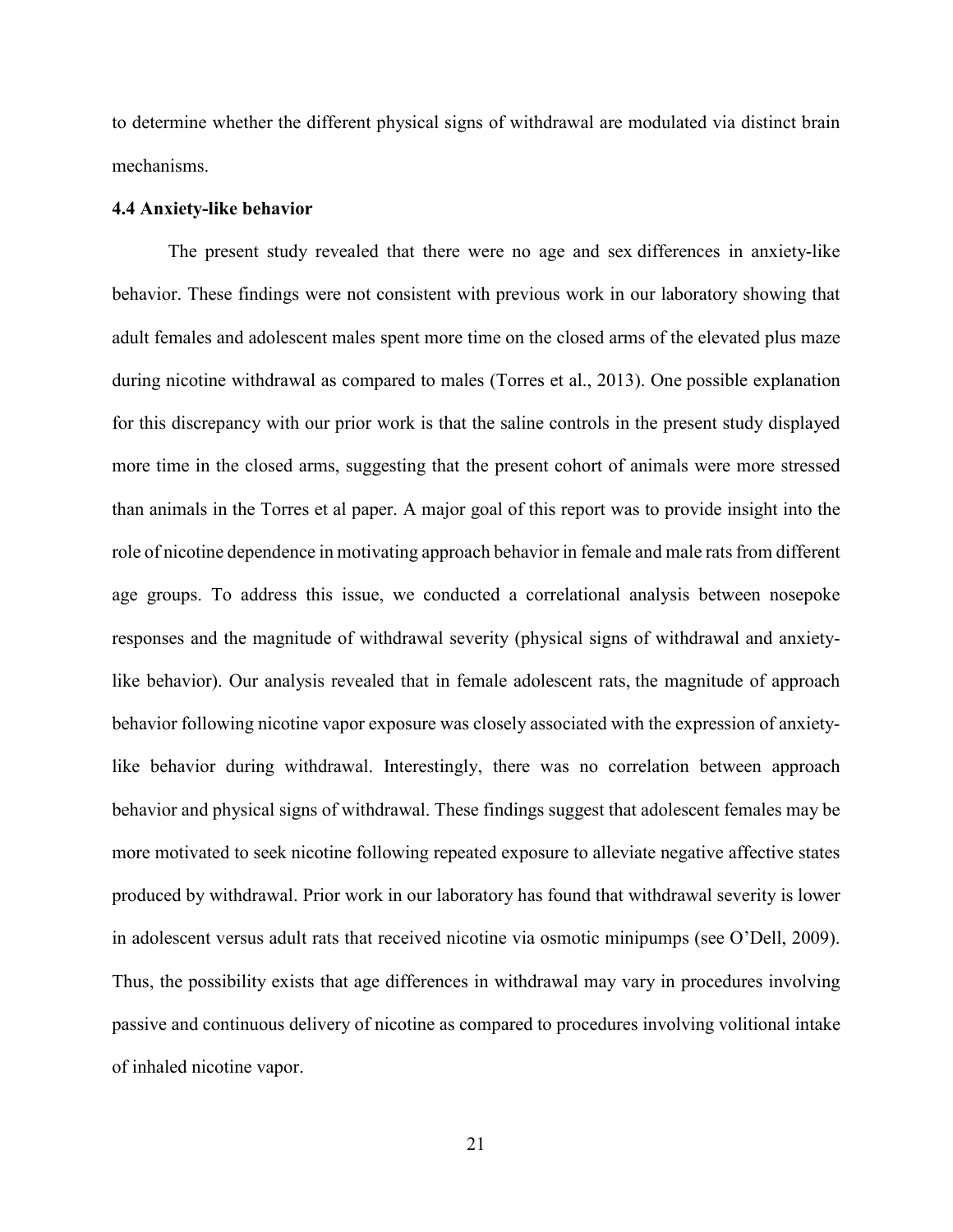## **4.5 Body weight**

It is recognized that group differences in body weight have the potential to influence the amount of nicotine that is absorbed. One might expect that following exposure to the same amount of nicotine, a large animal might display lower nicotine levels as compared to a smaller rat due to differences in size. However, in the present study the female adolescent rats displayed higher nosepoke responses and the highest cotinine levels relative to all other groups. The analysis of changes in body weight revealed that adolescent rats gained more weight than adults regardless of treatment. This pattern of results is consistent with a prior self-administration study showing that both female and male adolescent rats gained more weight than adults regardless of their selfadministration history (Schassburger et al., 2016). Thus, group differences in body weight do not likely explain the pattern of results in nosepoke responses that were age- and sex-dependent.

## **4.6 Cotinine levels**

The present study found that female adolescents that displayed the largest increase in nosepoke responses in the port that delivered nicotine displayed the highest cotinine levels. Since cotinine is a direct metabolite of nicotine with a longer half-life, the assessments of cotinine served as a biomarker for detecting different levels of nicotine intake across treatment groups. The increased cotinine levels observed in rats that spent more time near the vapor input port is likely driven by higher nicotine intake through inhalation, and in part, through oral and transdermal absorption.

## **4.7 Limitations**

The present study used 90-minute sessions for vapor exposure, which reflects a limited exposure period as compared to e-cigarette use in humans, who inhale e-cigarette vapor throughout the day (Dawkins et al., 2013). Thus, we recognize the need to examine age and

22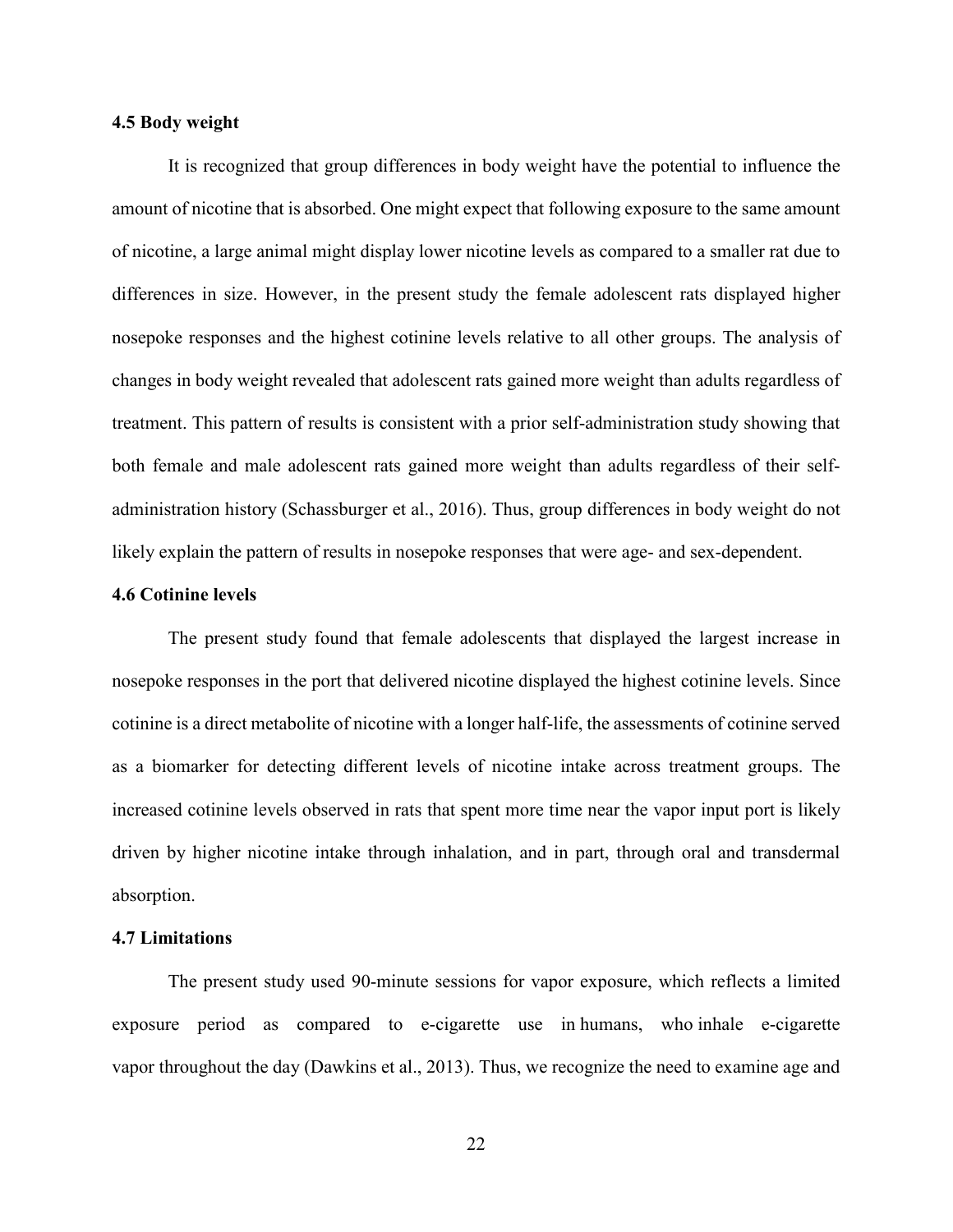sex differences using longer sessions across an extended period. This is important given prior work showing that the escalation of nicotine intake is observed in rats that are given extended access to nicotine intake with intravenous self-administration procedures (see O'Dell et al., 2007). Indeed, ongoing efforts to establish nicotine vapor self-administration will be critical for studying age and sex differences under voluntarily access to nicotine vapor conditions. Another consideration is that prior work using osmotic pumps revealed that nicotine metabolism is faster in adolescent rats (Torres et al., 2013; Trauth et al., 2000). However, the present study revealed that adolescent females that displayed the highest amount of nosepoke responses also had the highest cotinine levels. We believe that the higher cotinine levels are a direct result of greater nicotine exposure in female adolescent rats. However, future work is needed to better understand age and sex differences produced by nicotine following different routes of administration. Indeed, a prior study found that male rats displayed similar cotinine levels following exposure to nicotine via inhalation or intravenous administration, however, females displayed differences in nicotine metabolism across these different routes of administration (Lallai et al., 2021). Taken together, these findings reveal important sex differences in nicotine metabolism based on the route of exposure, an issue that we will need to carefully consider when we make group comparisons in our nicotine vapor self-administration studies in rats.

Another limitation of this report is that our video recordings were unable to capture facial expressions or ultrasonic vocalizations, both of which can provide opportunities for a microstructural analysis of affective states. For example, prior work has shown that rodents display facial responses that signal disgust or liking versus wanting processes (Khan et al., 2020). Also, prior work has revealed that rats emit ultrasonic vocalizations in the 22-25 kHz range during withdrawal from opiates and cocaine (Covington and Miczek, 2003). Thus, more detailed video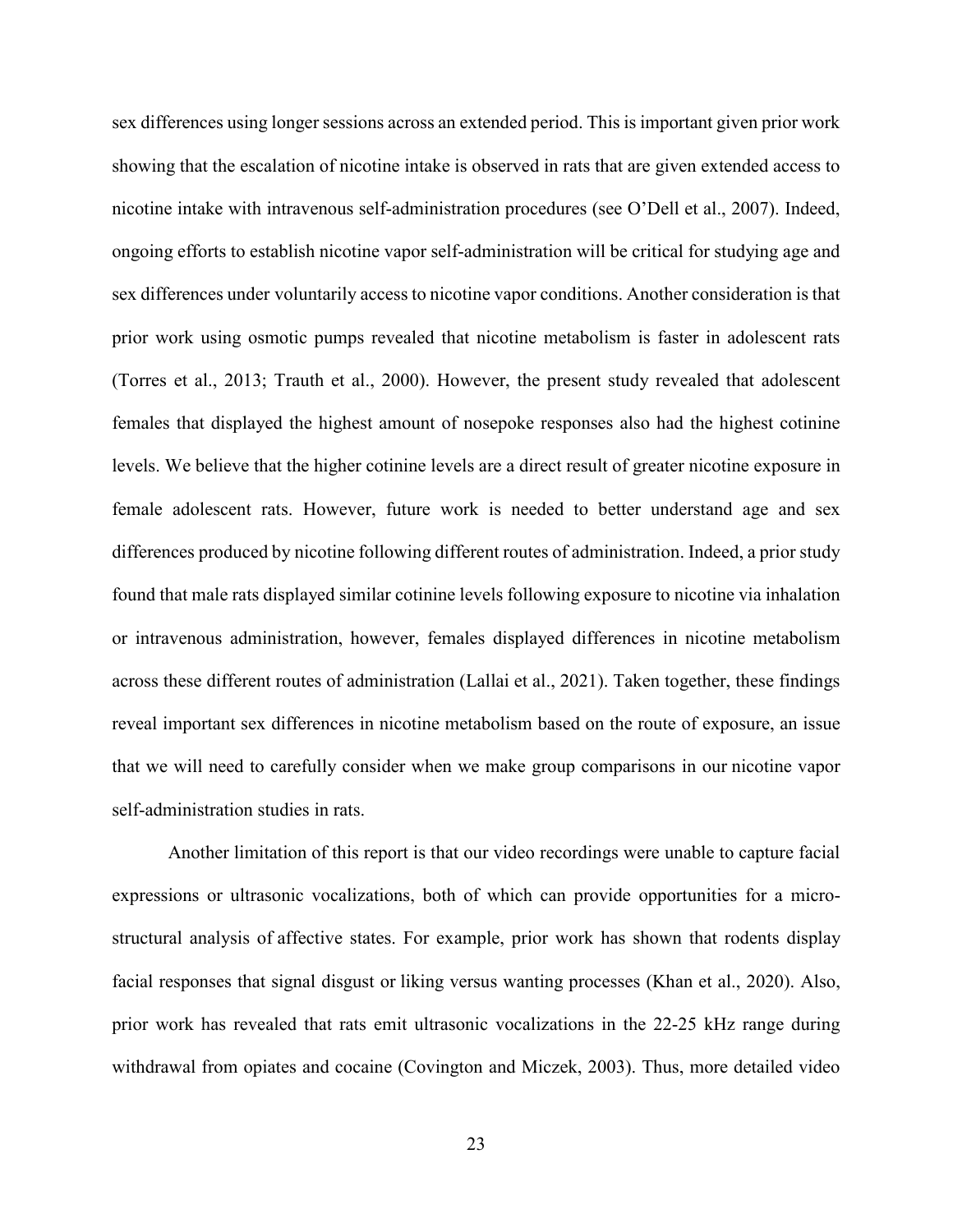recordings and/or ultrasonic vocalizations might be incorporated in future work aimed at understanding the motivation for nosepoke responses for nicotine vapor in rats.

## **4.8 Conclusion**

The present work lays a foundation for ongoing efforts to establish nicotine vapor selfadministration, led by the Mendez laboratory. Our plan for future studies is to utilize a two-phase procedure whereby the rats will first receive passive delivery of nicotine vapor before the animals are allowed to nosepoke for additional nicotine plumes. Based on the present findings, it is expected that the rats will readily self-administer nicotine vapor given that over time they display an increase in nosepokes in the port that delivered the nicotine plumes. It is also expected that females will display the quickest acquisition of instrumental responding and the highest level of self-administration behavior, particularly if the second phase of the study is initiated during adolescence. Our predictions are supported by prior work showing that female rats display greater approach responses to nicotine-predictive cues than males (Stringfield et al., 2019). The present work is an important first step in our long-term goal of elucidating the mechanisms that modulate age and sex differences in nicotine use.

In conclusion, there are clinical implications of the present work. First, our work suggests that nicotine produces strong motivational/rewarding effects that largely motivate e-cigarette use during adolescence. Also, it is likely that nicotine use may enhance the positive effects of other substances commonly abused in adolescents, including alcohol (Schmid et al., 2007). Additionally, the pleasurable effects of nicotine may facilitate risky behavior and social interaction that elicits strong positive affective states in adolescents. This implies that an important strategy for reducing nicotine use in adolescence should focus on avoidance strategies to reduce experimentation and access to e-cigarettes in young persons. Regarding withdrawal, the present study revealed age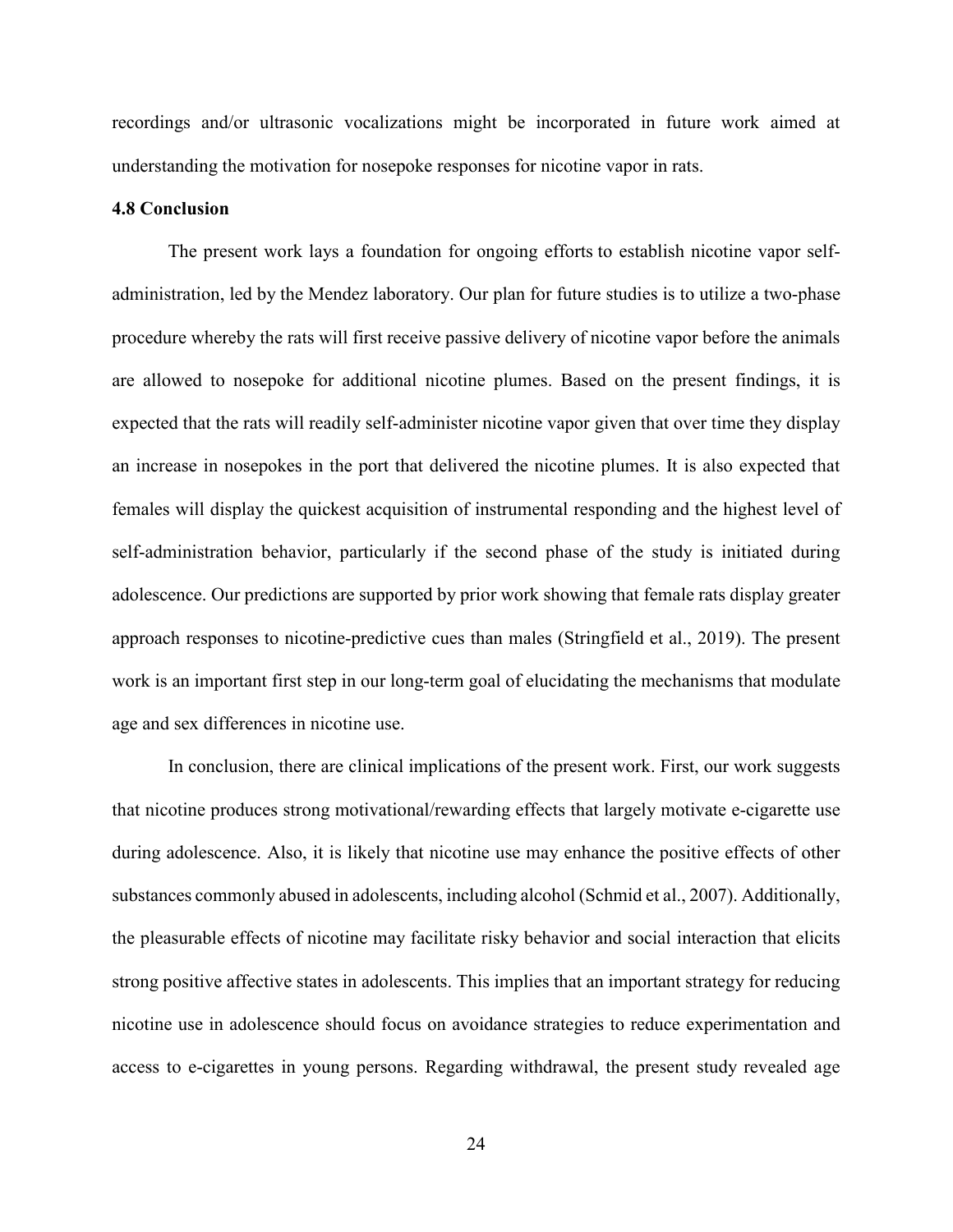differences in nicotine withdrawal severity. The current diagnostic criteria for nicotine dependence are based largely on adults. Thus, these criteria may need to be reconsidered for adolescent nicotine users. Also, the current cessation treatments that focus on alleviating withdrawal may produce different clinical outcomes in nicotine users from different demographic age groups.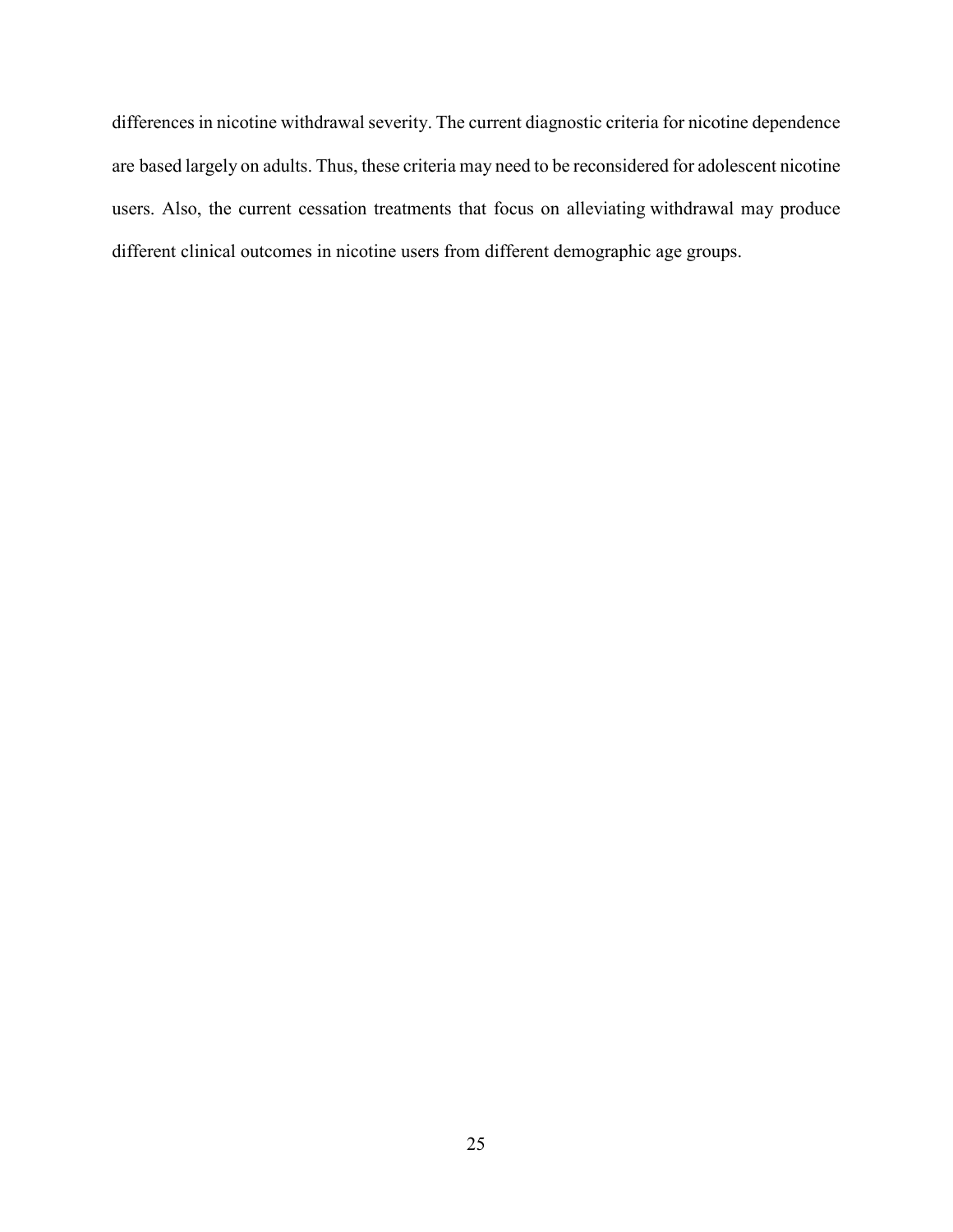### **References**

- Avelar, A. J., & George, O. (2022). How nicotine withdrawal symptoms fight each other: interpeduncular GABA neuron activity dynamically controls negative affect vs. coping behavior. Neuropsychopharmacology : official publication of the American College of Neuropsychopharmacology, 47(3), 617–618.
- Balfour D. J. (2004). The neurobiology of tobacco dependence: a preclinical perspective on the role of the dopamine projections to the nucleus accumbens [corrected]. Nicotine & tobacco research : official journal of the Society for Research on Nicotine and Tobacco, 6(6), 899–912.
- Baker, T. B., Brandon, T. H., Chassin, L., (2004). Motivational influences on cigarette smoking. Annu. Rev. Psychol., 55, 463–491.
- Battista, S. R., Stewart, S. H., Fulton, H. G., Steeves, D., Darredeau, C., Gavric, D., (2008). A further investigation of the relations of anxiety sensitivity to smoking motives. Addictive Behaviors, 33(11), 1402–1408.
- Bedard, P., & Pycock, C. J. (1977). "Wet-dog" shake behaviour in the rat: a possible quantitative model of central 5-hydroxytryptamine activity. Neuropharmacology, 16(10), 663–670.
- Benowitz, N. L., (1996). Pharmacology of nicotine: addiction and therapeutics. Annual Review of Pharmacology and Toxicology, 36(1), 597–613.
- Bottorff, J. L., Haines-Saah, R., Oliffe, J. L., & Sarbit, G. (2012). Gender influences in tobacco use and cessation interventions. The Nursing clinics of North America, 47(1), 55–70.
- Cepeda-Benito, A., Reynoso, J. T., & Erath, S. (2004). Meta-analysis of the efficacy of nicotine replacement therapy for smoking cessation: differences between men and women. Journal of consulting and clinical psychology, 72(4), 712–722.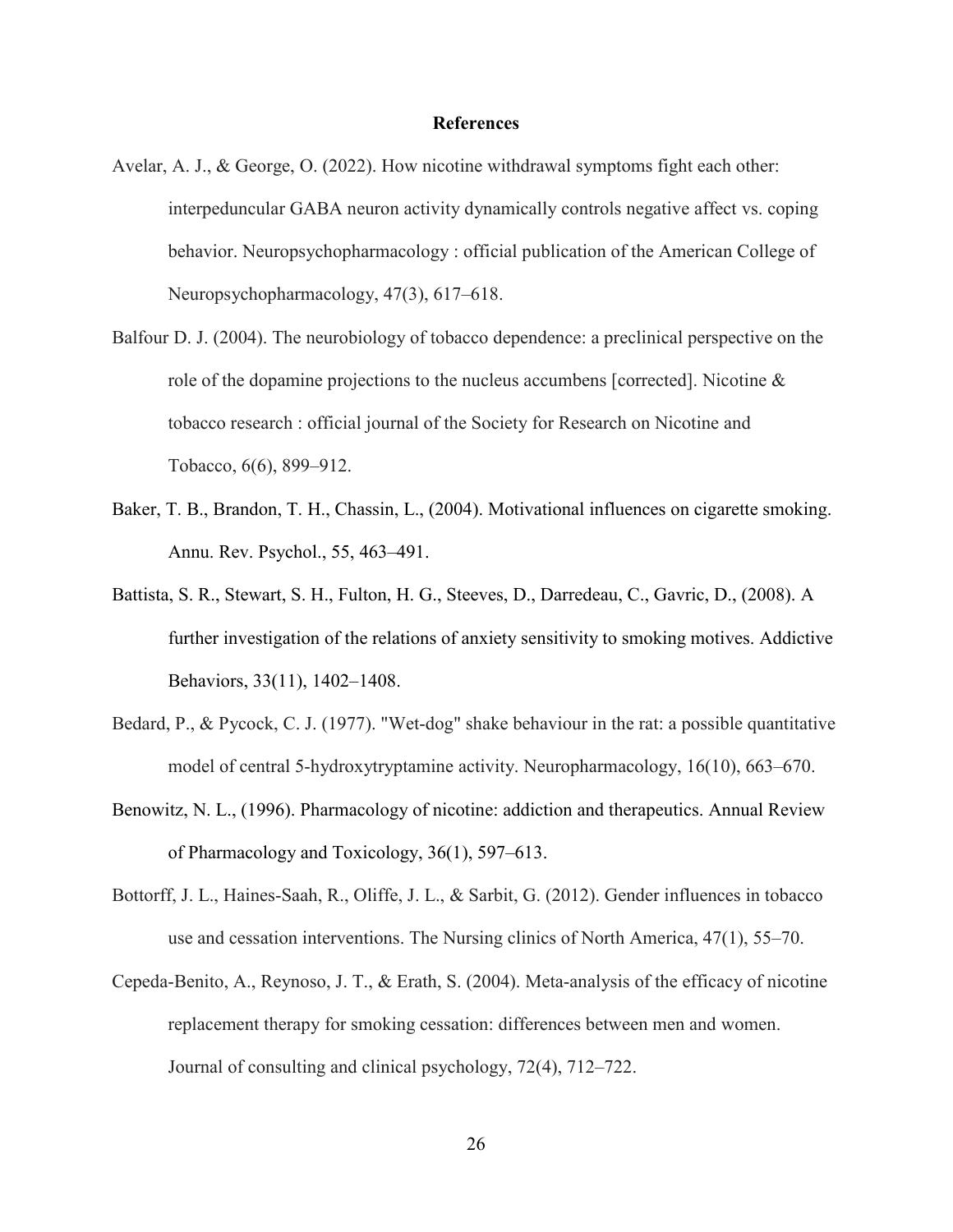- Chen, H., Matta, S. G., & Sharp, B. M. (2007). Acquisition of nicotine self-administration in adolescent rats given prolonged access to the drug. Neuropsychopharmacology, 32(3), 700–709.
- Chen, J. C., Das, B., Mead, E. L., & Borzekowski, D. L. G. (2017). Flavored E-cigarette Use and Cigarette Smoking Susceptibility among Youth. Tobacco Regulatory Science, 3(1), 68– 80.
- Collins, G. T., Newman, A. H., Grundt, P., Rice, K. C., Husbands, S. M., Chauvignac, C., Chen, J., Wang, S., & Woods, J. H. (2007). Yawning and hypothermia in rats: effects of dopamine D3 and D2 agonists and antagonists. Psychopharmacology, 193(2), 159–170.
- Collins, G. T., Witkin, J. M., Newman, A. H., Svensson, K. A., Grundt, P., Cao, J., & Woods, J. H. (2005). Dopamine agonist-induced yawning in rats: a dopamine D3 receptor-mediated behavior. The Journal of pharmacology and experimental therapeutics, 314(1), 310–319.
- Cooper, S. Y., Akers, A. T., & Henderson, B. J. (2021). Flavors Enhance Nicotine Vapor Selfadministration in Male Mice. Nicotine & Tobacco Research, 23(3), 566–572.
- Correa, V.L., Flores, R.J., Carcoba, L.M., Arreguin, M.C. & O'Dell, L.E. (2019). Sex differences in cholinergic systems in the interpeduncular nucleus following nicotine exposure and withdrawal. Neuropharmacology, 158, 107714.
- Covington, H. E., 3rd, & Miczek, K. A. (2003). Vocalizations during withdrawal from opiates and cocaine: possible expressions of affective distress. European journal of pharmacology, 467(1-3), 1–13.
- D'Aquila, P. S., Rossi, R., Rizzi, A., & Galistu, A. (2012). Possible role of dopamine D1-like and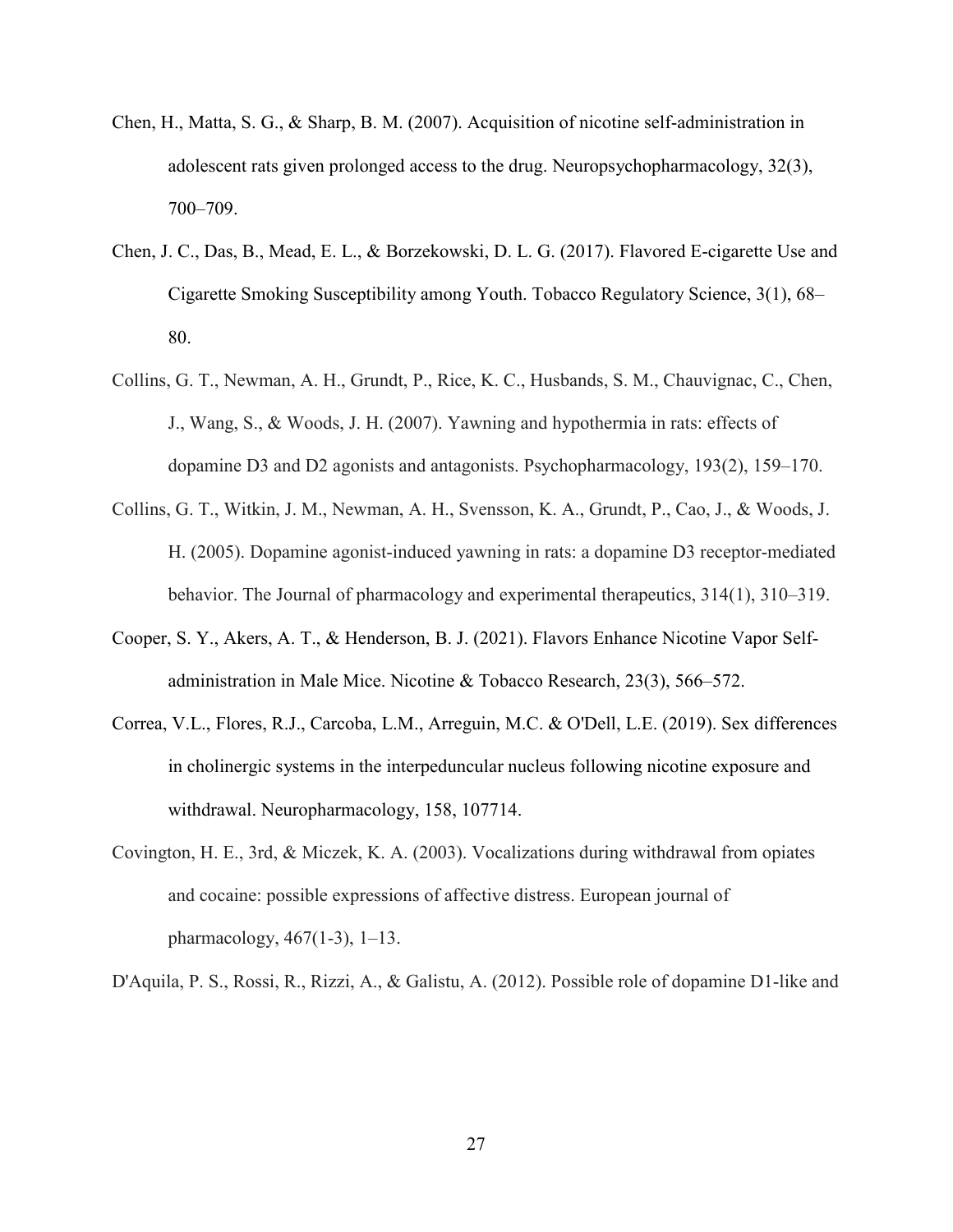D2-like receptors in behavioural activation and "contingent" reward evaluation in sodium-replete and sodium-depleted rats licking for NaCl solutions. Pharmacology, biochemistry, and behavior, 101(1), 99–106.

- Dawkins, L., Turner, J., Roberts, A., & Soar, K. (2013). 'Vaping' profiles and preferences: an online survey of electronic cigarette users. Addiction (Abingdon, England), 108(6), 1115–1125.
- Drope, J., Cahn, Z., Kennedy, R., Liber, A. C., Stoklosa, M., Henson, R., Douglas, C. E., & Drope, J. (2017). Key issues surrounding the health impacts of electronic nicotine delivery systems (ENDS) and other sources of nicotine. CA: A Cancer Journal for Clinicians, 67(6), 449–471.
- Ervin, G. N., Schmitz, S. A., Nemeroff, C. B., & Prange, A. J., Jr (1981). Thyrotropin-releasing hormone and amphetamine produce different patterns of behavioral excitation in rats. European journal of pharmacology, 72(1), 35–43.
- Etter, J. F. (2016). A longitudinal study of cotinine in long-term daily users of e-cigarettes. Drug and Alcohol Dependence, 160, 218-221.
- FDA. Harmful and Potentially Harmful Constituents in Tobacco Products and Tobacco Smoke. Food and Drug Administration, 2012.
- Flores, R. J., Alshbool, F. Z., Giner, P., O'Dell, L. E., & Mendez, I. A. (2022). Exposure to Nicotine Vapor Produced by an Electronic Nicotine Delivery System Causes Short-Term Increases in Impulsive Choice in Adult Male Rats. Nicotine & Tobacco Research, 24(3), 358–365.
- Flores, R. J., Cruz, B., Uribe, K. P., Correa, V. L., Arreguin, M. C., Carcoba, L. M., Mendez, I.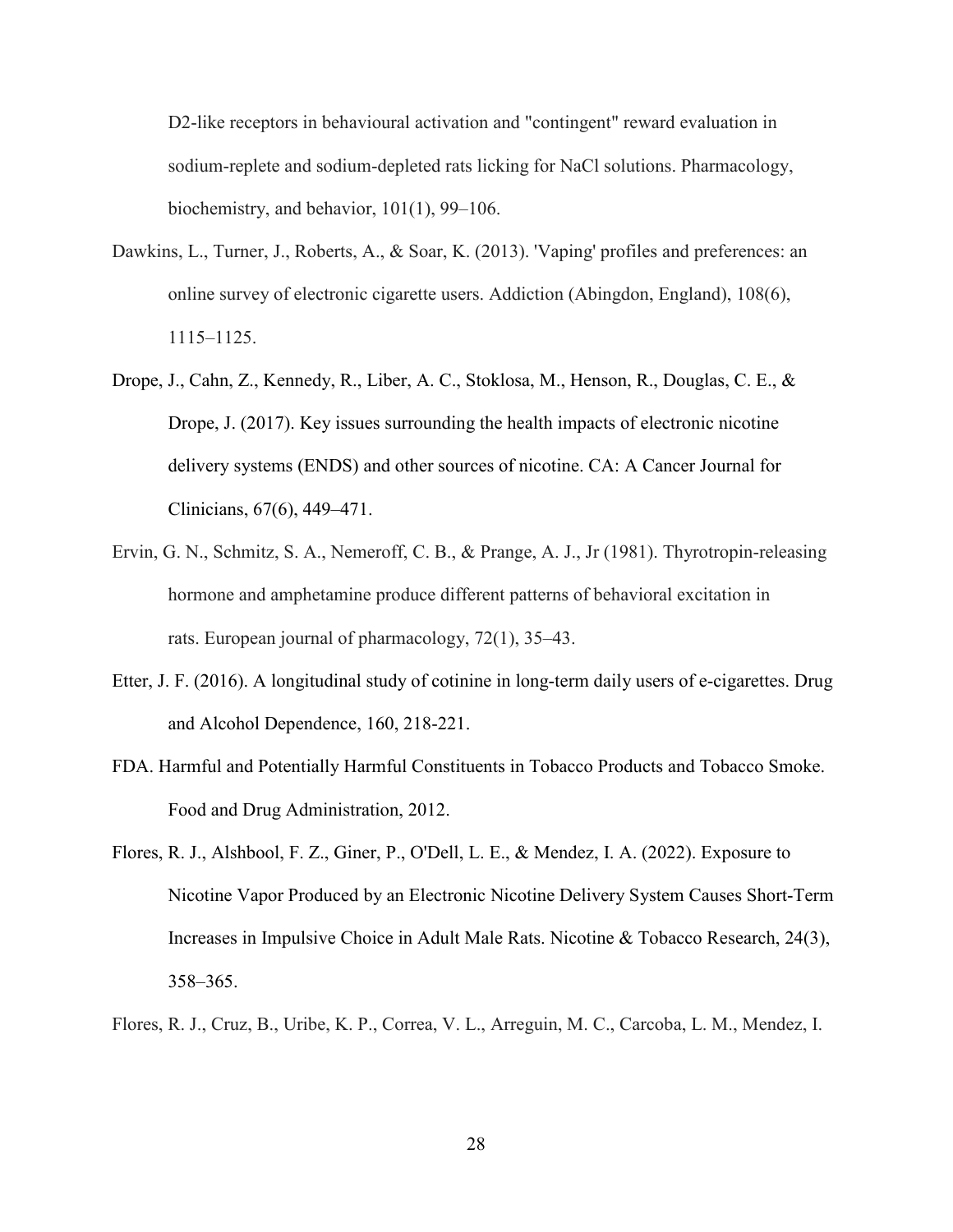A., & O'Dell, L. E. (2020). Estradiol promotes and progesterone reduces anxiety-like behavior produced by nicotine withdrawal in female rats. Psychoneuroendocrinology, 119, 104694.

- Flores, R. J., Uribe, K. P., Swalve, N., & O'Dell, L. E. (2019). Sex differences in nicotine intravenous self-administration: A meta-analytic review. Physiology & Behavior, 203,  $42 - 50$ .
- Flouris, A. D., Chorti, M. S., Poulianiti, K. P., Jamurtas, A. Z., Kostikas, K., Tzatzarakis, M. N., Wallace Hayes, A., Tsatsakis, A. M., & Koutedakis, Y. (2013). Acute impact of active and passive electronic cigarette smoking on serum cotinine and lung function. Inhalation Toxicology, 25(2), 91–101.
- Frie, J.A., Underhill, J., Zhao, B., De Guglielmo, G., Tyndale, R.F., & Khokhar, J.Y. (2020). OpenVape: An open-source e-cigarette vapor exposure device for rodents. Eneuro, 7(5), ENEURO.0279–20.
- Galistu, A., & D'Aquila, P. S. (2013). Dopamine on D2-like receptors "reboosts" dopamine D1 like receptor-mediated behavioural activation in rats licking for a isotonic NaCl solution. Psychopharmacology, 229(2), 357–366.
- George, O., Grieder, T. E., Cole, M., & Koob, G. F. (2010). Exposure to chronic intermittent nicotine vapor induces nicotine dependence. Pharmacology Biochemistry and Behavior, 96(1), 104–107.
- George, O., and Koob, G. F., (2017). Overview of Nicotine Withdrawal and Negative Reinforcement (Preclinical). In Negative Affective States and Cognitive Impairments in Nicotine Dependence (pp. 1–20). Elsevier. Academic Press.

Gilpin, N. W., Whitaker, A. M., Baynes, B., Abdel, A. Y., Weil, M. T., & George, O. (2014).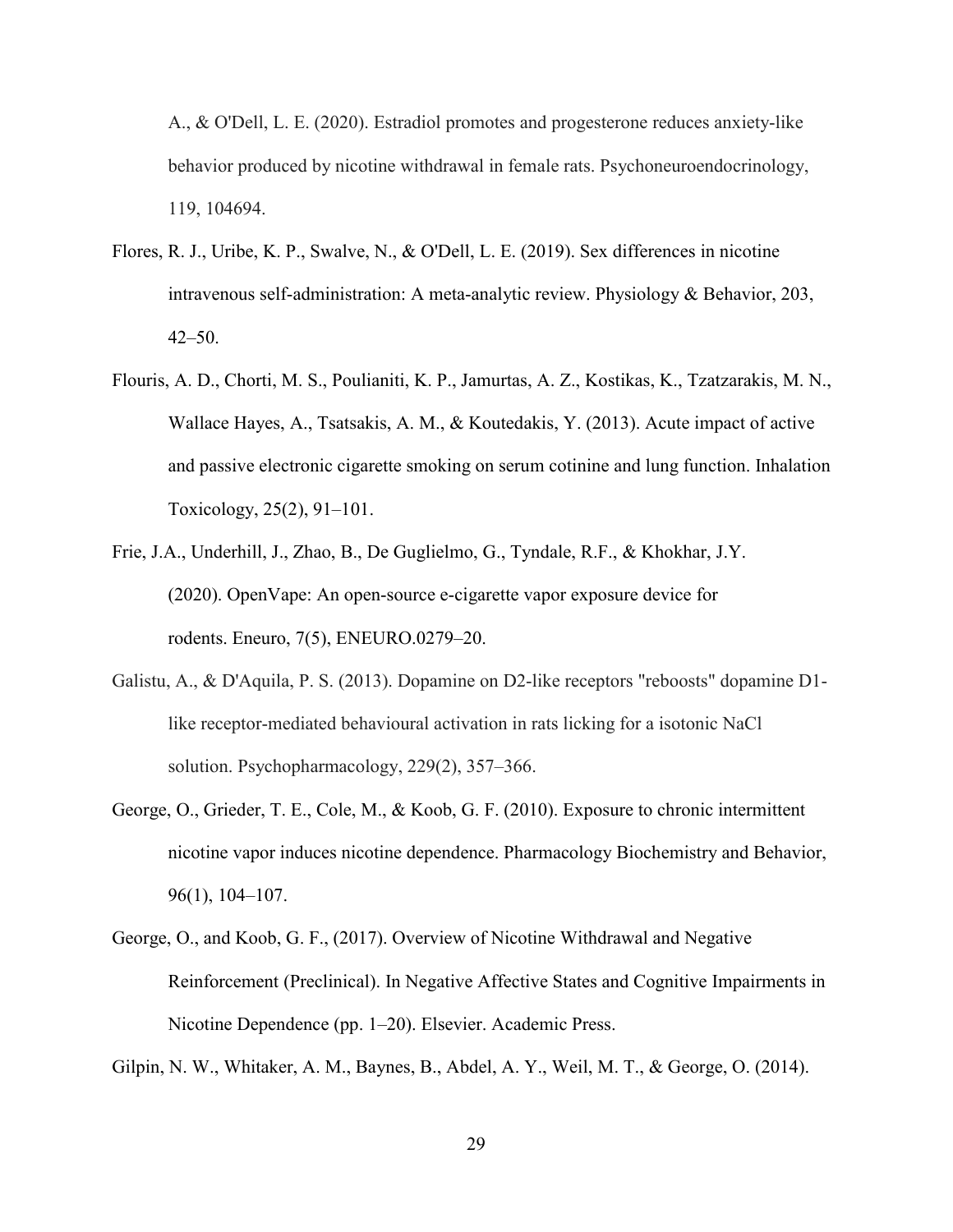Nicotine vapor inhalation escalates nicotine self-administration. Addiction Biology, 19(4), 587–592.

- Giner, P., Maynez-Anchondo, L., Liley, A. E., Uribe, K. P., Frietze, G. A., Simon, N. W., & Mendez, I. A. (2022). Increased Risky Choice and Reduced CHRNB2 Expression in Adult Male Rats Exposed to Nicotine Vapor. International journal of molecular sciences, 23(3), 1231.
- Hamilton, K. R., Berger, S. S., Perry, M. E., & Grunberg, N. E. (2009). Behavioral effects of nicotine withdrawal in adult male and female rats. Pharmacology, biochemistry, and behavior, 92(1), 51–59.
- Hatsukami, D., LaBounty, L., Hughes, J., Laine, D., (1993). Effects of tobacco abstinence on food intake among cigarette smokers. Health Psychology, 12(6), 499. Hecht, S. S., (2012). Lung carcinogenesis by tobacco smoke. International Journal of Cancer, 131(12), 2724–2732.
- Heishma, S. J., Taylor, R. C., Henningfield, J. E., (1994). Nicotine and smoking: a review of effects on human performance. Experimental and Clinical Psychopharmacology, 2(4), 345.
- Heishman S. J. Kleykamp B. A. and Singleton E. G. (2010) Meta-analysis of the acute effects of nicotine and smoking on human performance. Psychopharmacology (Berl). 210, 453– 469.
- Hogle, J. M., and Curtin, J. J., (2006). Sex differences in negative affective response during nicotine withdrawal. Psychophysiology, 43(4), 344–356.
- Hughes, J. R., (1992). Tobacco withdrawal in self-quitters. Journal of Consulting and Clinical Psychology, 60(5), 689.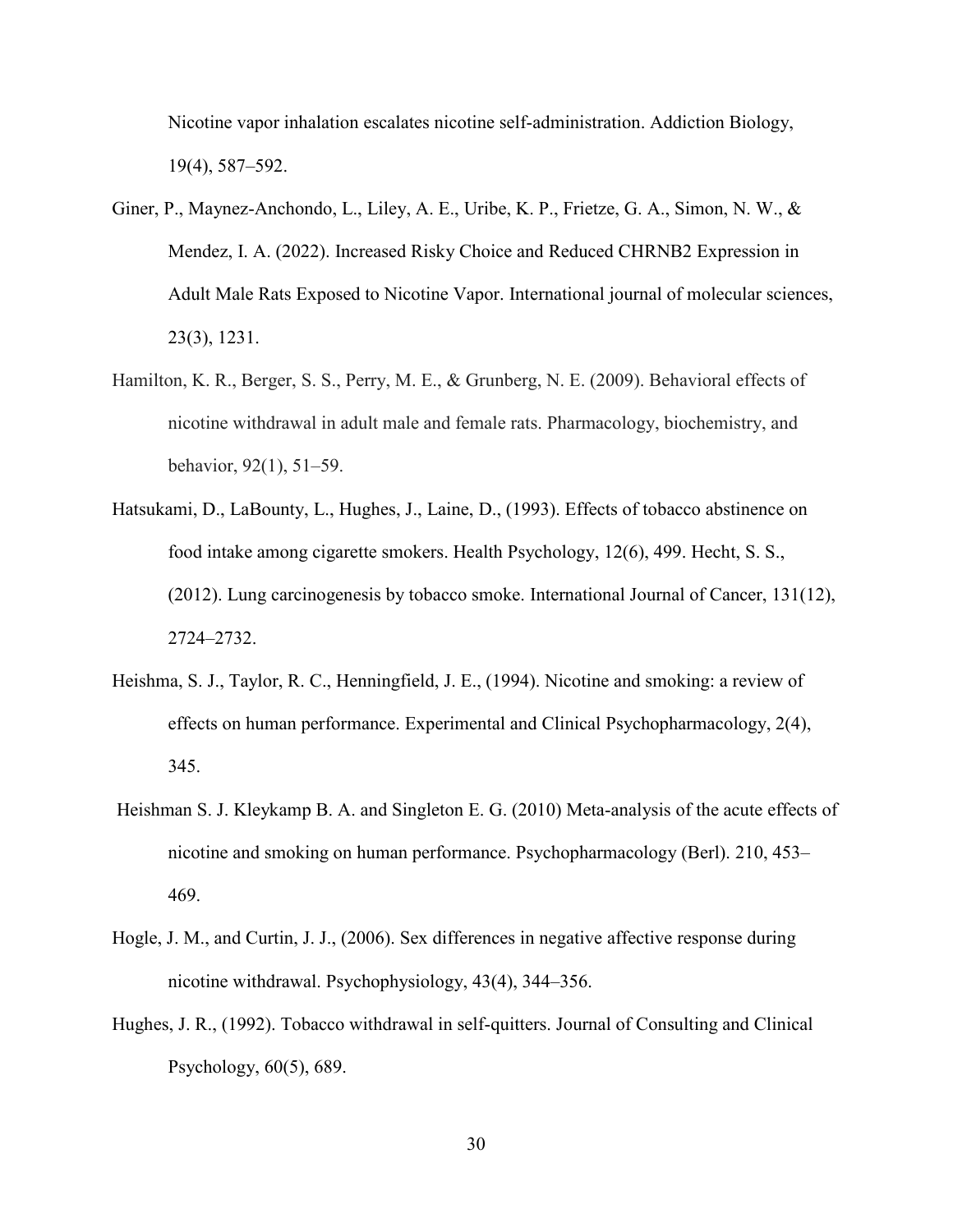- Hughes, J. R., (2007). Measurement of the effects of abstinence from tobacco: a qualitative review. Psychology of Addictive Behaviors, 21(2), 127.
- Hukkanen, J., Jacob P. and Benowitz N. L. (2005) Metabolism and disposition kinetics of nicotine. Pharmacol Rev. 57, 79–115.
- Jackson, K. J., Muldoon, P. P., De Biasi, M., & Damaj, M. I. (2015). New mechanisms and perspectives in nicotine withdrawal. Neuropharmacology, 96, 223–234.
- Javadi-Paydar, M., Kerr, T. M., Harvey, E. L., Cole, M., & Taffe, M. A. (2019). Effects of nicotine and THC vapor inhalation administered by an electronic nicotine delivery system (ENDS) in male rats. Drug and Alcohol Dependence, 198, 54–62.
- Kallupi, M., de Guglielmo, G., Larrosa, E. & George, O. (2019). Exposure to passive nicotine vapor in male adolescent rats produces a withdrawal-like state and facilitates nicotine self-administration during adulthood. European Neuropsychopharmacology, 29(11), 1227-1234.
- Karson, C. N., Staub, R. A., Kleinman, J. E., & Wyatt, R. J. (1981). Drug effect on blink rates in rhesus monkeys: preliminary studies. Biological psychiatry, 16(3), 249–254.
- Kaye, S., Gilsenan, J., Young, J. T., Carruthers, S., Allsop, S., Degenhardt, L., van den Brink, W. (2014). Risk behaviours among substance use disorder treatment seekers with and without adult ADHD symptoms. Drug and Alcohol Dependence, 144, 70–77.
- Khan, H. A., Urstadt, K. R., Mostovoi, N. A., & Berridge, K. C. (2020). Mapping excessive "disgust" in the brain: Ventral pallidum inactivation recruits distributed circuitry to make sweetness "disgusting". Cognitive, affective & behavioral neuroscience, 20(1), 141–159.
- King, B. A., Patel, R., Nguyen, K. H., & Dube, S. R. (2015). Trends in Awareness and Use of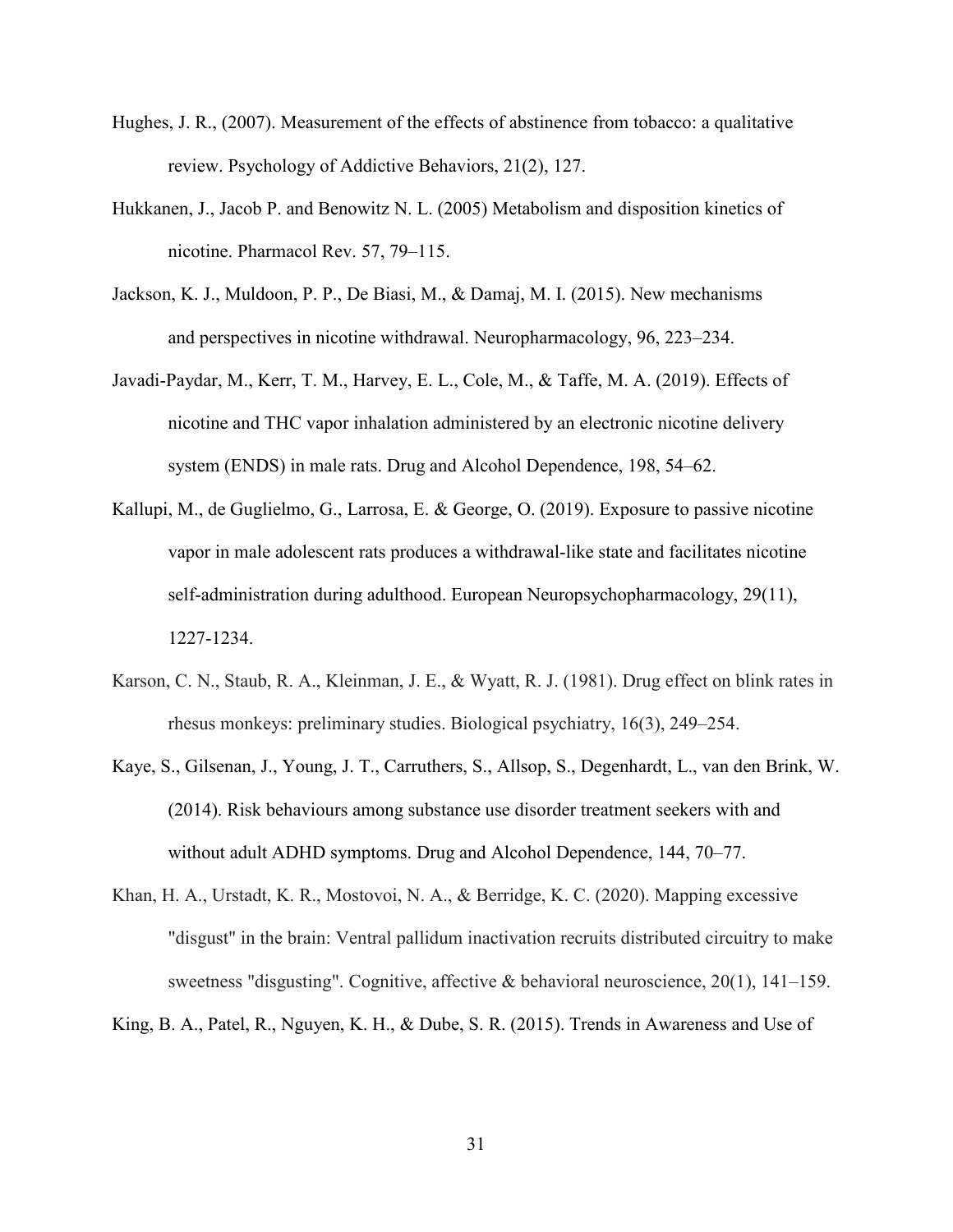Electronic Cigarettes Among US Adults, 2010-2013. Nicotine & Tobacco Research, 17(2), 219–227.

- Klenowski, P.M., Zhao-Shea, R., Freels, T.G., Molas, S., & Tapper, A.R. (2021). Dynamic activity of interpeduncular nucleus GABAergic neurons controls expression of nicotine withdrawal in male mice. Neuropsychopharmacology, 47(3), 641–651.
- Kong, G., & Krishnan-Sarin, S. (2017). A call to end the epidemic of adolescent E-cigarette use. Drug and Alcohol Dependence, 174, 215–221.
- Lallai, V., Chen, Y. C., Roybal, M. M., Kotha, E. R., Fowler, J. P., Staben, A., Cortez, A., & Fowler, C. D. (2021). Nicotine e-cigarette vapor inhalation and self-administration in a rodent model: Sex- and nicotine delivery-specific effects on metabolism and behavior. Addiction biology, 26(6), e13024.
- Le Foll B. and Goldberg S. R. (2009). Effects of nicotine in experimental animals and humans: an update on addictive properties. Hand Exp Pharmacol. 192, 335–367.
- Lefever, T. W., Lee, Y. O. K., Kovach, A. L., Silinski, M. A. R., Marusich, J. A., Thomas, B. F., & Wiley, J. L. (2017). Delivery of nicotine aerosol to mice via a modified electronic cigarette device. Drug and Alcohol Dependence, 172, 80–87.
- Lefever, T. W., Thomas, B. F., Kovach, A. L., Snyder, R. W., & Wiley, J. L. (2019). Route of administration effects on nicotine discrimination in female and male mice. Drug and Alcohol Dependence, 204, 107504.
- Levin, E. D., Lawrence, S. S., Petro, A., Horton, K., Rezvani, A. H., Seidler, F. J., & Slotkin, T. A. (2007). Adolescent vs. adult-onset nicotine self-administration in male rats: Duration of effect and differential nicotinic receptor correlates. Neurotoxicology and Teratology, 29(4), 458–465.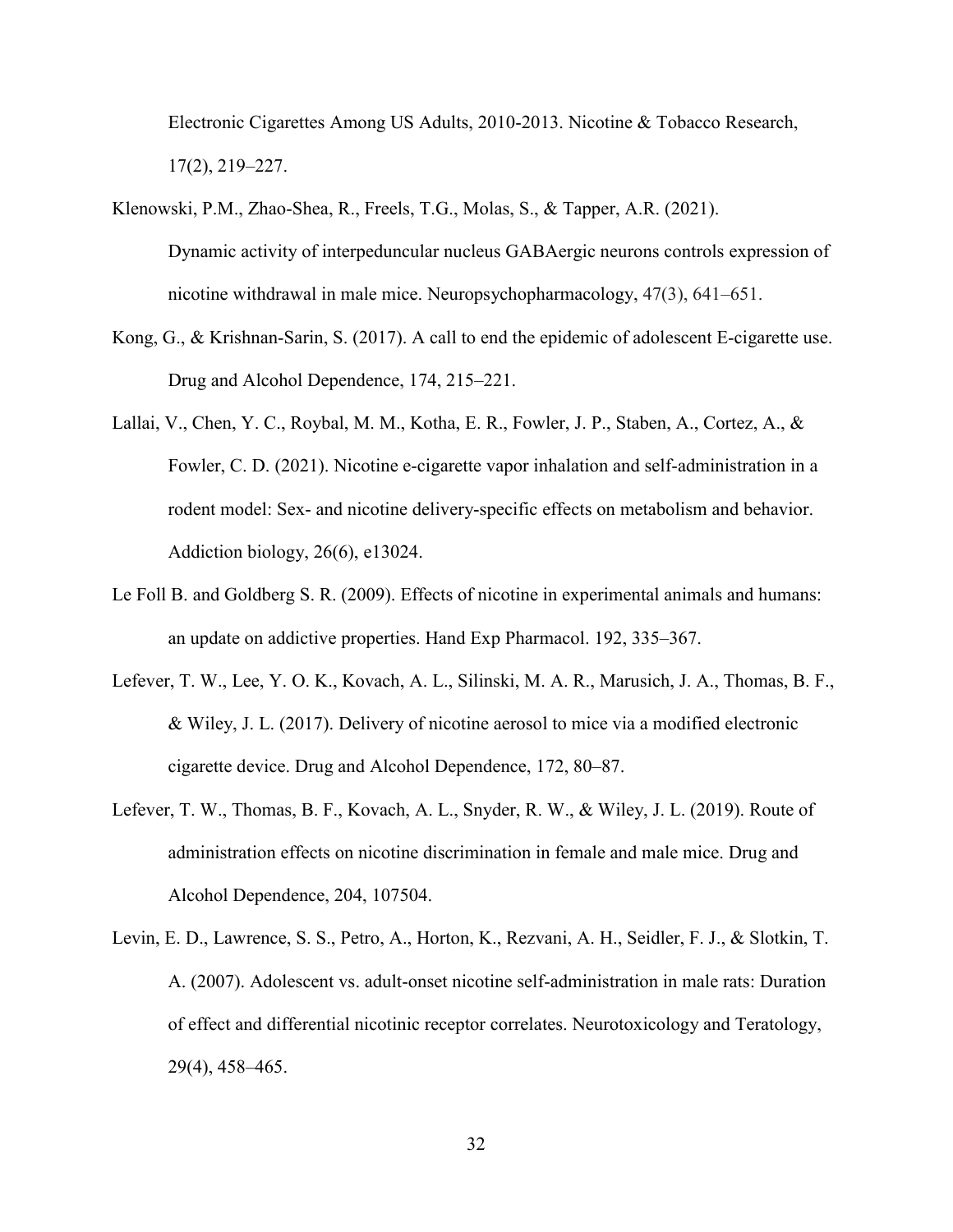- Matta, S. G., Balfour, D. J., Benowitz, N. L., Boyd, R. T., Buccafusco, J. J., Caggiula, A. R., Craig, C. R., Collins, A. C., Damaj, M. I., Donny, E. C., Gardiner, P. S., Grady, S. R., Heberlein, U., Leonard, S. S., Levin, E. D., Lukas, R. J., Markou, A., Marks, M. J., McCallum, S. E., Parameswaran, N., … Zirger, J. M. (2007). Guidelines on nicotine dose selection for in vivo research. Psychopharmacology, 190(3), 269–319.
- Miliano, C., Scott, E. R., Murdaugh, L. B., Gnatowski, E. R., Faunce, C. L., Anderson, M. S., Reyes, M. M., Gregus, A. M., & Buczynski, M. W. (2020). Modeling drug exposure in rodents using e-cigarettes and other electronic nicotine delivery systems. Journal of neuroscience methods, 330, 108458.
- Montanari, C., Kelley, L. K., Kerr, T. M., Cole, M., & Gilpin, N. W. (2020). Nicotine ecigarette vapor inhalation effects on nicotine & cotinine plasma levels and somatic withdrawal signs in adult male Wistar rats. Psychopharmacology, 237(3), 613–625.
- Natividad, L. A., Torres, O. V., Friedman, T. C., & O'Dell, L. E. (2013). Adolescence is a period of development characterized by short- and long-term vulnerability to the rewarding effects of nicotine and reduced sensitivity to the anorectic effects of this drug. Behavioural brain research, 257, 275–285.
- National Research Council. (2010). Guide for the care and use of laboratory animals. National Academies Press. https://scholar.google.com/scholar\_lookup?

title=Guide+for+the+care+and+use+of+laboratory+animals&publication\_year=2010&

- O'Dell L. E. (2009). A psychobiological framework of the substrates that mediate nicotine use during adolescence. Neuropharmacology, 56 Suppl 1(Suppl 1), 263–278.
- O'Dell, L. E., Bruijnzeel, A. W., Ghozland, S., Markou, A., & Koob, G. F. (2004). Nicotine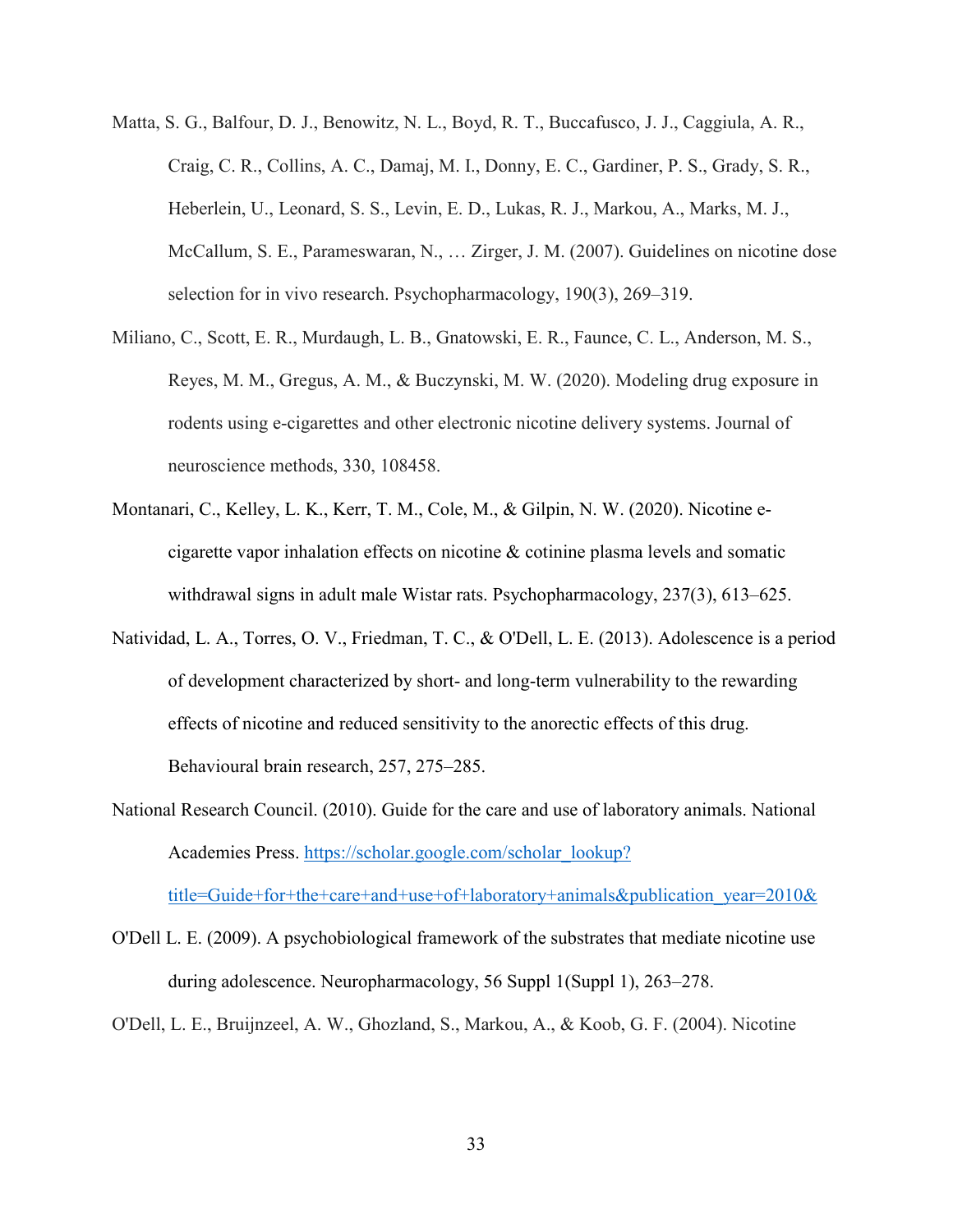withdrawal in adolescent and adult rats. Annals of the New York Academy of Sciences, 1021, 167–174.

- O'Dell, L. E., Bruijnzeel, A. W., Smith, R. T., Parsons, L. H., Merves, M. L., Goldberger, B. A., Richardson, H. N., Koob, G. F., & Markou, A. (2006). Diminished nicotine withdrawal in adolescent rats: implications for vulnerability to addiction. Psychopharmacology, 186(4), 612–619.
- O'Dell, L. E., Chen, S. A., Smith, R. T., Specio, S. E., Balster, R. L., Paterson, N. E., Markou, A., Zorrilla, E. P., & Koob, G. F. (2007). Extended access to nicotine self-administration leads to dependence: Circadian measures, withdrawal measures, and extinction behavior in rats. The Journal of pharmacology and experimental therapeutics, 320(1), 180–193.
- O'Dell, L. E., & Khroyan, T. V. (2009). Rodent models of nicotine reward: what do they tell us about tobacco abuse in humans?. Pharmacology, biochemistry, and behavior, 91(4), 481– 488.
- O'Dell, L. E., & Torres, O. V. (2014). A mechanistic hypothesis of the factors that enhance vulnerability to nicotine use in females. Neuropharmacology, 76 Pt B(0 0), 566–580.
- Pang, R. D., Goldenson, N. I., Kirkpatrick, M., Barrington-Trimis, J. L., Cho, J. & Leventhal, A. M. (2020). Sex differences in the appeal of flavored e-cigarettes among young adult ecigarette users. Psychology Addiction Behavior, 34(2), 303-307.
- Paton, J. F., Abdala, A. P., Koizumi, H., Smith, J. C., & St-John, W. M. (2006). Respiratory rhythm generation during gasping depends on persistent sodium current. Nature neuroscience, 9(3), 311–313.
- Paton, J. F., & St-John, W. M. (2007). Counterpoint: Medullary pacemaker neurons are essential

34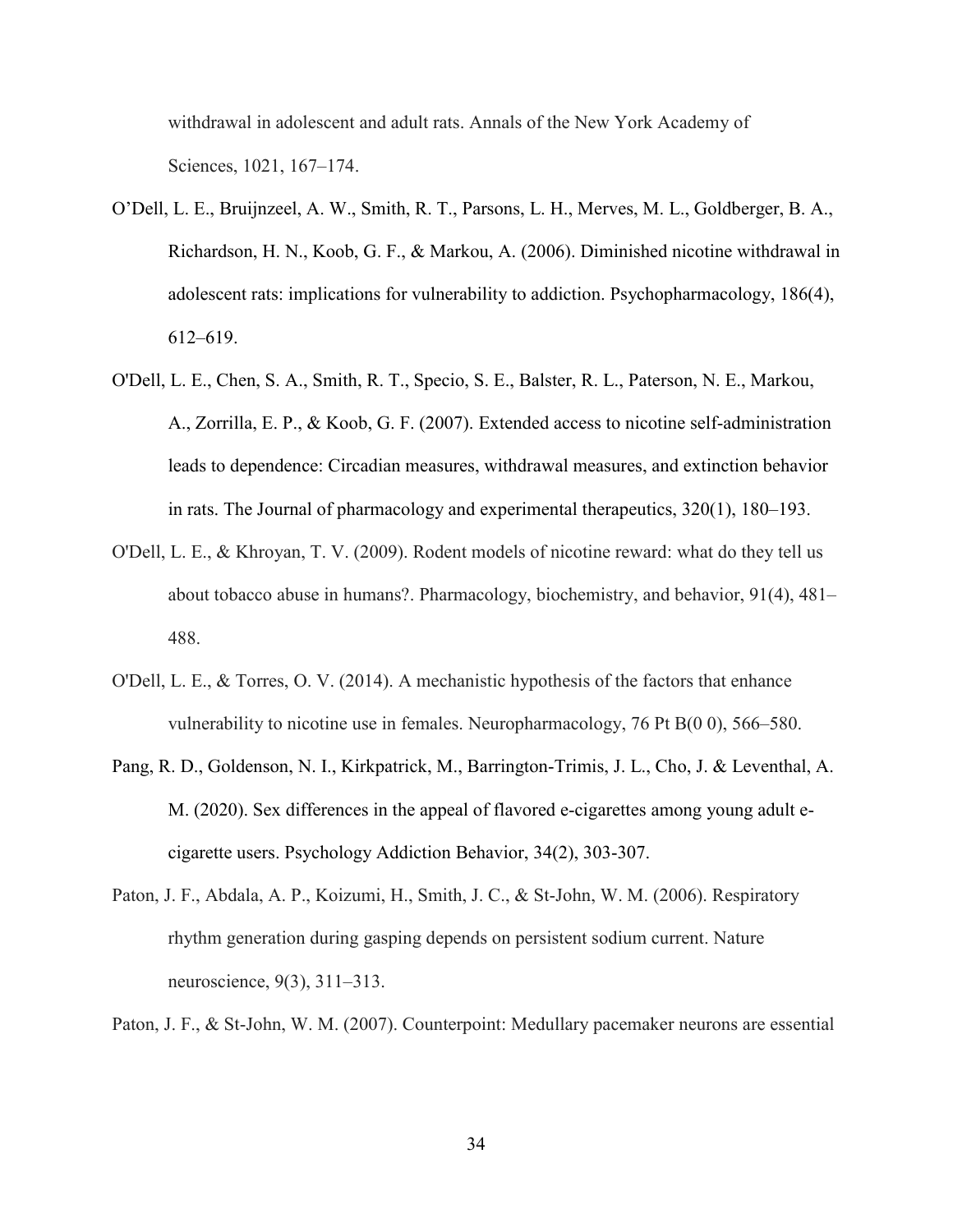for gasping, but not eupnea, in mammals. Journal of applied physiology (Bethesda, Md. : 1985), 103(2), 718–722.

- Patten, T., Dreier, A., Herman, R. J., Kimball, B. A., & De Biasi, M. (2021). Exposure to fruitflavoring during adolescence increases nicotine consumption and promotes dose escalation. Neuropharmacology, 195, 108672.
- Pauly, J. R., (2008). Gender differences in tobacco smoking dynamics and the neuropharmacological actions of nicotine. Front Biosci, 13(1), 505–516.
- Pepper, J. K., & Brewer, N. T. (2014). Electronic nicotine delivery system (electronic cigarette) awareness, use, reactions, and beliefs: a systematic review. Tobacco Control, 23(5), 375– 384.
- Perkins, K. A., Briski, J., Fonte, C., Scott, J., Lerman, C., (2009). Severity of tobacco abstinence symptoms varies by time of day. Nicotine and Tobacco Research, 11(1), 84–91
- Perkins, K. A., Levine, M., Marcus, M., Shiffman, S., D'Amico, D., Miller, A., Keins, A., Ashcom, J., & Broge, M. (2000). Tobacco withdrawal in women and menstrual cycle phase. Journal of consulting and clinical psychology, 68(1), 176–180.
- Piñeiro, B., Correa, J. B., Simmons, V. N., Harrell, P. T., Menzie, N. S., Unrod, M., Meltzer, L. R., & Brandon, T. H. (2016). Gender differences in use and expectancies of e-cigarettes: Online survey results. Addictive behaviors, 52, 91–97.
- Piper, M. E., Schlam, T. R., Cook, J. W., Sheffer, M. A., Smith, S. S., Loh, W.-Y., Hefner, K. R., (2011). Tobacco withdrawal components and their relations with cessation success. Psychopharmacology, 216(4), 569–578.
- Pogocki, D., Ruman, T., Danilczuk, M., Danilczuk, M., Celuch, M., & Wałajtys-Rode, E.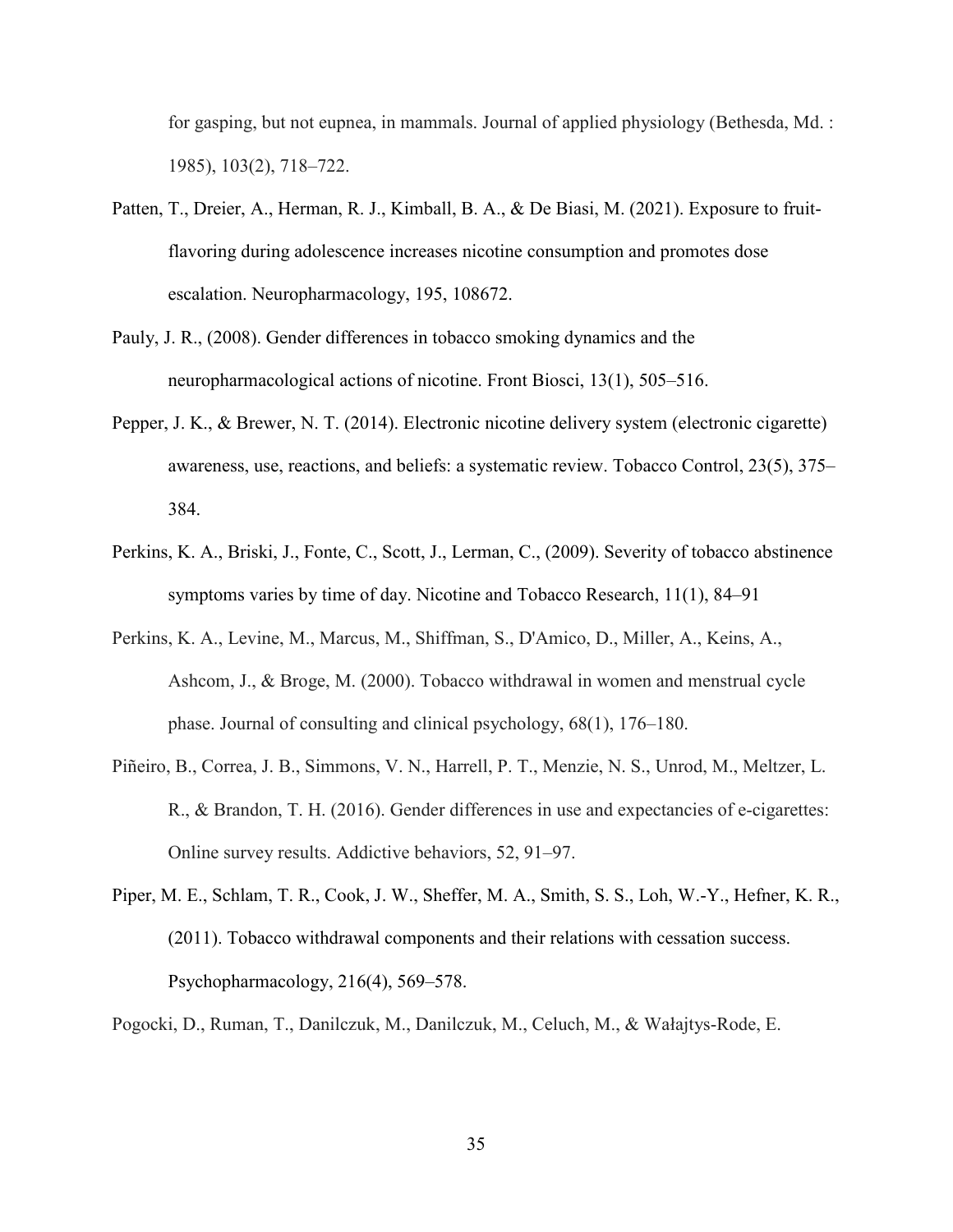(2007). Application of nicotine enantiomers, derivatives and analogues in therapy of neurodegenerative disorders. European journal of pharmacology, 563(1-3), 18–39.

- Pomerleau, C. S., and Pomerleau, O. F., (1992). Euphoriant effects of nicotine in smokers. Psychopharmacology, 108(4), 460–465.
- Pontieri, F. E., Tanda, G., Orzi, F., & Di Chiara, G. (1996). Effects of nicotine on the nucleus accumbens and similarity to those of addictive drugs. Nature, 382(6588), 255–257.
- Ponzoni, L., Moretti, M., Sala, M., Fasoli, F., Mucchietto, V., Lucini, V., Cannazza, G., Gallesi, G., Castellana, C. N., Clementi, F., Zoli, M., Gotti, C. & Braida, D. (2015). Different physiological and behavioural effects of e-cigarette vapour and cigarette smoke in mice. European Neuropsychopharmacology, 25(10), 1775-1786.
- Schassburger, R. L., Pitzer, E. M., Smith, T. T., Rupprecht, L. E., Thiels, E., Donny, E. C., & Sved, A. F. (2016). Adolescent Rats Self-Administer Less Nicotine Than Adults at Low Doses. Nicotine & Tobacco Research, 18(9), 1861–1868.
- Schmid, B., Hohm, E., Blomeyer, D., Zimmermann, U. S., Schmidt, M. H., Esser, G., & Laucht, M. (2007). Concurrent alcohol and tobacco use during early adolescence characterizes a group at risk. Alcohol and alcoholism (Oxford, Oxfordshire), 42(3), 219–225.
- Shiffman, S., and Sayette, M. A., (2005). Validation of the nicotine dependence syndrome scale (NDSS): a criterion-group design contrasting chippers and regular smokers. Drug and Alcohol Dependence, 79(1), 45–52.
- Singh, V. P., Jain, N. K., & Kulkarni, S. K. (2001). On the antinociceptive effect of fluoxetine, a selective serotonin reuptake inhibitor. Brain research, 915(2), 218–226.
- Smith, L.C., Kallupi, M., Tieu, L., Shankar, K., Jaquish, A., Barr, J., Su, Y., Velarde, N.,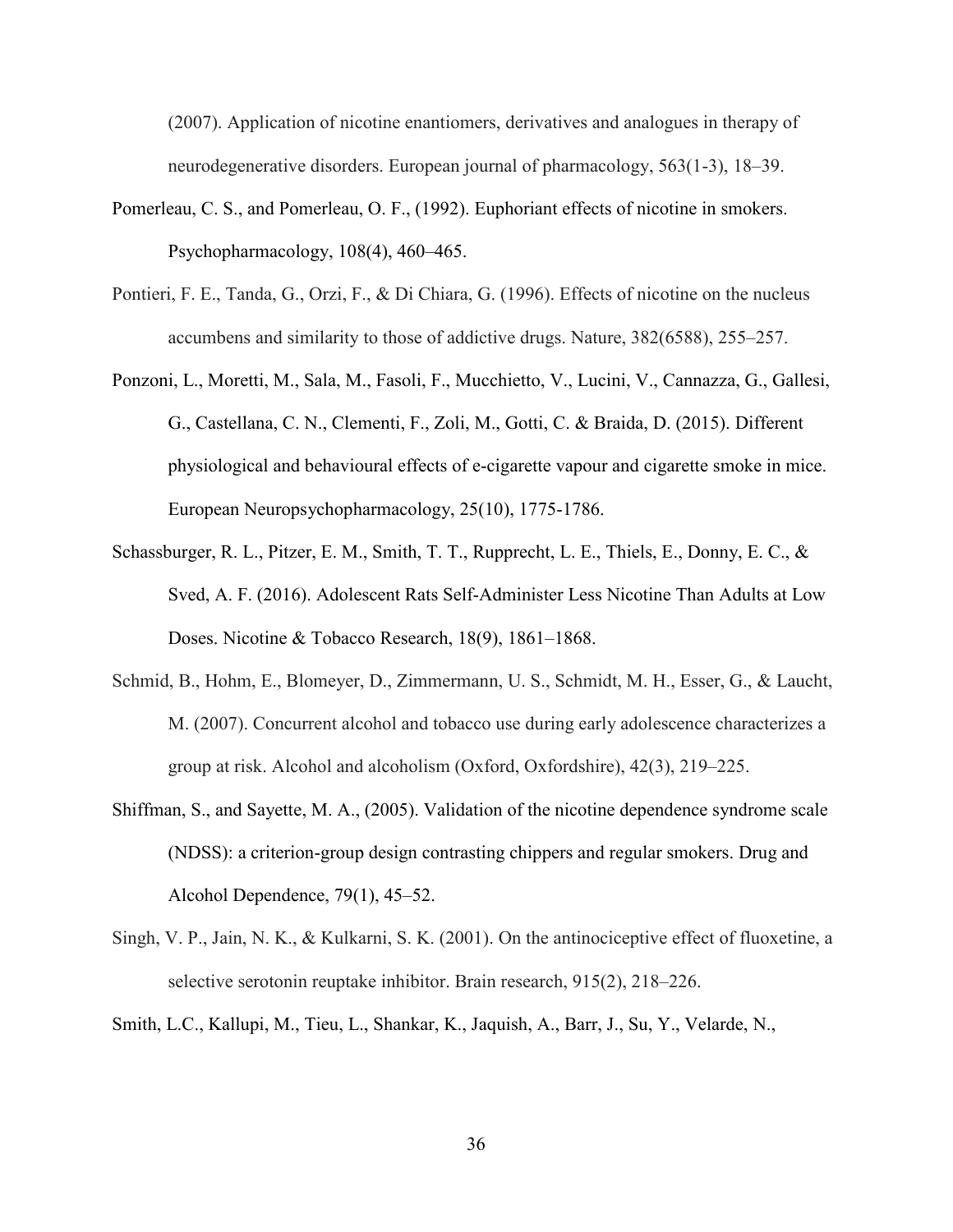Sedighim, S., Carrette, L.L.G., Klodnicki, M., Sun, X., De Guglielmo, G., & George, O. (2020). Validation of a nicotine vapor self-administration model in rats with relevance to electronic cigarette use. Neuropsychopharmacology, 45(11), 1909–1919.

- Stringfield, S. J., Madayag, A. C., Boettiger, C. A. & Robinson, D. L. (2019). Sex differences in nicotine-enhanced Pavlovian conditioned approach in rats. Biology of Sex Differences, 10(1), 37.
- Tedeschi, D. H., Fowler, P. J., Fujita, T., & Miller, R. B. (1967). Mechanisms underlying reserpine-induced ptosis and blepharospasm: evidence that reserpine decreases central sympathetic outflow in rats. Life sciences, 6(5), 515–523. https://doi.org/10.1016/0024- 3205(67)90055-0
- Trauth, J. A., Seidler, F. J., & Slotkin, T. A. (2000). Persistent and delayed behavioral changes after nicotine treatment in adolescent rats. Brain research, 880(1-2), 167–172.
- Torres, O., Tejeda, H., Natividad, L., & O'Dell, L.E. (2008). Enhanced vulnerability to the rewarding effects of nicotine during the adolescent period of development. Pharmacology Biochemistry and Behavior, 90(4), 658–663.
- Torres, O. V., Natividad, L. A., Tejeda, H. A., Van Weelden, S. A., & O'Dell, L. E. (2009). Female rats display dose-dependent differences to the rewarding and aversive effects of nicotine in an age-, hormone-, and sex-dependent manner. Psychopharmacology, 206(2), 303–312.
- Torres, O. V., Gentil, L. G., Natividad, L. A., Carcoba, L. M. & O'Dell, L.E. (2013). Behavioral, biochemical, and molecular indices of stress are enhanced in female versus male rats experiencing nicotine withdrawal. Frontiers in Psychiatry, 4, 38.

Torres, O. V., Pipkin, J. A., Ferree, P., Carcoba, L. M., & O'Dell, L. E. (2015). Nicotine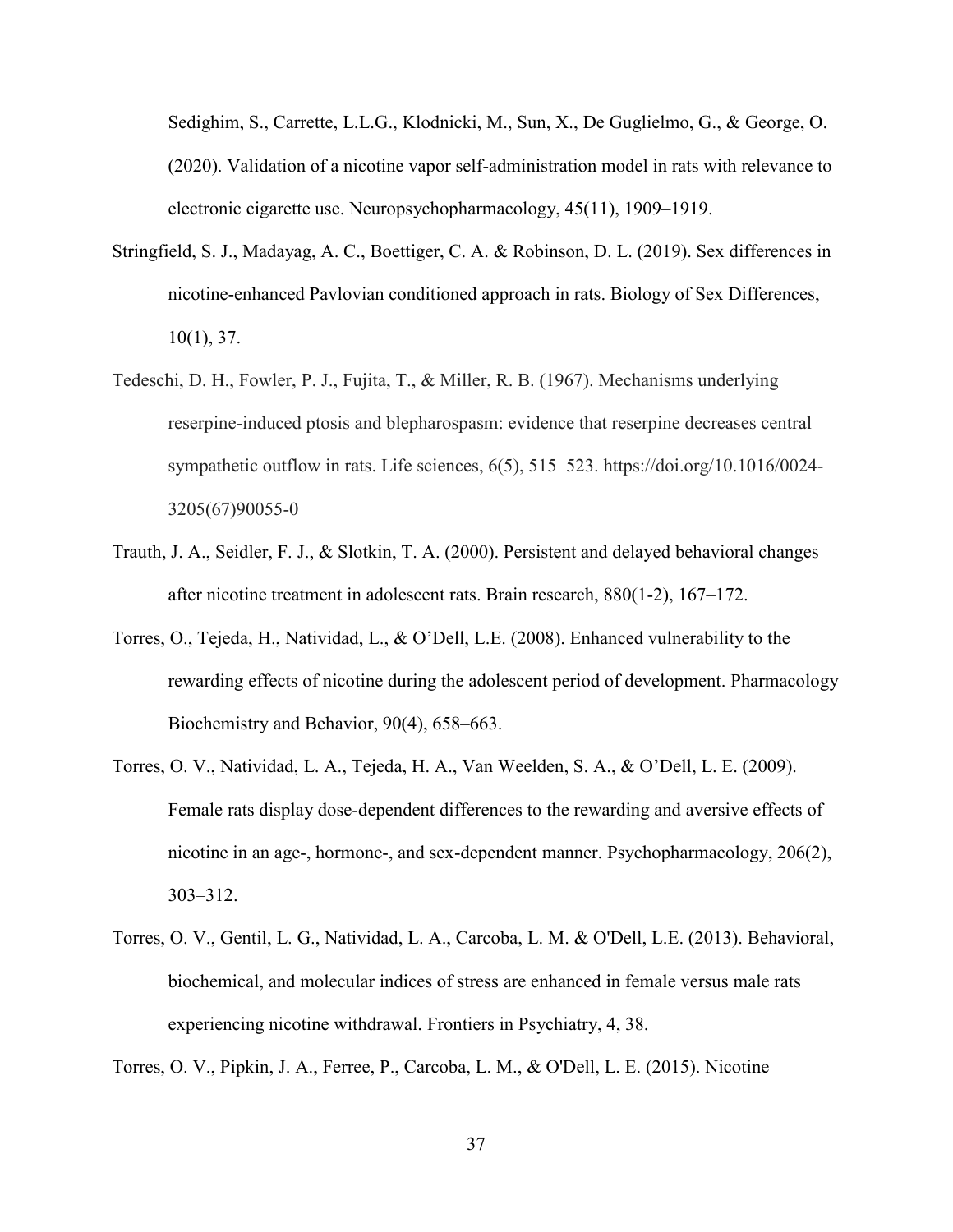withdrawal increases stress-associated genes in the nucleus accumbens of female rats in a hormone-dependent manner. Nicotine & Tobacco Research, 17(4), 422–430.

U.S. Department of Health and Human Services., (2014). The Health Consequences of Smoking—50 Years of Progress. A Report of the Surgeon General. Atlanta: U.S. Department of Health and Human Services, Centers for Disease Control and Prevention, National Center for Chronic Disease Prevention and Health Promotion, Office on Smoking and Health.

World Health Organization. (2011). WHO Report on the Global Tobacco Epidemic. World Health Organization. (2017). WHO Report on the Global Tobacco Epidemic.

- Xu, X., Shrestha, S. S., Trivers, K. F., Neff, L., Armour, B. S., & King, B. A. (2021). U.S. healthcare spending attributable to cigarette smoking in 2014. Preventive medicine, 150, 106529.
- Yoong, S. L., Stockings, E., Chai, L. K., Tzelepis, F., Wiggers, J., Oldmeadow, C., Paul, C., Peruga, A., Kingsland, M., Attia, J., & Wolfenden, L. (2019). Prevalence of electronic nicotine delivery systems (ENDS) use among youth globally: A systematic review and meta-analysis of country level data. Australian and New Zealand Journal of Public Health, 42(3), 303–308.
- Zhu, S.H., Gamst, A., Lee, M., Cummins, S., Yin, L., & Zoref, L. (2013). The Use and Perception of Electronic Cigarettes and Snus among the U.S. Population. PLOS ONE, 8(10), e79332.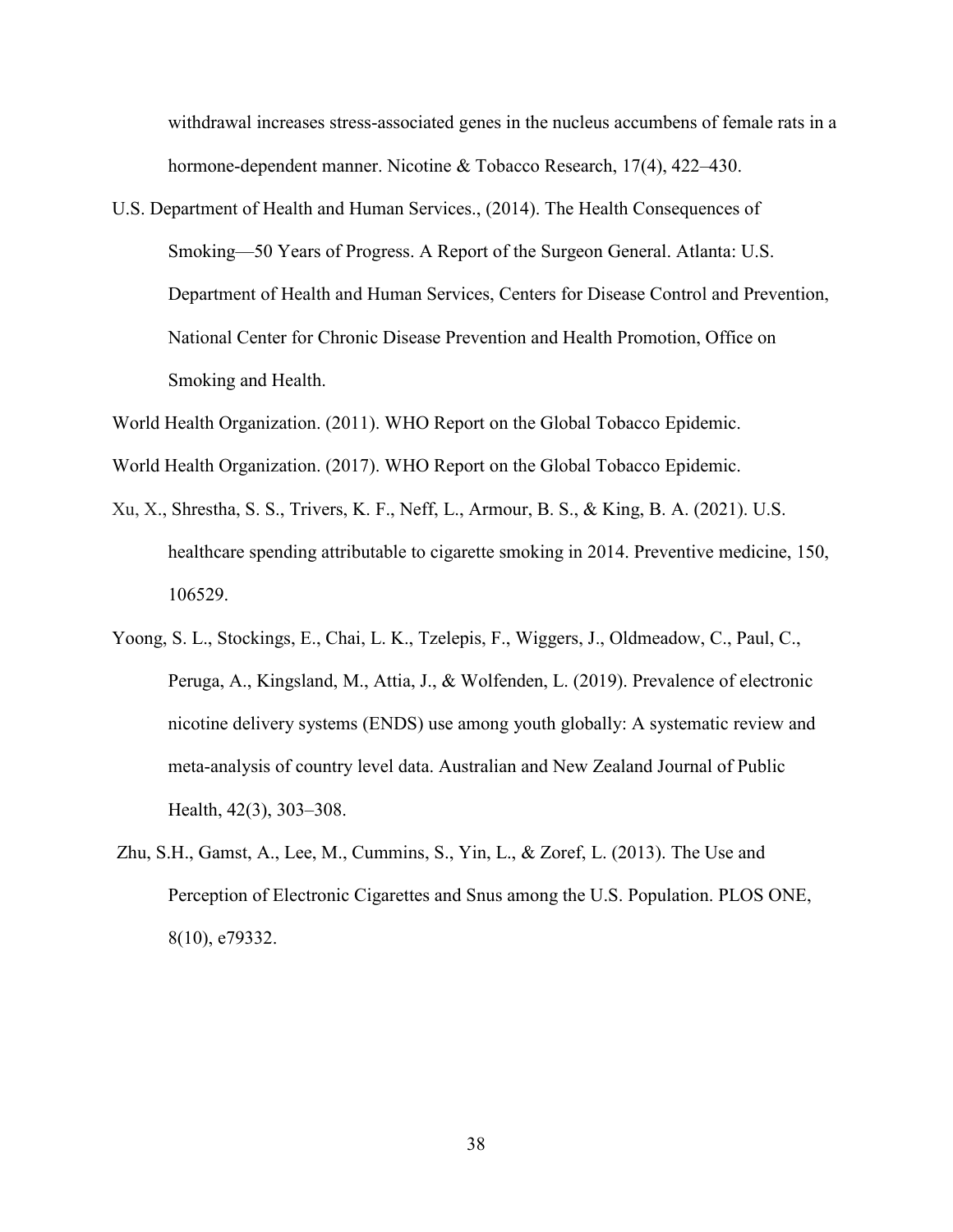| <b>Physical Signs</b><br>of Withdrawal | <b>Definition and Modulatory Systems</b>                                                                                                                                                               | <b>Citations</b>                                      |  |  |
|----------------------------------------|--------------------------------------------------------------------------------------------------------------------------------------------------------------------------------------------------------|-------------------------------------------------------|--|--|
| <b>Blinks</b>                          | Rapid opening and closing of both eyes<br>associated with nicotine withdrawal. Elicited<br>by dopamine D1 agonist administration.                                                                      | O'Dell et al. (2004)<br>Karson et al. (1981)          |  |  |
| Yawns                                  | Opening of the mouth widely. Associated<br>with alcohol and opioid withdrawal. Elicited<br>by dopamine D3 receptor activation.                                                                         | Collins et al. (2005)<br>Collins et al. (2007)        |  |  |
| Teeth chatters                         | Rapid chattering of the teeth. Associated<br>with alcohol and opioid withdrawal. Elicited<br>by thyrotropic releasing hormone in the<br>hypothalamus.                                                  | Ervin et al. (1981)                                   |  |  |
| Gasps                                  | Rapid and audible inhale and exhale.<br>Associated with opioid and nicotine<br>withdrawal. Modulated by brainstem systems<br>in the pons and medulla.                                                  | Paton et al. (2006)<br>Paton & St. John (2007)        |  |  |
| Writhes                                | Contraction of abdominal muscles that move<br>up the body. Associated with nicotine and<br>opioid withdrawal. Regulated via<br>serotonergic and opioid systems.                                        | Singh et al. (2001)                                   |  |  |
| Body shakes                            | Shaking of the body up to the shoulders.<br>Associated with alcohol and opioid<br>withdrawal. Elicited by the thyrotropic<br>releasing hormone in the hypothalamus.                                    | Ervin et al. (1981)                                   |  |  |
| Head shakes                            | Shaking of the head. Associated with alcohol<br>and nicotine withdrawal. Elicited by<br>serotonin 2A receptor activation.                                                                              | Bedard & Pycock (1977)                                |  |  |
| Ptosis                                 | Half closing of both eyelids and is usually a<br>symptom of malaise. Associated with opioid<br>and nicotine withdrawal. Elicited by<br>inhibition of monoamine release.                                | Tedeschi et al. (1967)                                |  |  |
| Grooming                               | Licking/washing of the forepaws, face,<br>and/or body. Purported to reflect self-<br>soothing during nicotine withdrawal.<br>Associated with GABA neuron activation in<br>the interpeduncular nucleus. | Klenowski et al. (2021)                               |  |  |
| Licks                                  | Tongue extends and retracts on the body<br>and/or surfaces. Associated with liking and<br>motivated behavior. Elicited by dopamine<br>D1 and D2 receptor activation.                                   | D'Aquila et al. $(2012)$<br>Galistu & D'Aquila (2013) |  |  |

| Table 1. Individual Physical Signs of Withdrawal |
|--------------------------------------------------|
|--------------------------------------------------|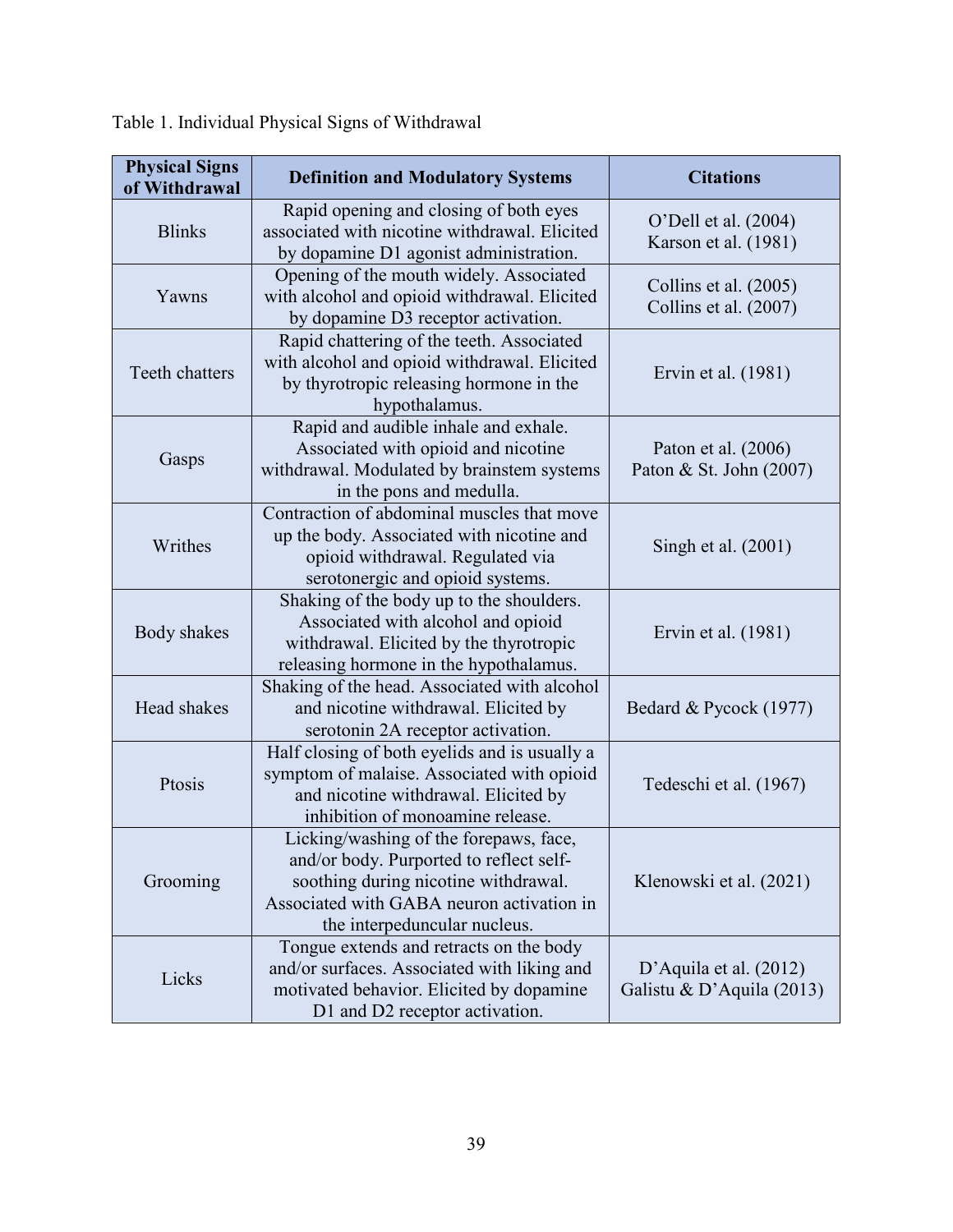# Table 2. Statistical Analyses.

| Figure         | Panel                   | Test                     | Dependent<br>Variables                         | Independent<br>Variables        | Comparison                                                                                                 | Statistical value                                                                                                                          | p-value                                                                                            | <b>Effect</b> size                                                                                                               |
|----------------|-------------------------|--------------------------|------------------------------------------------|---------------------------------|------------------------------------------------------------------------------------------------------------|--------------------------------------------------------------------------------------------------------------------------------------------|----------------------------------------------------------------------------------------------------|----------------------------------------------------------------------------------------------------------------------------------|
| $\mathbf{1}$   | Day 1                   | $3$ -way<br><b>ANOVA</b> | Nosepokes                                      | Age<br><b>Sex</b><br>Treatment  | Age<br><b>Sex</b><br>Treatment<br>Age x Sex<br>Age x Treatment<br>Sex x Treatment<br>Age x Sex x Treatment | $F(1,40) = 8.74$<br>$F(1,40) = 0.01$<br>$F(1,40) = 13.08$<br>$F(1,40) = 1.24$<br>$F(1,40) = 0.58$<br>$F(1,40) = 0.15$<br>$F(1,40) = 0.46$  | $p = 0.005*$<br>$p = 0.91$<br>$p < 0.001*$<br>$p = 0.27$<br>$p = 0.45$<br>$p = 0.70$<br>$p = 0.50$ | $\eta^2 = 0.18$<br>$\eta^2$ < 0.001<br>$\eta^2 = 0.25$<br>$\eta^2 = 0.03$<br>$\eta^2 = 0.01$<br>$\eta^2 = 0.004$<br>$n^2 = 0.01$ |
| $\mathbf{1}$   | Day 14                  | $3$ -way<br><b>ANOVA</b> | Nosepokes                                      | Age<br><b>Sex</b><br>Treatment  | Age x Sex<br>Age x Treatment<br>Sex x Treatment<br>Age x Sex x Treatment                                   | $F(1,40) = 17.80$<br>$F(1,40) = 5.61$<br>$F(1,40) = 12.61$<br>$F(1,40) = 1.76$                                                             | $p < 0.001*$<br>$p = 0.02*$<br>$p < 0.001*$<br>$p = 0.19$                                          | $n^2$ = 0.31<br>$n^2$ = 0.12<br>$\eta^2 = 0.24$<br>$\eta^2 = 0.04$                                                               |
| $\overline{2}$ | Adolescents             | $3$ -way<br><b>ANOVA</b> | Nosepokes<br>% change<br>from Day 1            | Time<br><b>Sex</b><br>Treatment | Time x Sex x Treatment                                                                                     | $F(1,40) = 8.68$                                                                                                                           | $p = 0.005*$                                                                                       | $\eta^2 = 0.18$                                                                                                                  |
| 2              | <b>Adults</b>           | $3$ -way<br><b>ANOVA</b> | Nosepokes<br>% change<br>from Day 1            | Time<br><b>Sex</b><br>Treatment | Time x Sex x Treatment                                                                                     | $F(1,20) = 17.83$                                                                                                                          | $p < 0.001*$                                                                                       | $\eta^2 = 0.31$                                                                                                                  |
| 3A             | Adolescents<br>& Adults | $3$ -way<br><b>ANOVA</b> | <b>Total Physical</b><br>Signs                 | Age<br><b>Sex</b><br>Treatment  | Age x Sex<br>Age x Treatment<br>Sex x Treatment<br>Age x Sex x Treatment                                   | $F(1,40) = 0.05$<br>$F(1,40) = 9.24$<br>$F(1,40) = 1.11$<br>$F(1,40) = 0.05$                                                               | $p = 0.82$<br>$p = 0.004*$<br>$p = 0.30$<br>$p = 0.82$                                             | $\eta^2 = 0.001$<br>$n^2$ = 0.19<br>$\eta^2 = 0.03$<br>$\eta^2 = 0.001$                                                          |
| 3B             | Adolescents<br>& Adults | $3$ -way<br><b>ANOVA</b> | Teeth<br>Chatters                              | Age<br><b>Sex</b><br>Treatment  | Age<br><b>Sex</b><br>Treatment<br>Age x Sex<br>Age x Treatment<br>Sex x Treatment<br>Age x Sex x Treatment | $F(1,40) = 0.58$<br>$F(1,40) = 1.30$<br>$F(1,40) = 13.08$<br>$F(1,40) = 1.30$<br>$F(1,40) = 0.91$<br>$F(1,40) = 1.78$<br>$F(1,40) = 0.91$  | $p = 0.45$<br>$p = 0.26$<br>$p < 0.001*$<br>$p = 0.26$<br>$p = 0.35$<br>$p = 0.19$<br>$p = 0.35$   | $\eta^2 = 0.01$<br>$\eta^2 = 0.03$<br>$n^2$ = 0.25<br>$\eta^2 = 0.03$<br>$\eta^2 = 0.02$<br>$\eta^2 = 0.04$<br>$\eta^2 = 0.02$   |
| 3C             | Adolescents<br>& Adults | $3$ -way<br><b>ANOVA</b> | <b>Blinks</b>                                  | Age<br><b>Sex</b><br>Treatment  | Age<br><b>Sex</b><br>Treatment<br>Age x Sex<br>Age x Treatment<br>Sex x Treatment<br>Age x Sex x Treatment | $F(1,40) = 9.64$<br>$F(1,40) = 0.11$<br>$F(1,40) = 103.87$<br>$F(1,40) = 0.30$<br>$F(1,40) = 0.01$<br>$F(1,40) = 0.83$<br>$F(1,40) = 0.16$ | $p = 0.003*$<br>$p = 0.74$<br>$p < 0.001*$<br>$p = 0.59$<br>$p = 0.91$<br>$p = 0.37$<br>$p = 0.69$ | $n^2 = 0.19$<br>$n^2$ = 0.003<br>$\eta^2 = 0.72$<br>$\eta^2 = 0.01$<br>$\eta^2$ < 0.001<br>$\eta^2 = 0.02$<br>$\eta^2 = 0.004$   |
| 3D             | Adolescents<br>& Adults | $3$ -way<br><b>ANOVA</b> | Grooming                                       | Age<br>Sex<br>Treatment         | Age x Sex<br>Age x Treatment<br>Sex x Treatment<br>Age x Sex x Treatment                                   | $F(1,40) = 0.22$<br>$F(1,40) = 24.68$<br>$F(1,40) = 1.22$<br>$F(1,40) = 0.40$                                                              | $p = 0.64$<br>$p < 0.001*$<br>$p = 0.28$<br>$p = 0.53$                                             | $\eta^2 = 0.01$<br>$\eta^2 = 0.38$<br>$\eta^2 = 0.03$<br>$\eta^2 = 0.01$                                                         |
| $\overline{4}$ | Adolescents<br>& Adults | $3$ -way<br><b>ANOVA</b> | % time spent<br>in closed arm                  | Age<br><b>Sex</b><br>Treatment  | Age<br><b>Sex</b><br>Treatment<br>Age x Sex<br>Age x Treatment<br>Sex x Treatment<br>Age x Sex x Treatment | $F(1,40) = 0.14$<br>$F(1,40) = 3.07$<br>$F(1,40) = 3.20$<br>$F(1,40) = 0.25$<br>$F(1,40) = 1.06$<br>$F(1,40) = 0.001$<br>$F(1,40) = 0.05$  | $p = 0.71$<br>$p = 0.09$<br>$p = 0.08$<br>$p = 0.62$<br>$p = 0.31$<br>$p = 0.98$<br>$p = 0.82$     | $n^2$ = 0.003<br>$n^2$ = 0.07<br>$\eta^2 = 0.07$<br>$\eta^2 = 0.01$<br>$n^2$ = 0.03<br>$\eta^2$ < 0.001<br>$\eta^2 = 0.001$      |
| 5A             | Adolescents             | Pearson's<br>correlation | Nosepokes vs<br>Physical<br>Signs              | <b>Sex</b><br>Treatment         | <b>Control Females</b><br><b>Control Males</b><br>Nicotine Females<br>Nicotine Males                       | $r = -0.66$<br>$r = 0.41$<br>$r = 0.25$<br>$r = -0.13$                                                                                     | $p = 0.16$<br>$p = 0.41$<br>$p = 0.64$<br>$p = 0.81$                                               | ---<br>$---$<br>---                                                                                                              |
| 5B             | Adults                  | Pearson's<br>correlation | Nosepokes vs<br>Physical<br>Signs              | Sex<br>Treatment                | <b>Control Females</b><br><b>Control Males</b><br>Nicotine Females<br>Nicotine Males                       | $r = 0.07$<br>$r = -0.15$<br>$r = -0.11$<br>$r = -0.13$                                                                                    | $p = 0.90$<br>$p = 0.78$<br>$p = 0.84$<br>$p = 0.81$                                               | ---                                                                                                                              |
| 5C             | Adolescents             | Pearson's<br>correlation | Nosepokes vs<br>% time spent<br>in closed arm  | <b>Sex</b><br>Treatment         | <b>Control Females</b><br><b>Control Males</b><br>Nicotine Females<br>Nicotine Males                       | $r = 0.20$<br>$r = 0.17$<br>$r = 0.80$<br>$r = -0.58$                                                                                      | $p = 0.71$<br>$p = 0.75$<br>$p = 0.05*$<br>$p = 0.22$                                              | ---                                                                                                                              |
| 5D             | Adults                  | Pearson's<br>correlation | Nosepokes vs<br>% time spent<br>in closed arm  | <b>Sex</b><br>Treatment         | <b>Control Females</b><br><b>Control Males</b><br>Nicotine Females<br>Nicotine Males                       | $r = -0.27$<br>$r = -0.36$<br>$r = 0.59$<br>$r = 0.08$                                                                                     | $p = 0.61$<br>$p = 0.48$<br>$p = 0.21$<br>$p = 0.88$                                               | ---<br>---<br>---                                                                                                                |
| 6              | Adolescents             | $3$ -way<br><b>ANOVA</b> | <b>Body Weight</b><br>$%$ change<br>from Day 1 | Time<br><b>Sex</b><br>Treatment | Time x Sex<br>Time x Treatment<br>Sex x Treatment<br>Time x Sex x Treatment                                | $F(1,40) = 6.63$<br>$F(1,40) = 0.08$<br>$F(1,40) = 0.01$<br>$F(1,40) = 0.01$                                                               | $p = 0.01*$<br>$p = 0.78$<br>$p = 0.92$<br>$p = 0.92$                                              | $n^2 = 0.14$<br>$\eta^2$ = 0.002<br>$\eta^2$ < 0.001<br>$\eta^2$ < 0.001                                                         |
| 6              | Adults                  | $3$ -way<br><b>ANOVA</b> | Body Weight                                    | Time<br>Sex                     | Time<br><b>Sex</b>                                                                                         | $F(1,40) = 5.77$<br>$F(1,40) = 0.81$                                                                                                       | $p = 0.02*$<br>$p = 0.38$                                                                          | $\eta^2 = 0.13$<br>$\eta^2 = 0.02$                                                                                               |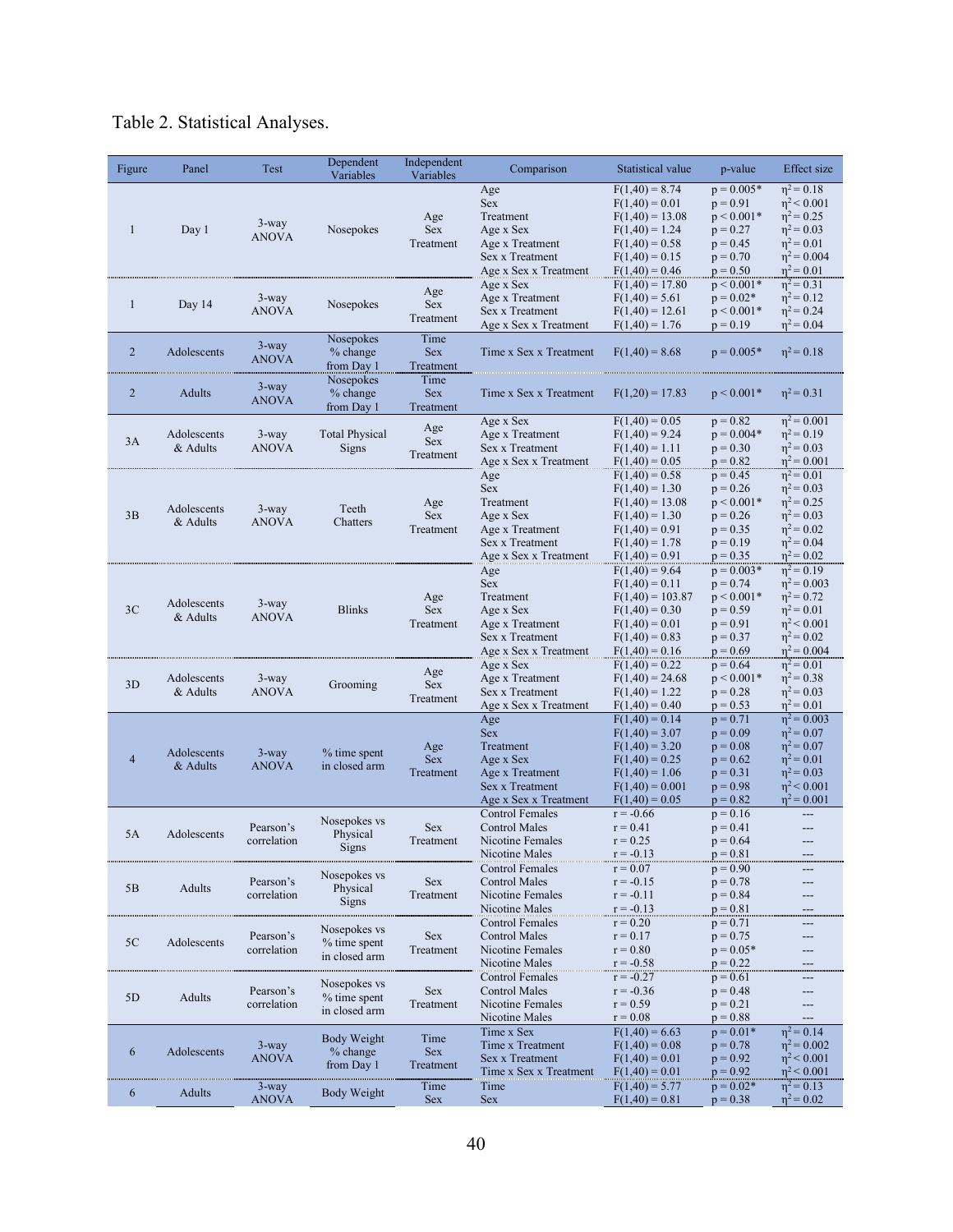|                |                           |                   | $%$ change<br>from Day 1 | Treatment                      | Treatment<br>Time x Sex<br>Time x Treatment<br>Sex x Treatment<br>Time x Sex x Treatment | $F(1,40) = 0.36$<br>$F(1,40) = 0.80$<br>$F(1,40) = 0.37$<br>$F(1,40) = 0.21$<br>$F(1.40) = 0.21$ | $p = 0.55$<br>$p = 0.38$<br>$p = 0.55$<br>$p = 0.65$<br>$p = 0.65$ | $n^2$ = 0.01<br>$n^2 = 0.02$<br>$n^2 = 0.01$<br>$n^2 = 0.01$<br>$n^2 = 0.01$ |
|----------------|---------------------------|-------------------|--------------------------|--------------------------------|------------------------------------------------------------------------------------------|--------------------------------------------------------------------------------------------------|--------------------------------------------------------------------|------------------------------------------------------------------------------|
| $\overline{ }$ | Adolescents<br>$&$ Adults | $3$ -way<br>ANOVA | Cotinine<br>levels       | Age<br><b>Sex</b><br>Treatment | Age x Sex x Treatment                                                                    | $F(1,40) = 8.94$                                                                                 | $p = 0.005*$                                                       | $n^2 = 0.18$                                                                 |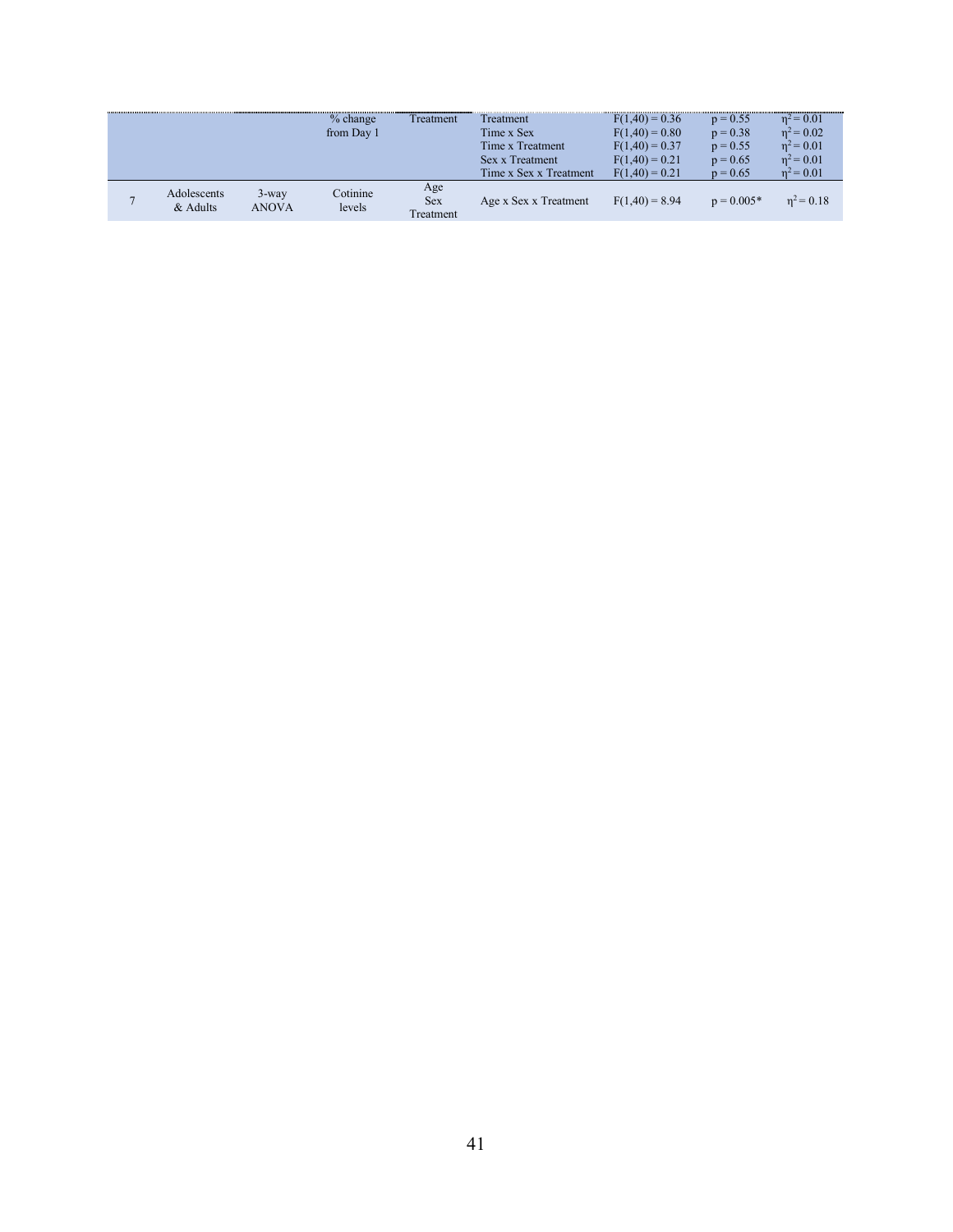

**Figure 1.** The data reflect mean  $(\pm$  SEM) nosepoke responses in a port that delivered nicotine vapor or ambient air (control) in female and male adolescent and adult rats on Day 1 and Day 14 of the exposure regimen. Individual data points are color matched to allow for comparisons in each pair of rats. The asterisks (\*) denote a significant difference from controls, the daggers (†) denote a difference from males, and the at sign  $(Q)$  denotes a difference from adults ( $p \le 0.05$ ).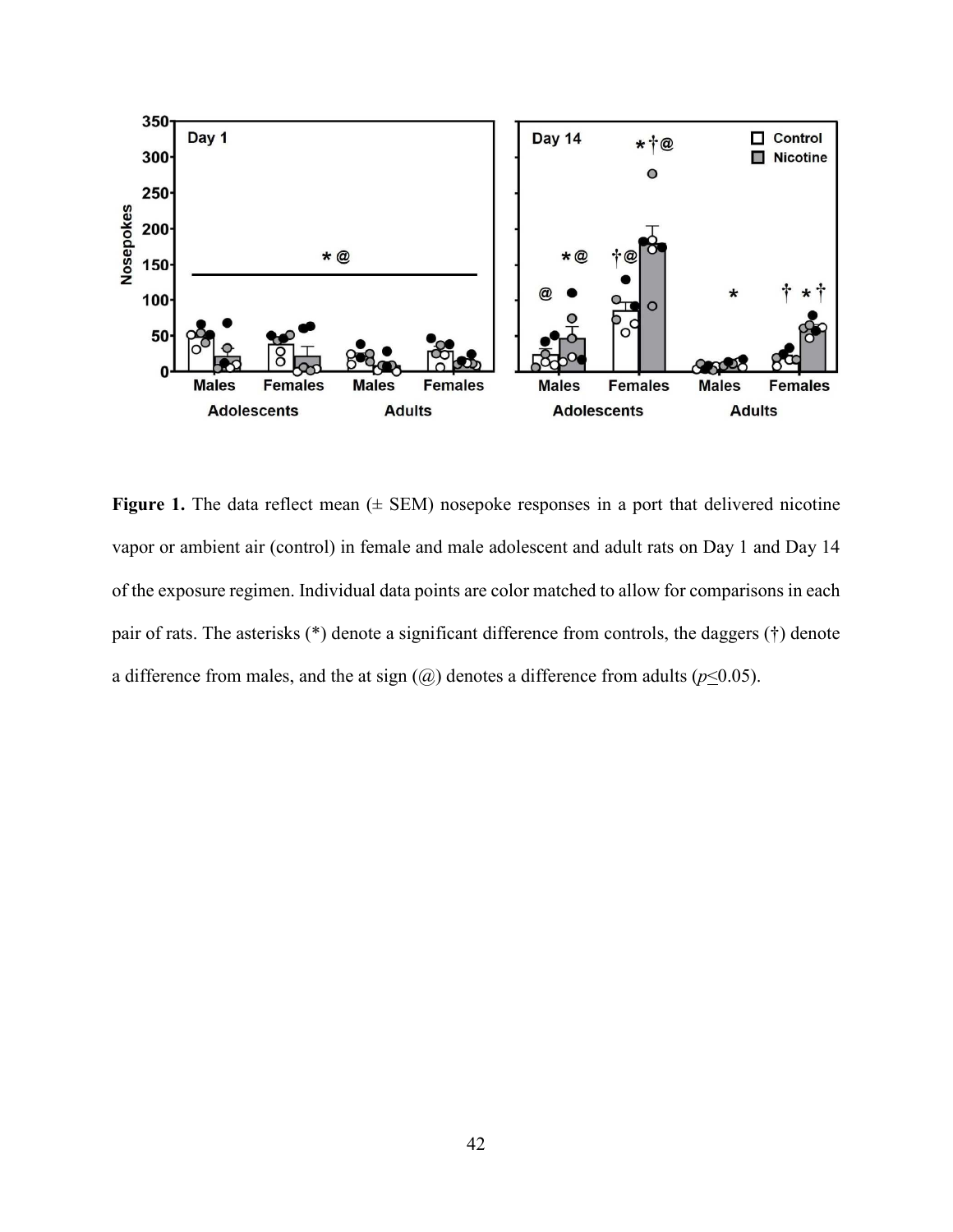

Figure 2. The data reflect mean ( $\pm$  SEM) nosepoke responses on Day 14 expressed as % change from Day 1 in female and male adolescent and adult rats. Individual data points are color matched to allow for comparisons in each pair of rats. The asterisks (\*) denote a significant difference from controls, the daggers (†) denote a difference from males, and the number signs (#) denote a difference from Day 1 of the exposure regimen ( $p \le 0.05$ ).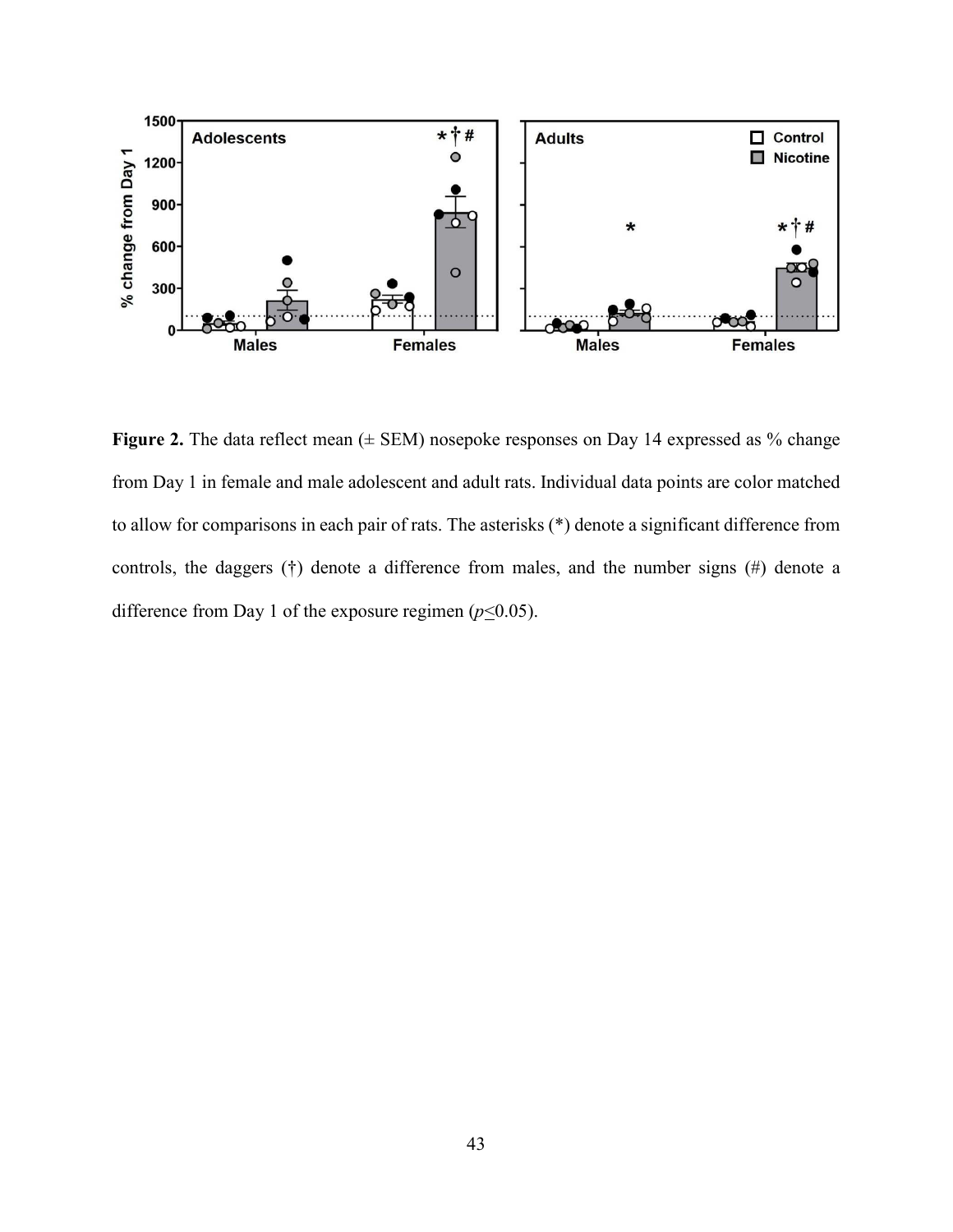

**Figure 3.** The data reflect mean ( $\pm$  SEM) total physical signs (A), teeth chatters (B), blinks (C), and grooming (D) in female and male adolescent and adult rats on Day 14 of the exposure regimen following precipitated withdrawal. The asterisks (\*) denote a significant difference from controls and the at sign  $(Q)$  denotes a difference from adults (p<0.05).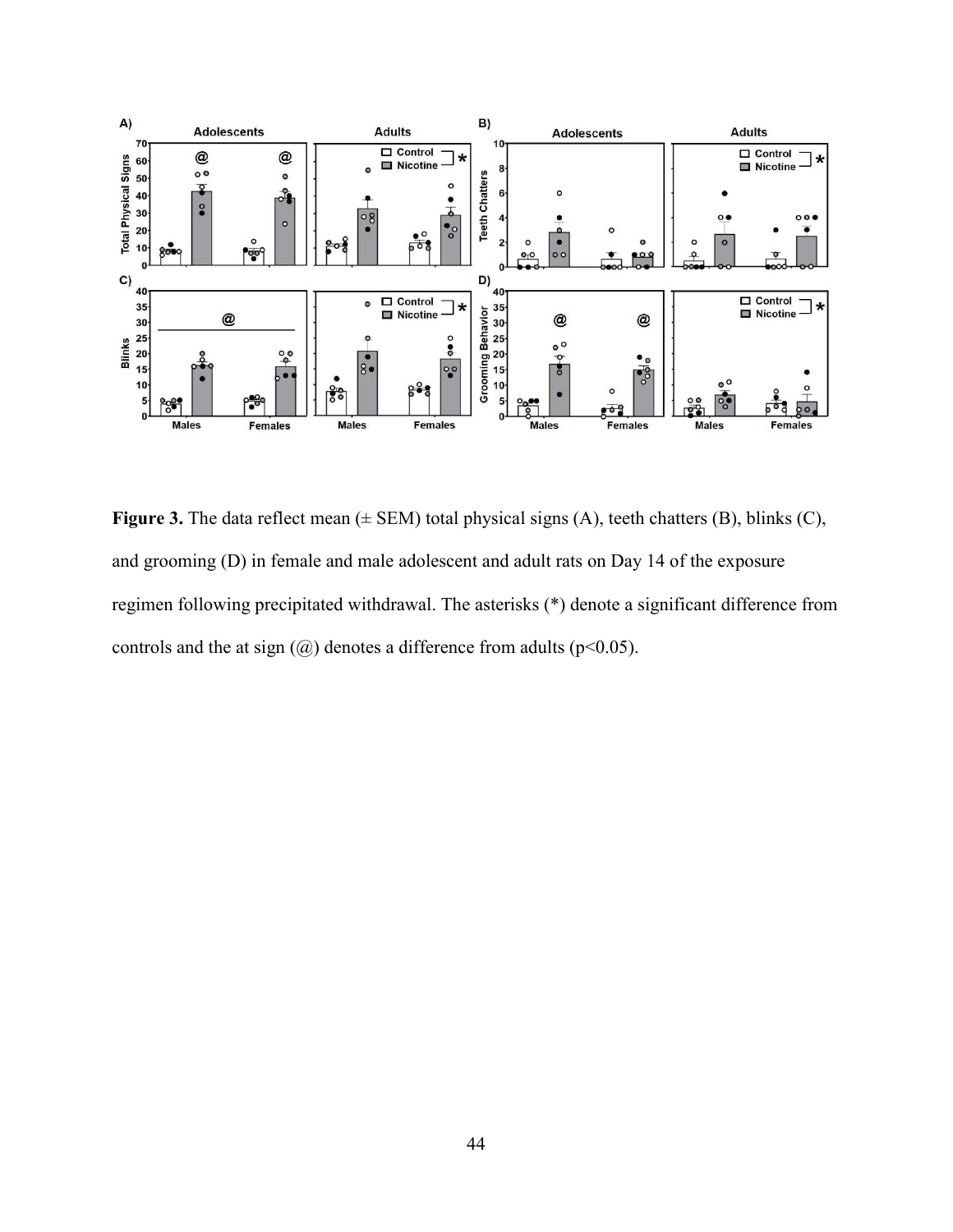

Figure 4. The data reflect mean ( $\pm$  SEM) anxiety-like behavior on Day 14 expressed as % time spent in the closed arm of the EPM in female and male adolescent and adult rats.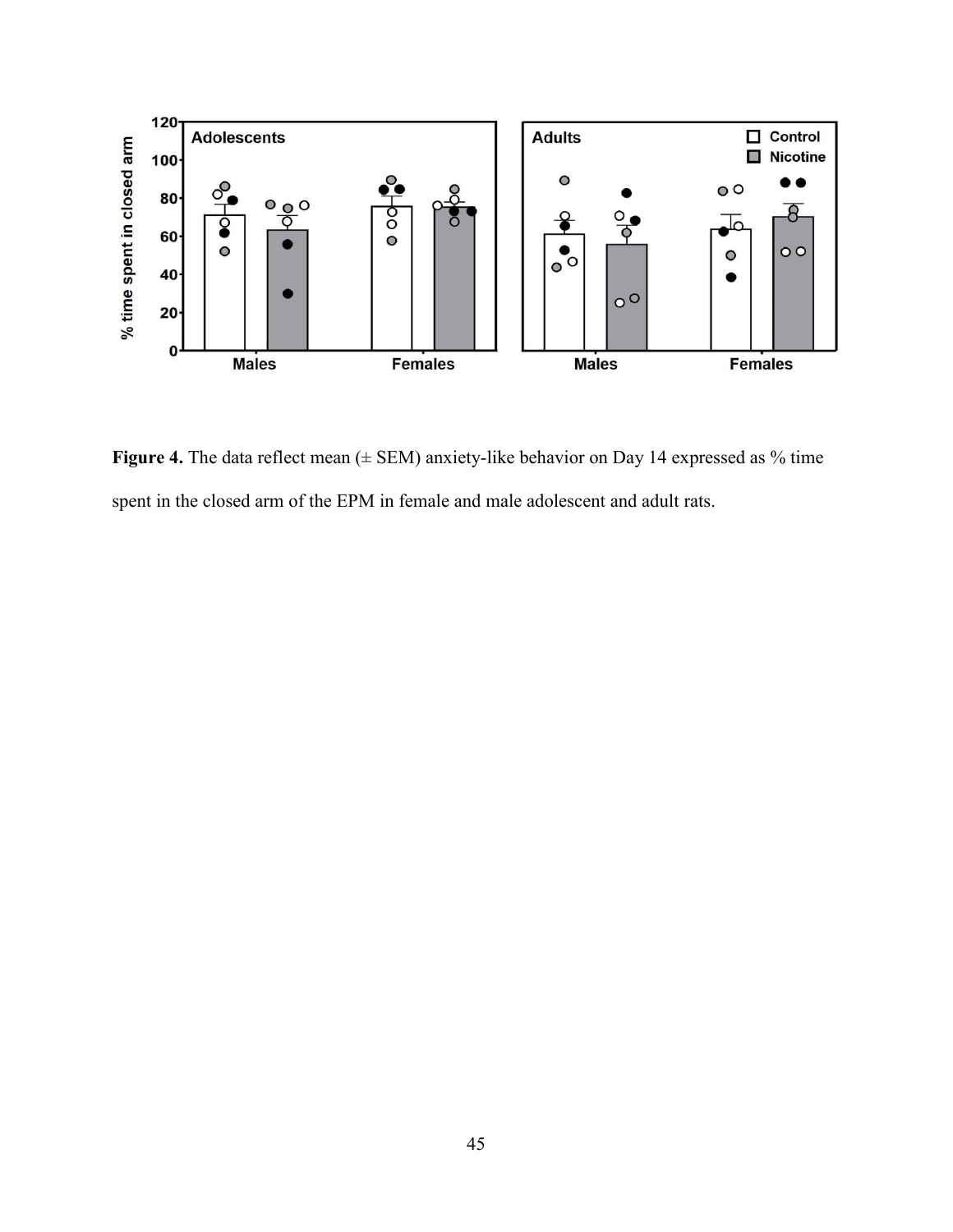

**Figure 5.** The data reflect a correlational analysis between nosepoke responses and withdrawalinduced increases in physical signs and anxiety-like behavior, which is noted as % time spent in the closed arm of the EPM on Day 14. The asterisk (\*) denotes a significant correlation between nosepoke responses and % time spent in the closed arm of the EPM  $(p \le 0.05)$ .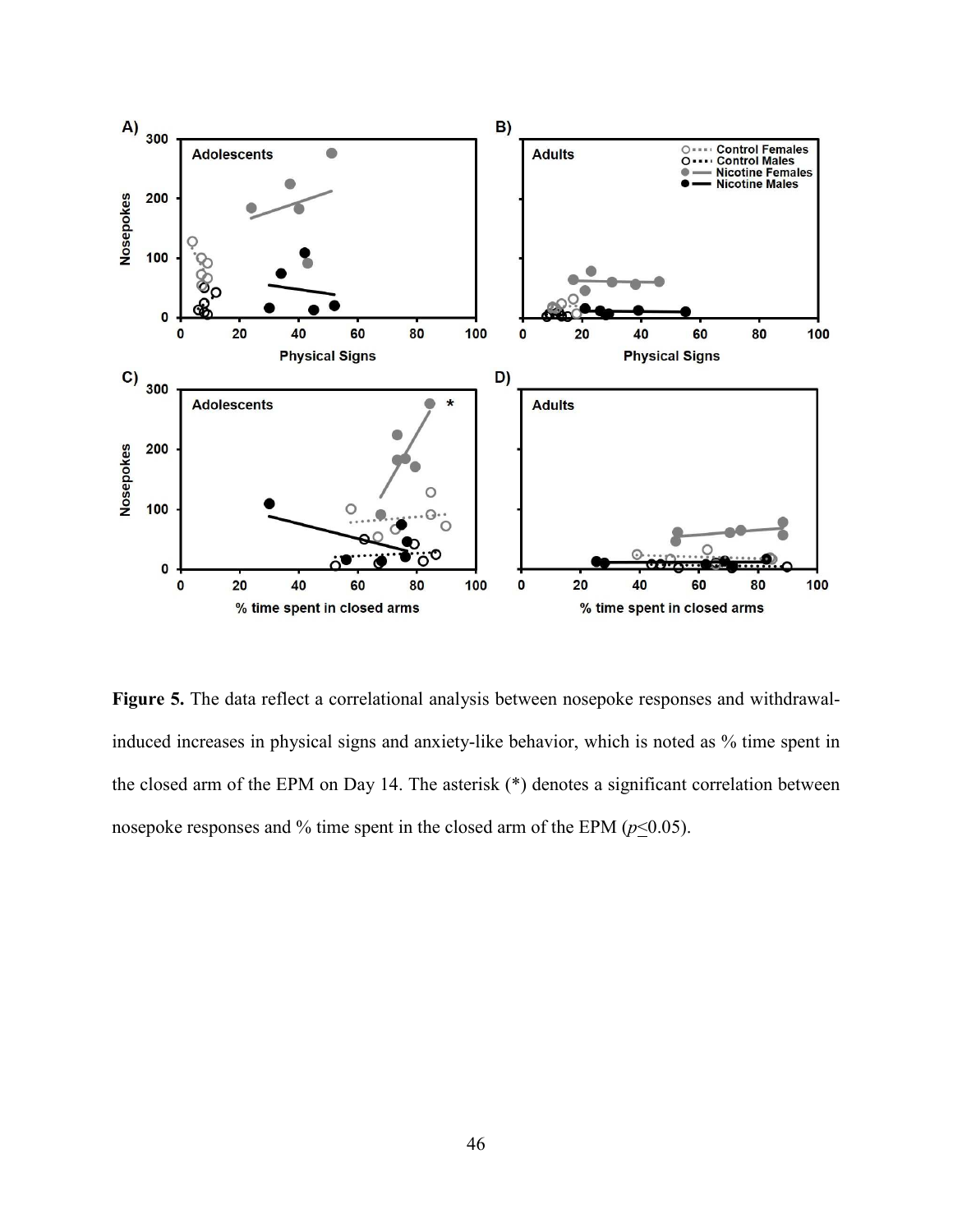

**Figure 6.** The data reflect mean  $(\pm$  SEM) changes in body weight on Day 14 expressed as % change from Day 1 in female and male adolescent and adult rats. Individual data points are color matched to allow for comparisons in each pair of rats. The daggers (†) denote a significant difference from males, the at sign  $(Q)$  denotes a difference from adults, and the number signs  $(\#)$ denote a difference from Day 1 ( $p \le 0.05$ ).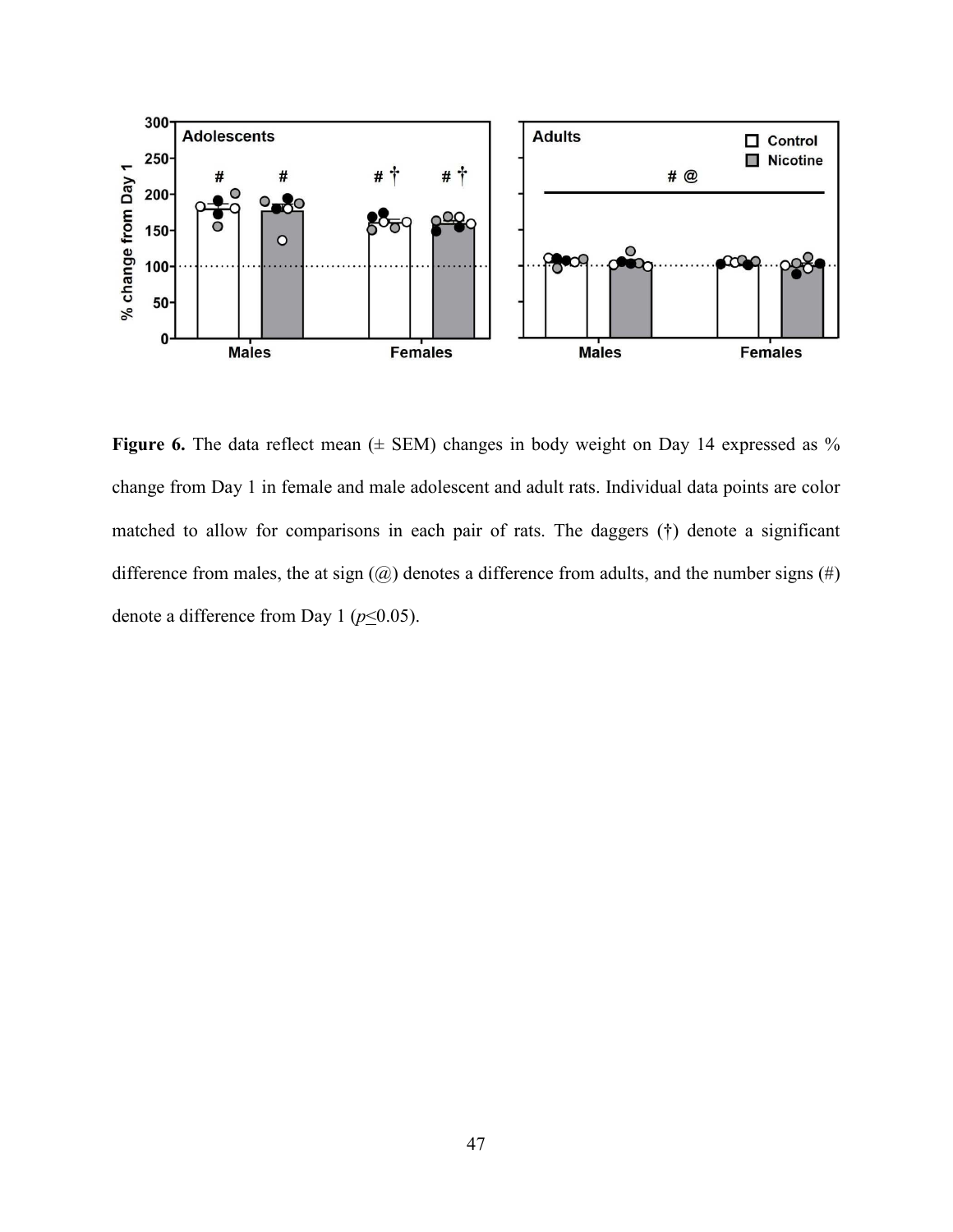

**Figure 7.** The data reflects mean  $(±$  SEM) serum cotinine levels in female and male adolescent and adult rats on Day 14 of the exposure regimen. Individual data points are color matched to allow for comparisons in each pair of rats. The asterisks (\*) denote a significant difference from controls, the dagger (†) denotes a difference from males, and the at sign  $(Q)$  denotes a difference from adults ( $p \le 0.05$ ).